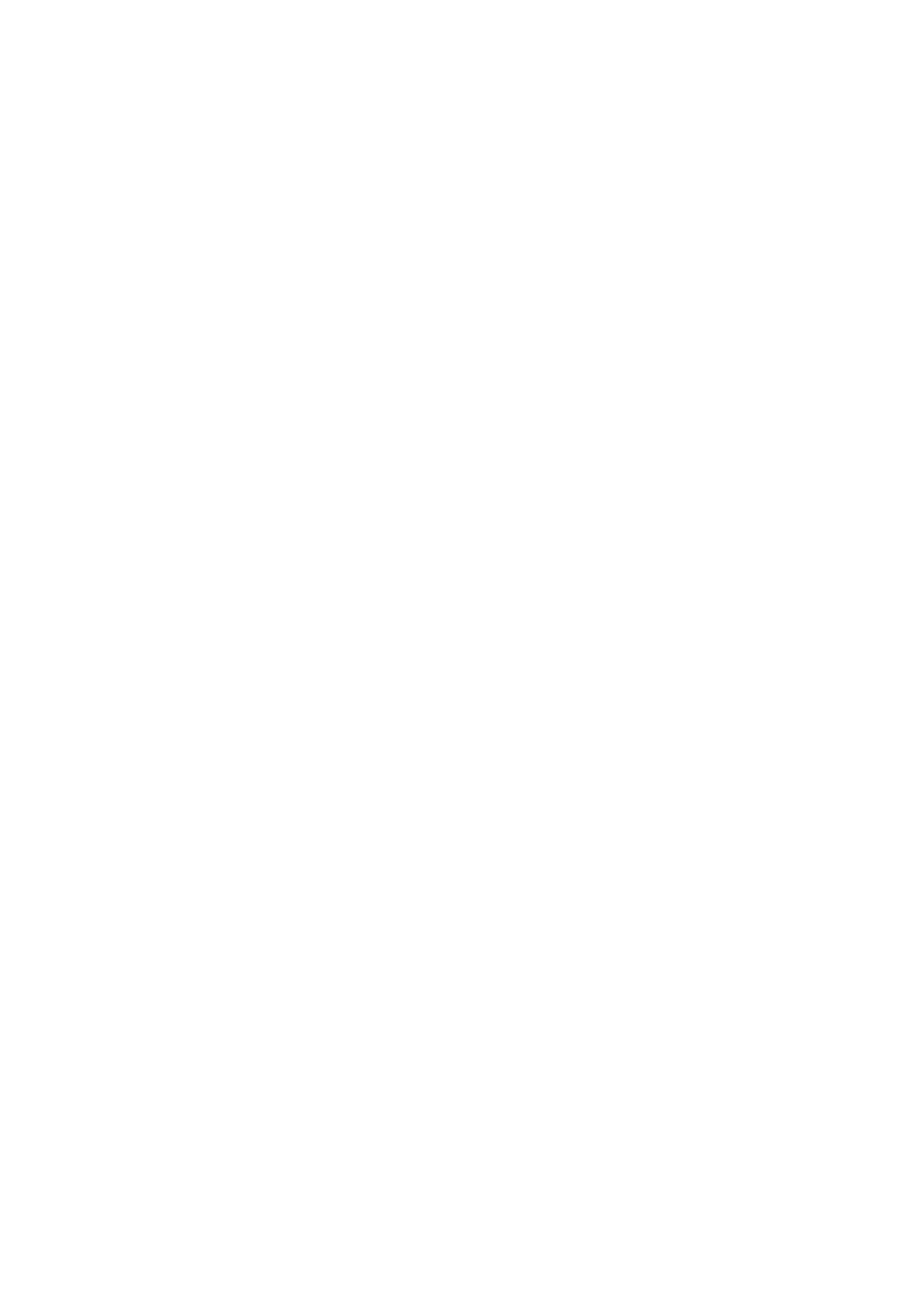## **CONTENTS**

| Theological review of the attitude towards the Jewish people 27                           |
|-------------------------------------------------------------------------------------------|
| The Righteous among the Nations in Serbia39                                               |
| Yugoslav Intelligence and the Establishment of the State of Israel. 47                    |
| Combating Fundamentalists by Democracy:                                                   |
|                                                                                           |
| Serbia and Israel Relationship - Security Aspects  81                                     |
| Two Chiefs of Israeli Military from<br>Ex-Yugoslavia Commanded the IDF in Times of War 87 |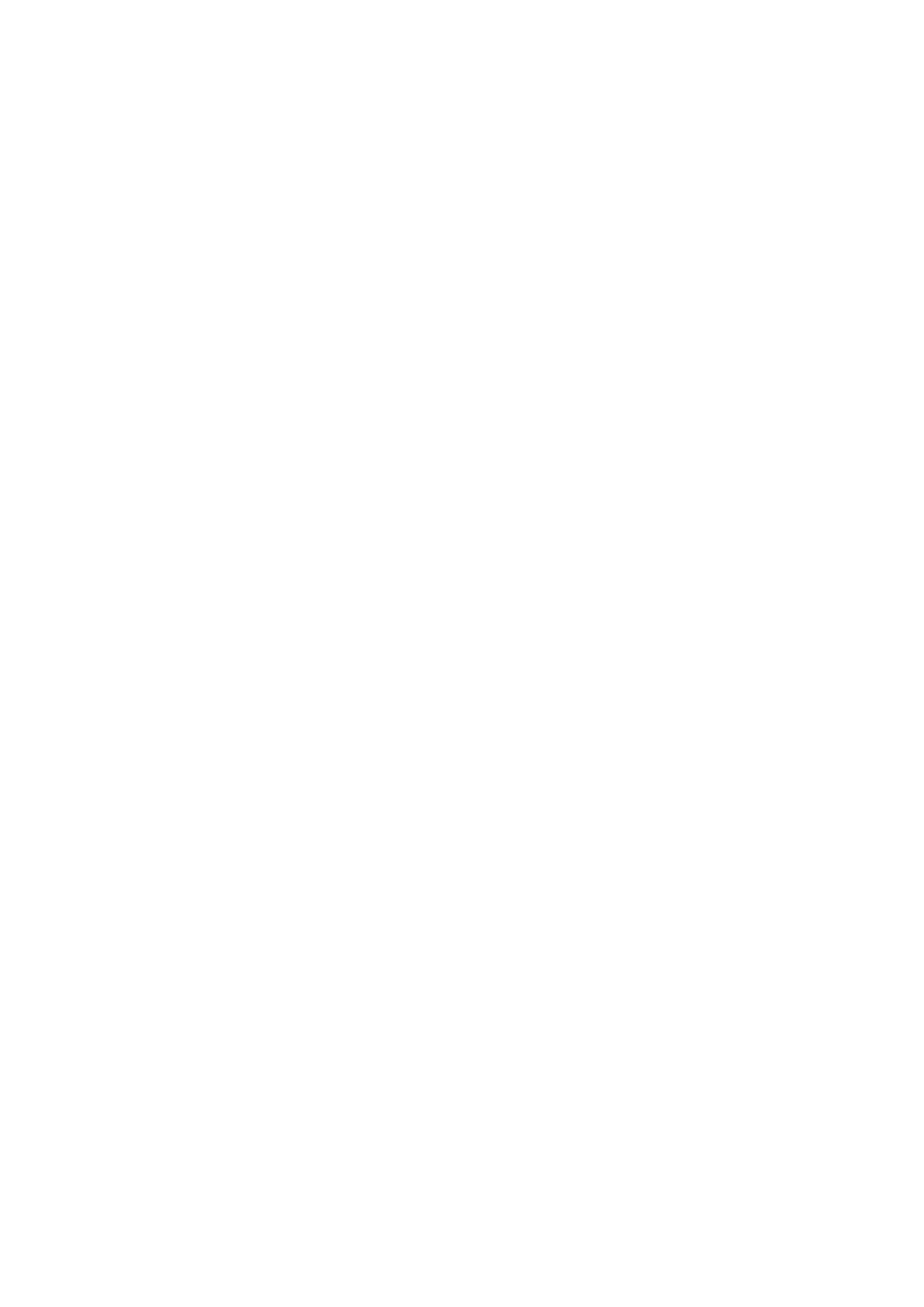*Darko Trifunovic* Institute for National and International Security

### **SERBIAN – ISRAELI RELATIONS**

**Abstract:** The centuries old friendship of the two nations has been marked by the common history of the Balkan peoples in which the Serbian Jews played a significant role. Not only in the history of the Balkan, but also in the foundations of the modern state of Israel. Contemporary Serbian-Israeli relations are the result of the endeavor of Serbs and Jews of all generations, whether they have lived in their native countries or around the world

**Key words:** Serbia, Israel, David Albala, Balfour Declaration, terrorism, genocide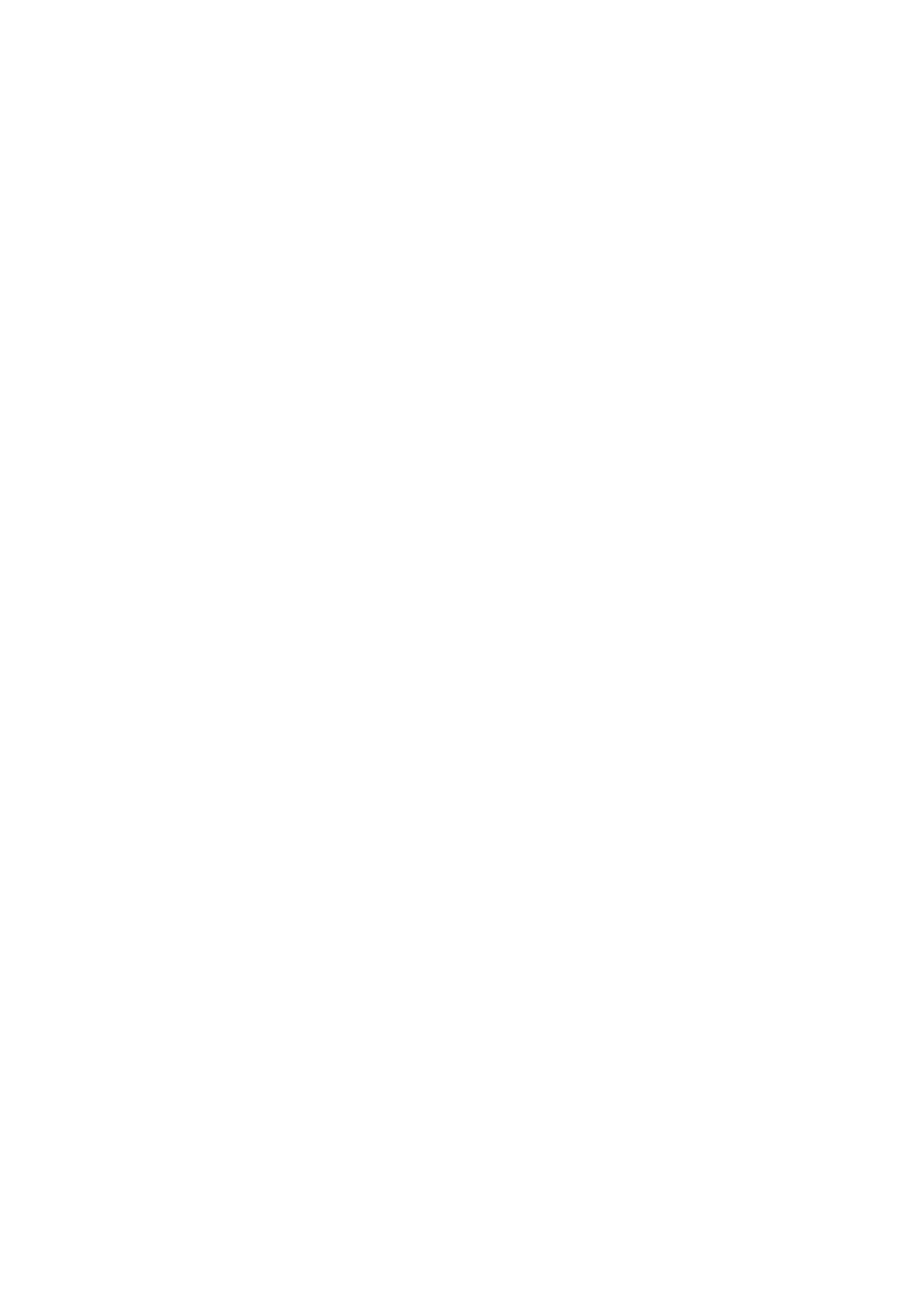### **Introduction**

Serbian-Israeli relations must also be considered from the point of view of Serbian-Jewish relations. I emphasize this because the generations of Serbs and Jews who lived outside Serbia and the state of Israel participated in building a bridge of friendship between two nations and two states. These relationships were not always the way we wanted them to be. The Serbian people lived for almost fifty years in a common state with other Balkan peoples, some of whom did not advocate cooperation with Israel. One, for religious reasons and conflict in the Middle East, and others for the crimes committed during the Second World War. Since 2006, Serbia has become an independent state, and ever since then, there has been great progress and improvement of mutual relations. Wherever they were, at any given time period, there has always been an open solidarity and sympathy between the two nations.

### **Significant Jews among the Serbs**

It is difficult to list all the names of Serbian Jews who have marked our lives and our history. Of course, we are extremely proud of each of them and we often mention them in contacts with our friends from Israel, because man does not die by physical death, but by being forgotten. Even in this way, we try to remember not only those well-known, but also to give credit to all those who, by their work and dedication, incorporated themselves into Serbian-Israeli or Serbian-Jewish relations and, above all, into fraternal love and friendship between our two nations. To mention just few of them: *David Alballe*, Captain of the Serbian Royal Army (SKV), Captain of the SKV *Azariya Cvi*, who received the rank of Major in 1948, Colonel *Alkalaj Mose Buks*, who fought in all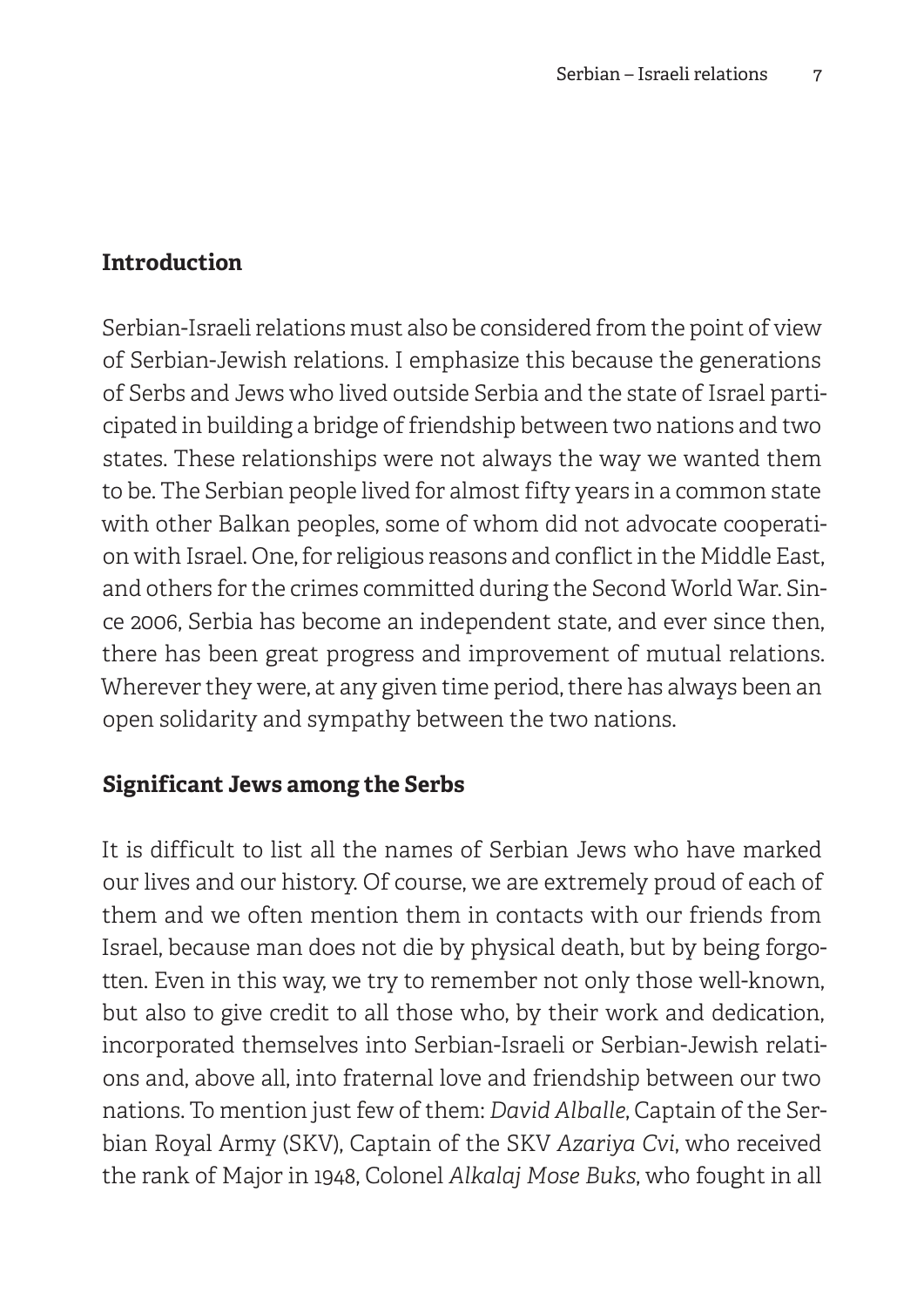three major liberation wars of Serbia, the bearer of the Thessaloniki Monument, Rabbi *Alkalaj Yehuda Haj*, who was considered as the forerunner of the Zionist movement and the spiritual unification of all Jews, *Alkalaj Solomon*, the bearer of the Thessaloniki Monument, and the heroes of the Balkan wars , *Amar Josif* and *Mose*, brothers, as well as many other prominent public and cultural workers. 1

### **Balfour Declaration and the formation of the state of Israel**

The Balfour Declaration of 1917 confirms the right of the Jews to return to their Biblical encampments in their homeland – the country of Israel. 2 Since the Balfour Declaration had been issued by The Great Britain, on November 2, 1917, the Kingdom of Serbia was the first one to sign the declaration on December 27, 1917. 3 Over a long period of time, this information and data has not been known to the public in Serbia or the public in Israel. Our famous ancestors had far-reaching visions of the future, as well as the understanding of the Jewish people who had been persecuted for centuries. In 1917, the King of Serbia, Petar I Karadjordjevic, the Government of the Kingdom of Serbia, a part of the people and the Army of the Kingdom of Serbia were in the exile on the Greek island of Corfu. There, preparations for the final victory over the occupying forces had been made. It should be emphasized that even in that extremely difficult circumstances, the King and the Government of the Kingdom of Serbia made a decision to sign the Balfour Declaration among the first, taking into account the centenary friendship between the Serbian and

<sup>1</sup> *Znameniti Jevreji*, Savez jevrejskih opstina Srbije, Beograd, 2011.

<sup>2</sup> November 2, 1917, the Balfour Declaration was issued, in which British Foreign Secretary Arthur James Balfour stated clearly and unequivocally that Britain's leaders "view with favor the establishment in Palestine of a national home for the Jewish people, and will use their best endeavors to facilitate the achievement of this object." 3 Tullia Catalan, Marco Dogo, *The Jews and the Nation-States of Southeastern Europe from the 19th Century to the Great depression*, Cambridge Scholarship Publishing, New Castle, UK, 2016,p 49.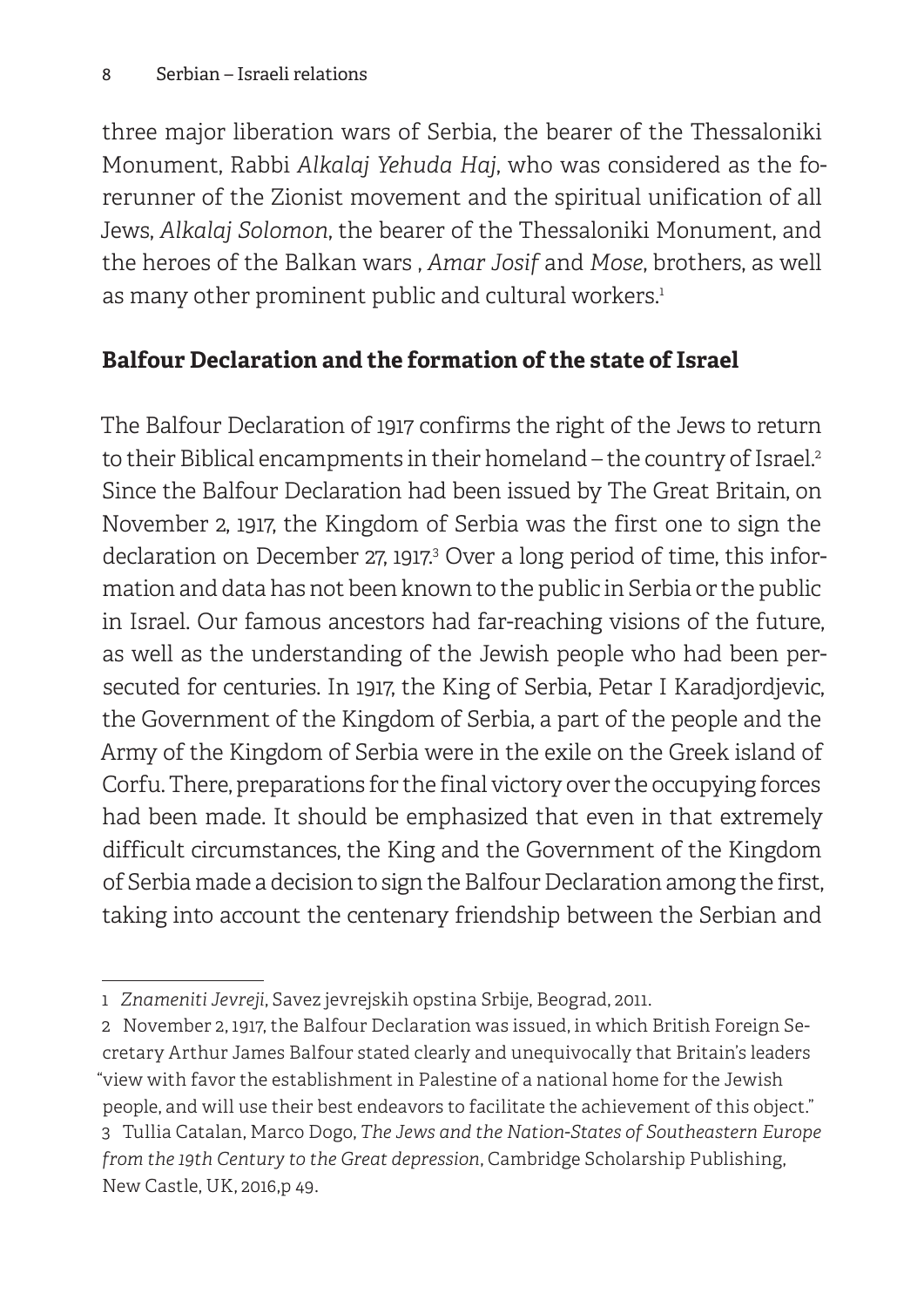the Jewish peoples, as well as the generations of Serbian Jews who had been sharing common history with us. The Lieutenant Colonel David Albal of the Serbian Royal Army had the honor to sign the Balfour Declaration on behalf of the Kingdom of Serbia. He was sent to serve in the Serbian Royal Mission in the United States. Immediately upon his arrival in New York, Lt. Col. Albala came into contact with the influential Jews of that time in America. 4 After signing the Balfour Declaration by the Kingdom of Serbia, the governments of France, Italy, Greece, China and the Netherlands made the same decision. 5

In addition to the bright examples of cooperation between the two nations, it is necessary to point out that the fascist circles of power that had been organized crimes and genocide against the Jews applied the same policy toward the Serbs and Roma. From war crimes and genocide to the modern-day terrorism, Israel, Serbia and the Republic of Serbian are again under the threat from those who want the complete extinction of our peoples. At a time when we celebrate the good relations between our two peoples, it is necessary to always mention the suffering from the past, so that it will not happen again in the future. We are ready to forgive, but not to forget.

### **The History of Terrorism and Genocide in the Balkan (Serbs, Jews and Roma as victims)**

Islamic fundamentalist terrorist activity in the Balkan, particularly in Bosnia was preceded by the terrorist methods used by extremist Croats that were followers of the fascist Ustaša movement. The principle goal of the Ustaša fascist movement was to create the "Independent

<sup>4</sup> Jerusalem Post, *David Albala: Serbian Warrior-Zionist hero*, November 4, 2013. https://www.jpost.com/Opinion/Columnists/David-Albala-Serbian-warrior-Zionist-hero-330619 Retrieved January 16, 2019

<sup>5</sup> Donald E. Wagner, Walter T. Davis, *Zionism and the Quest for Justice in the Holy Land*, Pickwick Publication, Eugene, Oregon, USA, 2014, p.16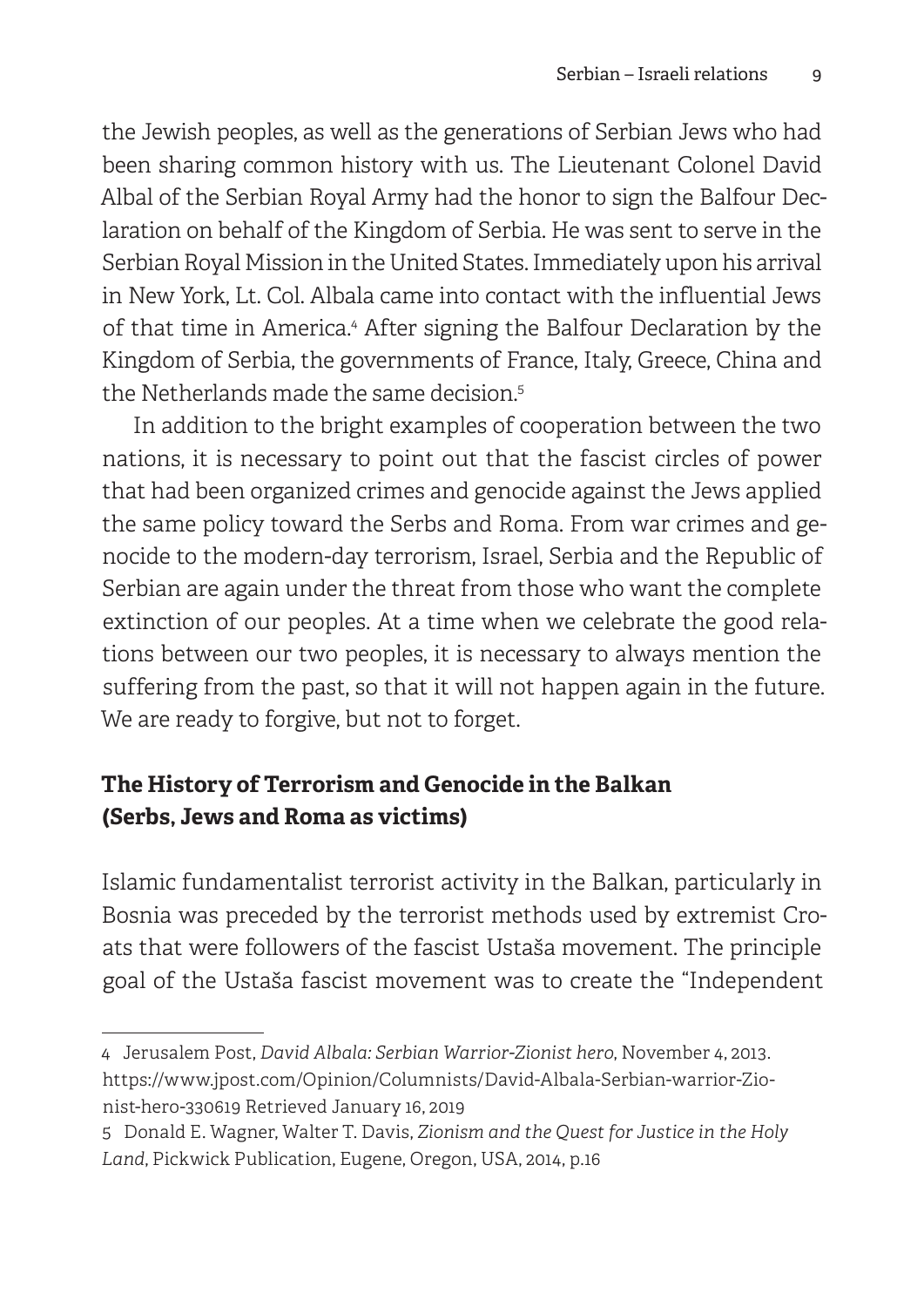State of Croatia" within Third Reich and it was successful, with Croatia's independence at the end of 20 $th$  century. $\epsilon$  Including people from the extreme political left to the extreme political right – was not important for the Ustaše movement's ideology. Instead, it was the political aim which was to be realized.

One of the very first terrorist actions carried out by the members of Ustaše movement occurred in 1972. The terrorist group consisted of 19 members, composed of Croatian immigrants and members of the "Croatian Revolutionary Brotherhood" terrorist organization which operated in Europe, Australia, and the USA. The aim of this group was the "liberation of Croatia by creating an armed rebellion" (Despot, 2005) $^{\rm 7}$ Members of the group gathered near Graz, Austria in order to make the necessary preparations, including terrorist training and acquiring equipment. From Graz the group moved by foot into Yugoslavia. The terrorist group was caught and surrounded by Yugoslav security forces on Mount Raduša, near the Bosnian town of Bugojno. The group has been called the "Bugojanska group" ever since. During the security operation 15 group members were killed and four arrested. After the trial in Sarajevo (1972), all four received the death penalty.

The history and destinies of the Balkan peoples are inseparable. The Balkans was and remains not only the crossroad of nations, but also the crossroads of Great Power political interests. A special place in the history of the Balkans belongs to Bosnia and Herzegovina. For the entire Balkans as well as for Bosnia and Herzegovina, "rewinding the historical clock" began with the arrival of the Ottomans in the XV century. Islamization of the local people grew rapidly under the Ottoman yoke. This national identity crisis caused the alteration of historical facts and led some Muslim intellectuals to begin projects creating "new nations",

<sup>6</sup> See more: Robert McCormick, *Croatia Under Ante Pavelic: America, the Ustase and Croatian Genocide*, I.B.Tauris, New York, US, 2014.

<sup>7 &</sup>quot;We reveal the trial process in Sarajevo of four captives out of 19 members of CRB, emigrant Bugojanska group which entered Yugoslavia in 1972". Zvonimir Despot, 24. 5. 2005. *Večernji list*, Zagreb, Croatia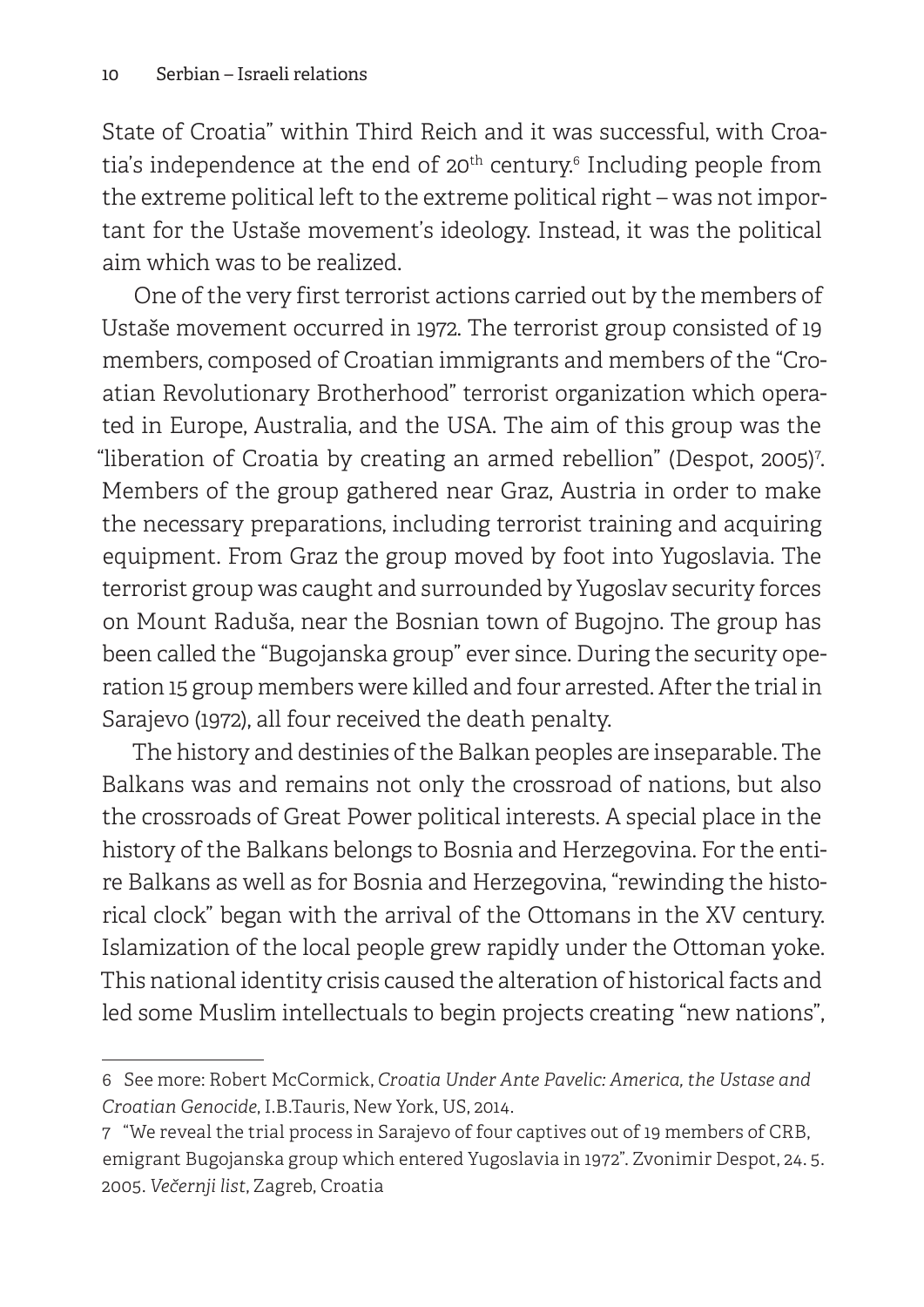language, culture and other traits in order to demonstrate the autochthonous characteristic of peoples that lived or live on the territory of the Balkans, especially in Bosnia and Herzegovina. 8

From the representative approaches of Muslim historians, it is obvious that there is a need for a quest in order to "get to our own roots" or national identity. In academia and science, this appearance is not new, and it is present with many nations that had to relinquish their history, religion or origin in order to survive, or in some cases, to retain certain privileges. This identity quest and the rediscovering of former ties with civilizations, which for different reasons have not entered modernity, has led to the creation of an ideal environment for virulently radical forms of Islam that desire to reinvigorate the reestablishing the former Caliphate. The question remains: Will modern civilization have the patience, or will it be able to preserve its values against the advent of an aggressive zealotry now being peddled in the medressas of the Middle or Far East?

The appearance of religiously coated fanaticism has unfortunately become a reality in the entire Balkan region, especially Bosnia and Herzegovina. It was exactly that linkage which is repeatedly insisted

<sup>8</sup> In its commentary the national TV of Great Britain or otherwise known as BBC – World Service, says: "The irony rests in the fact that Muslims in Bosnia and Herzegovina, even though they are a religious group, had for the first time been proclaimed as a separate nation during the atheist communist rule of Josip Broz Tito. It was under his rule that they received equal rights with all other nations within the Yugoslavian federation... Since the war that ran on between 1992 and 1995, Muslims preferred to be called Bošnjaks, which is indeed the definition that in essence does not have a religious meaning. In fact, for the numerous citizens of such orientation, the awareness about their Muslim identity is linked more with cultural heritage than it is with religious beliefs... Most of the Muslims on the Balkans are descendants of Christians; either Orthodox or Roman Catholic, who changed their religion because of different incentives. Muslims in the Ottoman Empire had many privileges – they paid lower taxes, gained easier employment in king's offices, and they had the right to carry a weapon or to take upon themselves various occupations and sale. Of course, there were cases of forcible change of religion". BBC World Service, Bush House, Strand, London WC2B 4PH, UK.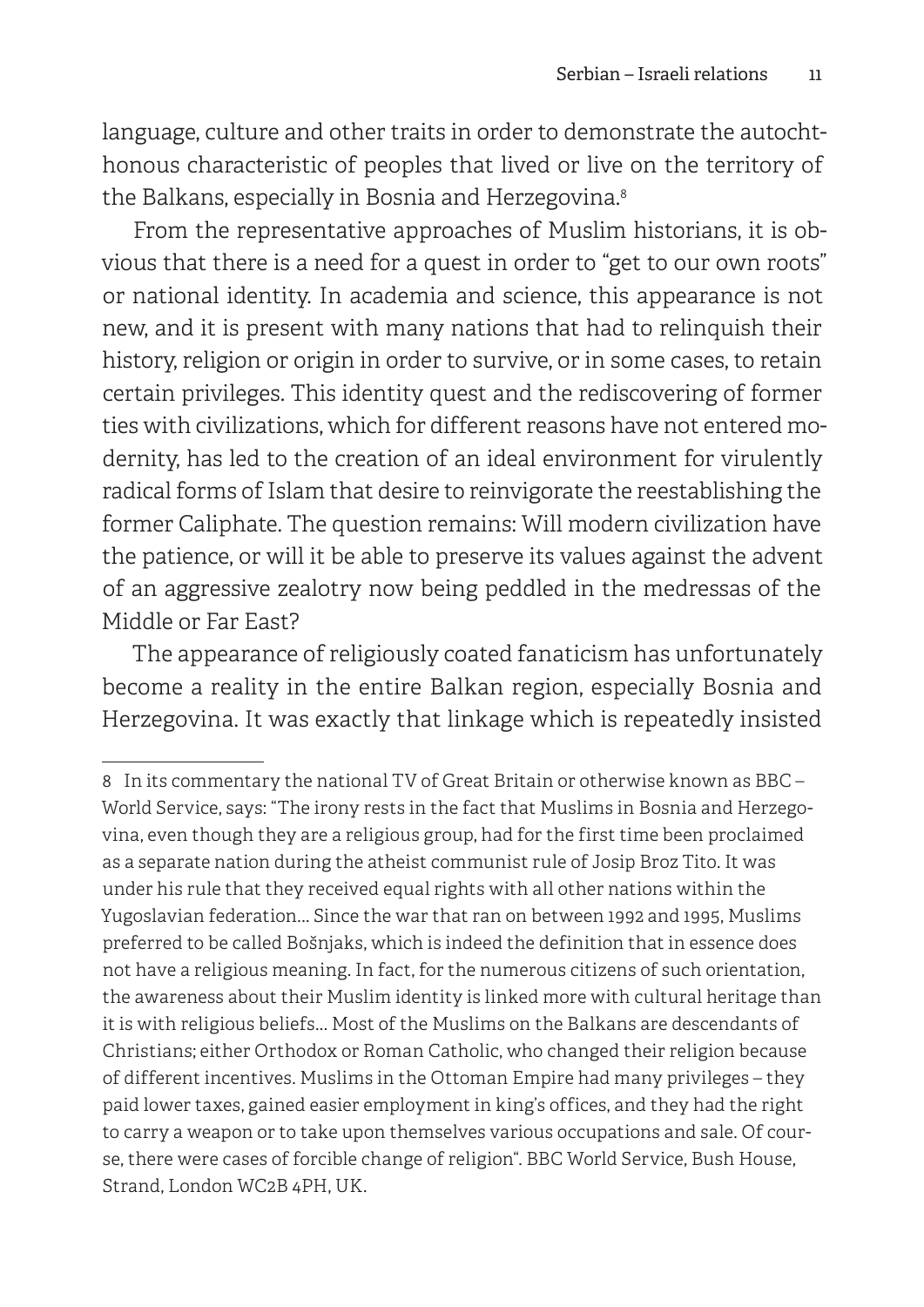upon in radical Islamic countries like Iran, Saudi Arabia, Pakistan, or within Islamic scopes in Turkey and Egypt, that led to the increasing radicalization of the Bosnian Muslim population. Due to the absence of their own national identity and desire for the idealization of the past, some Bosnian Muslim leaders were driven to share their similarities in religion and fanaticism with those that are likeminded, regardless of where they are coming from, now or in the past. With regard to the situation that the Balkans are a frontier region between East and West (the clash of civilizations theory), Muslim peoples and their Balkan adherents (with no identity, since being a Moslem, is not indicative of national membership) have been easily manipulated in the past and the present. The centuries' long Turkish occupation has left its mark not only on Balkan culture, but has also left horrible traces on entire nations.

Islamic fundamentalists have been practicing and conveying their violent ideologies by all means possible over the last several decades. Prior to the current Global War on Terror, they reached their peak following the revolution in Iran. A major goal of Islamic fundamentalists was the establishment of a Muslim state in the heart of Europe that would be governed by Islamic law. Whether it was about political activities or various forms of violence, the ends justifies the means. The 1992-95 Bosnian civil war showed that Islamic fundamentalists had organized entire terrorist-guerilla units of Afghanistan arrivals in order to fight a jihad in cooperation with their co-religionists. During the war, the first nuclei of Islamic fundamentalist terror cells in Bosnia were established with their specifics that are reflected in these acts. These specifics are not only ethnic and cultural-geographical. The fact is that these are completely new ways of creating a global terrorist network such as what we today call "Al-Qaeda", but more precisely its branch in Bosnia. The transformation of the first guerilla units of Islamic fundamentalists into terrorist cells capable of conducting terrorist attacks at anytime and anywhere in the world is particularly interesting to monitor.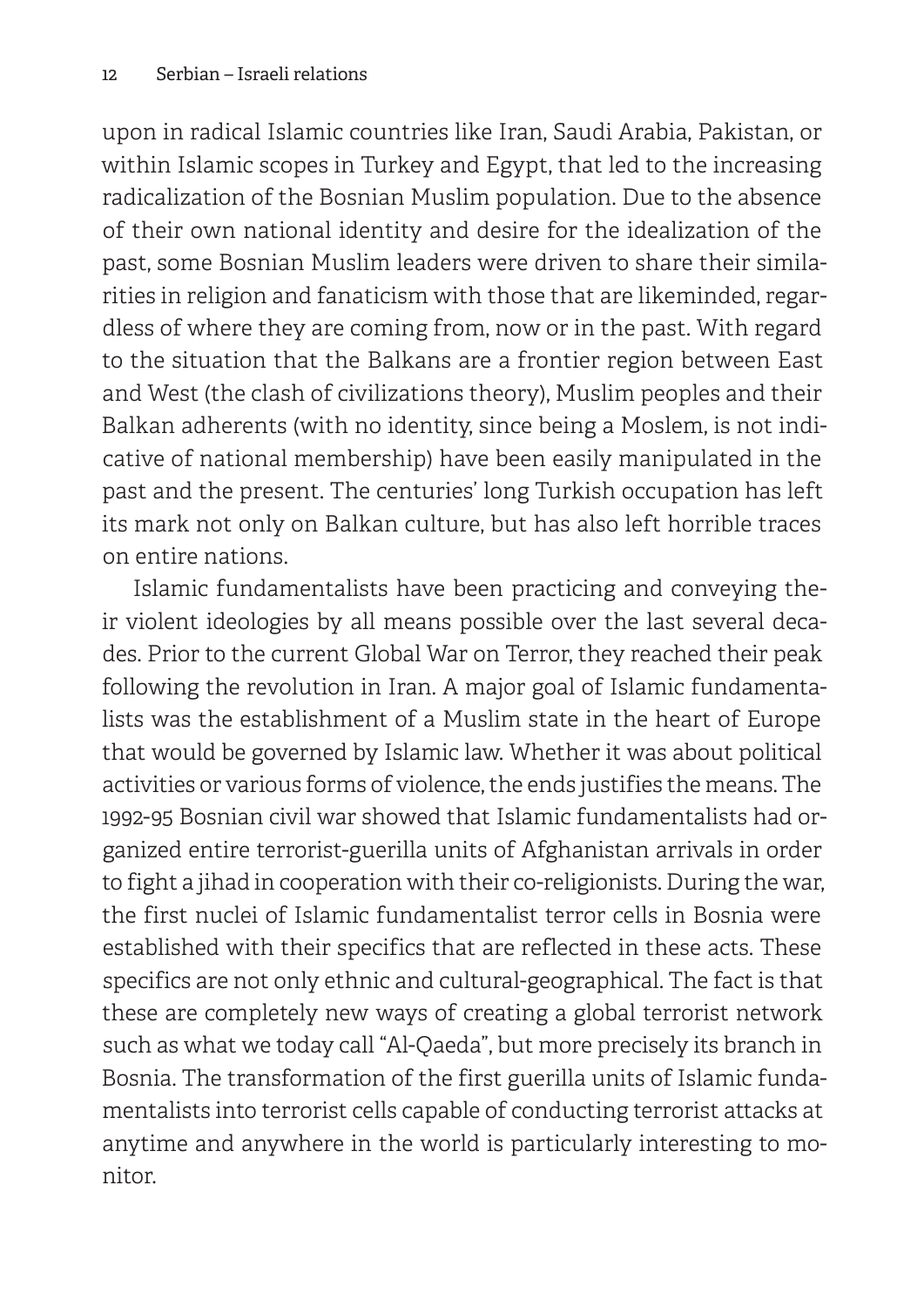### **Second World War and the origins of Islamic terrorism**

Alongside the formation of a Nazi puppet government in Croatia, or NDH, during the Second World War, a Muslim-only SS unit was created in Bosnia and designated the SS Division Handzar. In order to spread agreeable notions of Nazism and Islamic fundamentalism, Ante Pavelić<sup>9</sup> ordered the building of the "Head's Mosque", in order to assure the union of his ideas and his Bosnian Muslim military unit, which hr often referred to as the "Flowers of Croatia". In August 1941, the Muslim delegation, guided by spiritual leader Reis-ul Ulema Fehim effendi Spaho arrived in Zagreb to meet with Ante Pavelić. Pavelić was promised full loyalty and support by the Bosnian Muslims, and in return, many of them received important positions in the newborn fascist state of Croatia (NDH). Osman Džaferbeg Kulenović, a Bosniain Muslim, was the president of NDH and Hakija Hadzić, the Ustaša commissioner of Bosnia.

Before the creation of the SS Handžar divison, Germany had already created Muslim only units in occupied Balkan territories. One, the SS Division Skanderbeg, composed of Albanian Muslims, committed horrendous atrocities against Serbs, Roma, and Jews. 10

The Grand Mufti of Jerusalem, Palestinian, Al Mohamed Effendi Amin el Huseini, a fanatical leader that supported genocide against the Jews and other people, had much in common with Adolf Hitler and his closest collaborators, especially Himmler. Before the war, this fanatical religious leader had hosted and organized the "Pan Islamic Conference" held in December 1931 in Jerusalem, where the Mufti of Jerusalem had on that

<sup>9</sup> In order to satisfy religious wants of people of muslim religion, Ante Pavelić ordered building the mentioned mosque. In order to strenthten his influence over muslims even more, Pavelić put Adem-aga Mesić in position of his helper, in old times was called procurator.

<sup>10</sup> It was these units: "Hadziefendić Legion" under the rule of Muhamed Hadziefendić; "Green Cadres", a Nazi formation formed by Domobranci deserters who's head was Nedzad Topić; the *"Young Muslims",* who's member was Alija Izetbegović; *"Huska Miljković's Muslim Army"*; and *"Goražde-Foča Muslim policing units"*.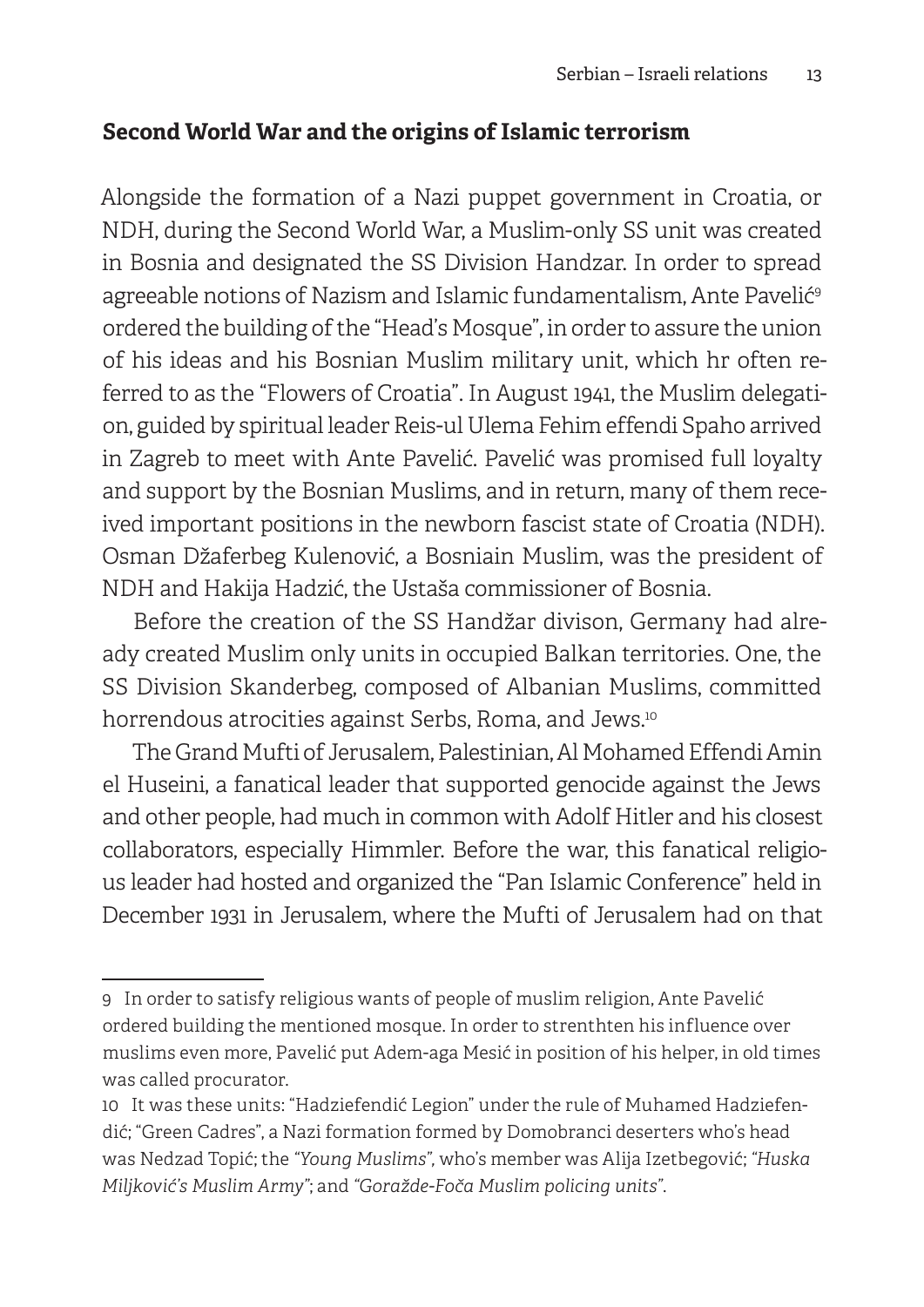occasion, in the spirit of Muslim brotherhood, promised to help all the Muslims of Bosnia and give assistance to the greatest Nazis at that time.

Already by October of 1942, a delegation of Bosnian Muslims<sup>11</sup> visited Rome and met with Italy's fascist leader Benito Mussolini, who had proclaimed himself as the protector of Islam. From Mussolini they requested his help to enable them to create a fascist protectorate in Bosnia and Herzegovina. It would follow the Albanian model, which comprised Kosovo and west Macedonia. Talks with Mussolini were not fruitful, so they turned to Hitler, in order to establish an Islamic state in Bosnia.

In convincing Hitler to form the Bosnian Muslim SS unit, the key role had the Grand Mufti of Jerusalem, Huseini<sup>12</sup> and Himmler personally involved. Himmler was fascinated by the willingness of Muslim soldiers to die in a "Holy War" (Jihad). Himmler was fascinated both with the idea of Islam and jihad but also had another strategic advantage on his mind. If he succeeded in attracting Bosnian Muslims to his 120 SS units, it would serve as an attractive model for Turkey and its (then) 40 million Muslims. He was very familiar with links between Turkey and Bosnian Muslims, and Turkey was important in order to unsettle England in the Middle East.

Himmler presented his plans to Hitler for including Bosnian Muslims in SS units in a peculiar way. He explained to Hitler that Bosnian Muslims were in fact, racially Aryans and culturally Arab-Turkish, regardless of the fact they spoke Serbo-Croatian. In this way, Himmler may have become the real creator of a great Bosnian Muslim ideology; he observed a great number of similarities and common goals between Nazism and Islamic fanaticism. 13

<sup>11</sup> The delegation was consisted of: the big mufti of Mostar, Omer Dzabić, Ibrahim Fejić, hadzi-Ahmed Karab and Oman Šehić.

<sup>12</sup> In 1943, big mufti of Jerusalem, El Huseini received from Hitler personally honorary title *"SS gruppenführer"*.

<sup>13</sup> These cultural-historical swindles and malpractices are, unfortunately accepted by numerous muslim intellectuals from B-H, and as a result, this Nazi propaganda and ambition has remained active in so called "muslim intellectual circles" in B-H till today.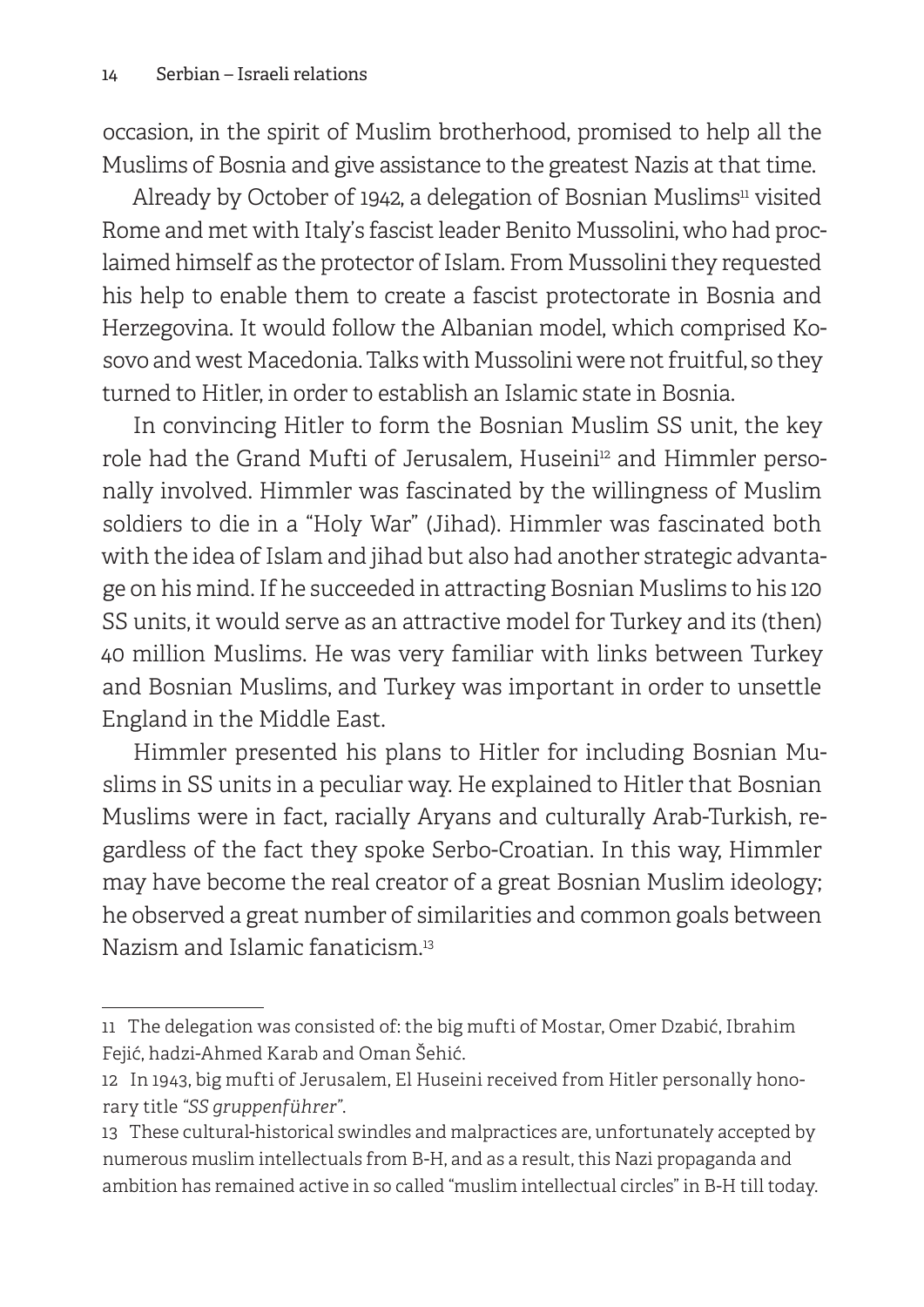After preparations on December 6<sup>th</sup> 1942, Himmler officially proposed to Hitler the formation of SS divisions composed of Bosnian Muslims. Hitler approved the plan on February 10<sup>th</sup> 1943. The "SS Handžar Division" was a part of the Nazi formation of Croatia (NDH). During 1944, two SS Handžar divisions were established and composed of over 26,000 soldiers.

The Mufti of Jerusalem, El Huseini not only played an important role in forming this Nazi unit, but also actively recruited Islamists for it. During his travels between March through April 1943, El Huseini visited Albania, Kosovo and Metohija, and Bosnia and Herzegovina. He met with prominent Islamists of Bosnia of that time; Uzeirag Hadžihasanović and hadži-Mujag Merhemić. After his speech in Sarajevo's Bey's mosque, he invited those gathered to join the "SS Handžar units". For his plans, the Mufti El Huseini had gained broad support from Bosnian reis ul-ulema Hazif Muhamed Pandža, who had propagated ideas of the Third Reich amongst Sarajevo's scholarly Muslims and in other Bosnian cities. 14

By mid March 1943, SS Handžar division recruiting centers were established in the majority of Bosnian cities. The main recruitment centers were in Sarajevo, Tuzla, Mostar, Doboj, Brčko, and Bihać. Beyond the borders of present day Bosnia and within the borders of the former NDH, recruiting centers were in Zemun, Zagreb, Osijek, and Slavonski Brod. Within the SS Handžar units there were also ethnic Albanians from the Kosovo region. They trained and they fought in Bosnia, but the majority returned to Albania and Kosovo to form another SS division known as "21 Waffen Gebirgs – Division der SS Skanderbeg."

The Grand Mufti of Jerusalem, Hadži Amin el Huseini, had the goal to create an Islamic state in the center of the Balkans composed of Bosnia and Herzegovina and Kosovo. The groundwork for this plan was the creation of the Bosnian SS Handžar division and soon after, similar

<sup>14</sup> L. Hory— M. Broszat, *Der Kroatische Ustascha- Staat 1941—1945*, Stutgart, 1964, p. 155—159). See also: *Dokument broj 100. Zabeleška Odeljenja za vezu Ministarstva inostranih polsova iz druge polovine jula 1943.o vojno-političkoj situaciji u NDH i Bugarskoj okupaciji Egejske Makedonije*. p.418-420 http://www.znaci.net/00001/4\_13\_3\_5.pdf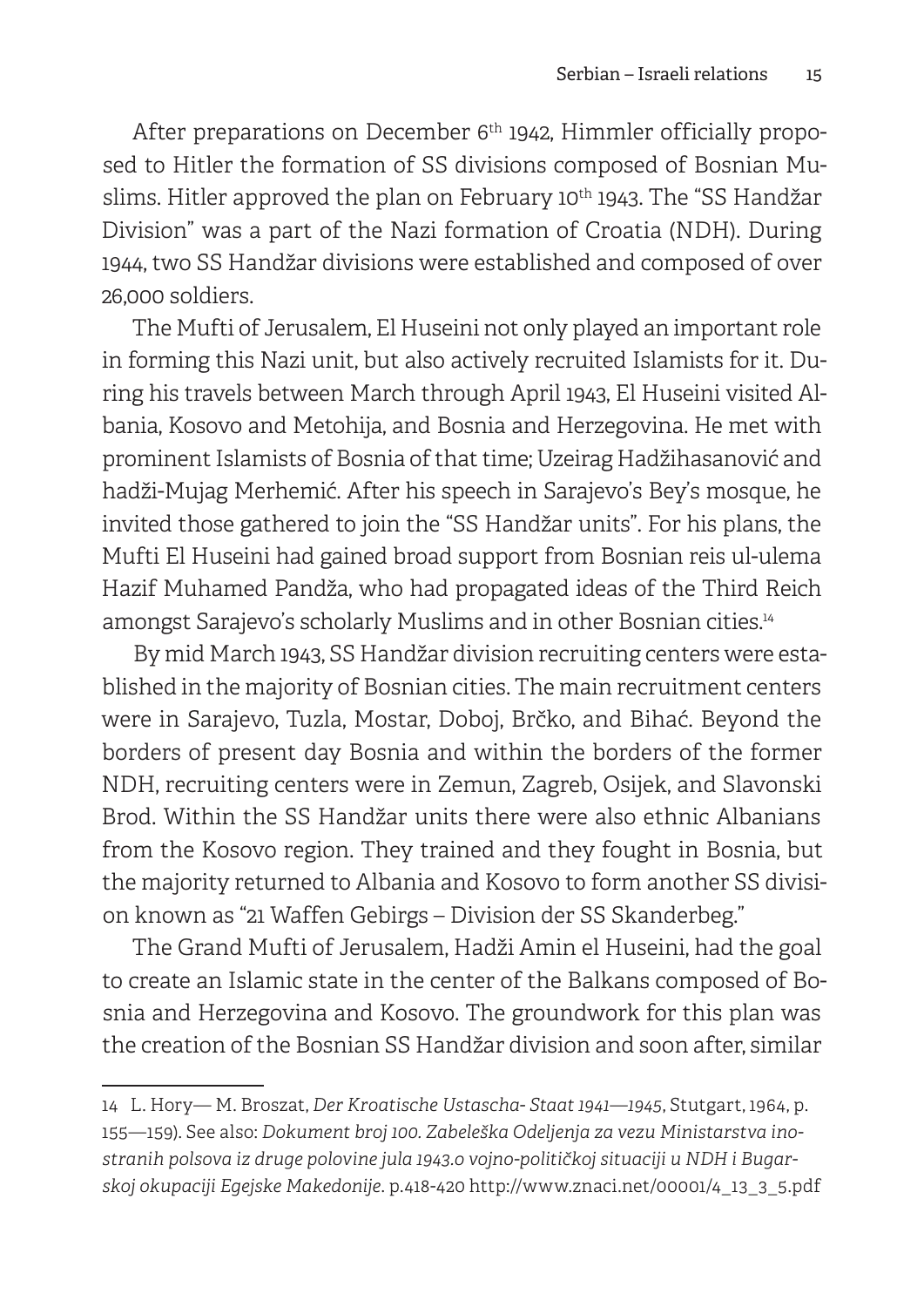Muslim units in regions of Kosovo and Albania. The Albanian Muslim leader, extremist Bedri Pejani, who was the president of the Albanian National Committee, interceded for the ethnic cleansing of Orthodox Christians – Serbs from Kosovo, and together with other like minded individuals, gave full support to forming the "SS Skanderbeg Division.

The Germans initially opposed this plan, but with the withdrawal of Italian units from Albania and its capitulation, these new forces were required to occupy Albania. 15 The SS General Staff planned to recruit about 10.000 soldiers, but the Albanian response to the Albanian National Committee exceeded expectations. There were 11,398 recruits on the enrollment list. The SS Skanderbeg division was formed on April 17, 1944 and composed primarily of recruits who were Albanians from Kosovo. This division was actively included in the Nazi politics of genocide and ethnic cleansing directed towards the non Albanian population, mostly in Kosovo, but also in today's Republic of Macedonia.

### **Transformation during 90'**

The history of terrorism, as well as classical forms of this criminal act, was a prerequisite for the emergence of a new form of terrorist organizing. The period from World War II until today has been studied with a special analysis of the Islamic fundamentalist units, the Nazi SS Handžar divison and SS Skenderbeg division, created during World War II. These units and their members were important actors in promoting the idea of Islamic fundamentalism and achieving ideological goals through violence in the period between World War II and the Civil War in Bosnia (1992-95). In the developing situation and in cooperation with likeminded people from around the world, Bosnian Muslim fundamentalists are internationalizing the question of Muslims in Bosnia. Aid

<sup>15</sup> German forces were under the command of general Paulo Bader, who was at the top of the 21<sup>st</sup> mountain corpus which included: 1. the Mountain division; 2. 100<sup>th</sup> Jaeger division; 3. 297<sup>th</sup> Infantry division.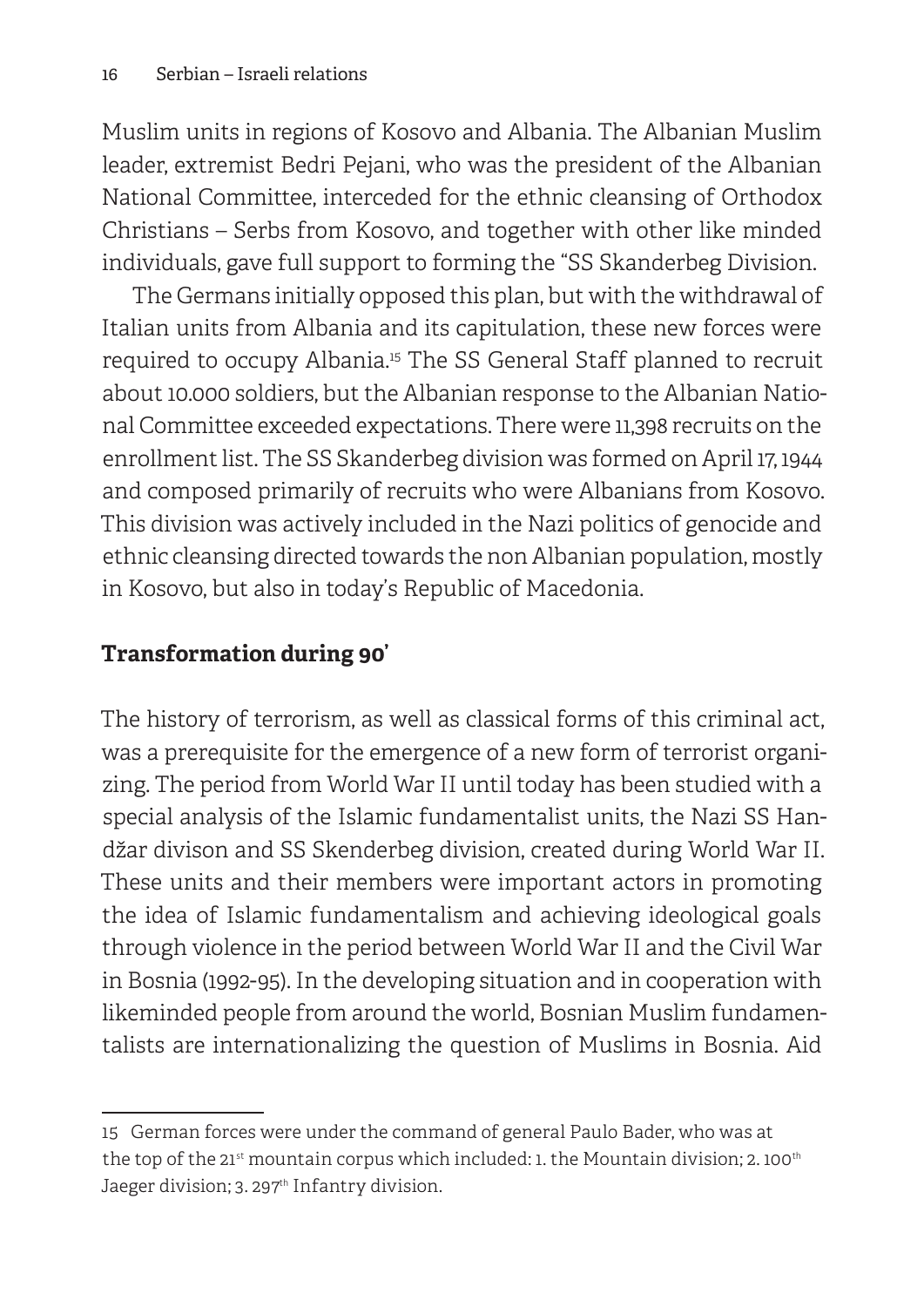that was arriving from the Muslim world was of a religious and political nature, but also of terrorist-logistical nature.

"SS Handzar" division in Bosnia were replace with "El mujahidin" and "SS Skenderbeg" with "Abu Bakir Sidik" unit in Kosovo. Significant presence of Palestinian jihadist, so called humanitarian NGO, states sponsor of terrorism and manipulation with religion were detected. Same terrorist actors from Middle East and Israel now in Heart of Europe and further more.

### **Conclusion**

When it comes to Serbia and Israel, although they have good relations, they can always be even better, especially in areas where there are common problems. Unfortunately, it seems that the history repeats itself and that many lessons from the past have not been learned. The same centers of power once organized and carried out genocides and war crimes against Serbs, Jews and Roma in the Second World War came up on the scene with the same or similar intensions in the beginning of the nineties of the last century. This is particularly evident in the broad-spread network of Islamic fundamentalists whose goal is the destruction of the state of Israel, but also the creation of the Balkan caliphate. Currently, in the Syrian and Iraqian side of the Islamic state there is a whole brigade composed of Bosnian Muslims and Albanians. The Balkan is not only a "safe haven" for the Islamic state, but also a seeding nursery of terrorists. On the territory of the Balkans, the propaganda media of the Islamic state knowns as Dabiq and Rumiyah are actively working, spreading the call for the destruction of Serbs and Jews as "unbelievers" on daily basis.

### **Literature:**

- *1. Famous Jews*, Savez jevrejskih opstina Srbije, Beograd, 2011.
- 2. Donald E. Wagner, Walter T. Davis, *Zionism and the Quest for*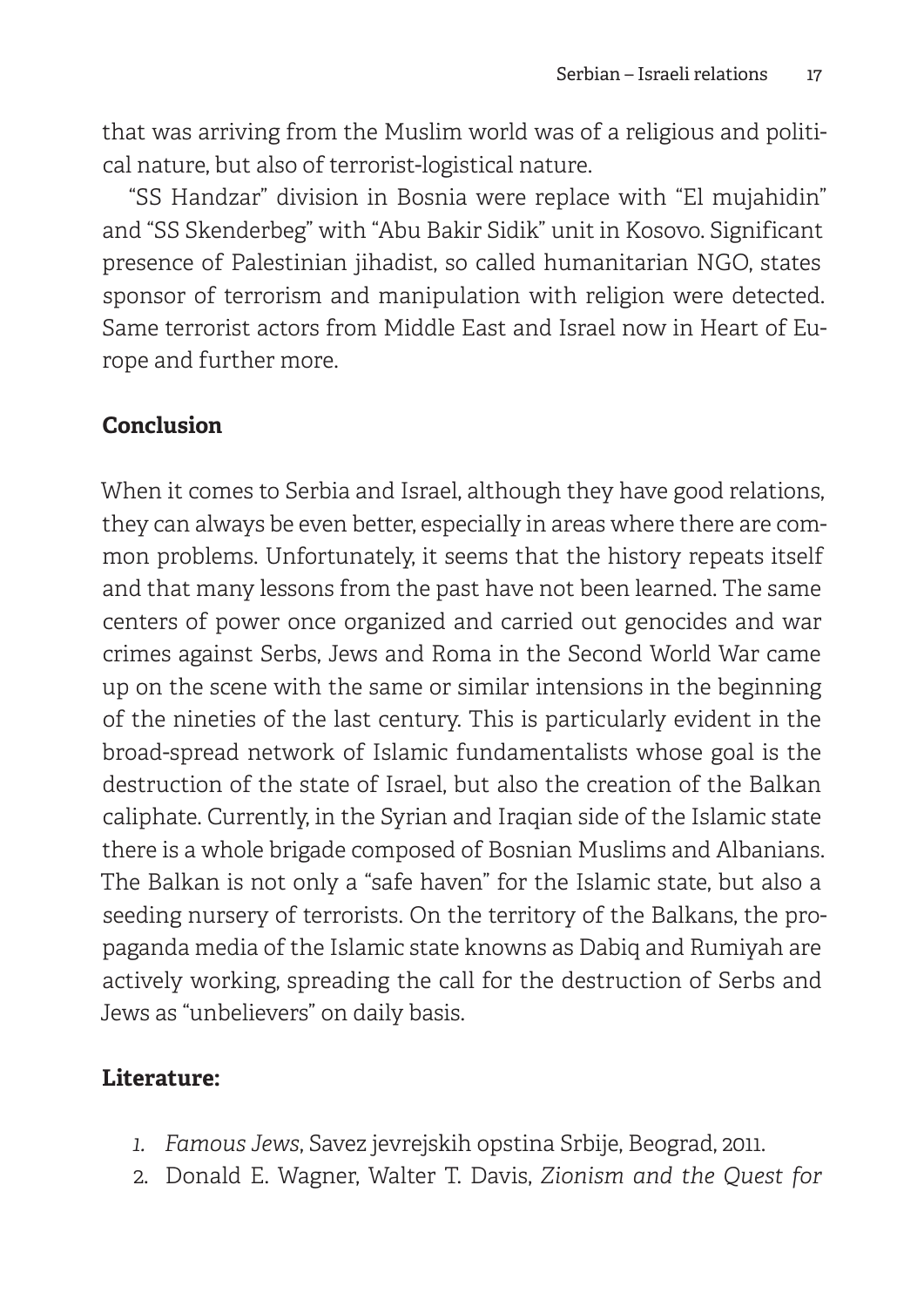*Justice in the Holy Land*, Pickwick Publication, Eugene, Oregon, USA, 2014.

- 3. L. Hory— M. Broszat, *Der Kroatische Ustascha- Staat 1941—1945*, Stutgart, 1964.
- 4. Tullia Catalan, Marco Dogo, *The Jews and the Nation-States of Southeastern Europe from the 19th Century to the Great depression*, Cambridge Scholarship Publishing, New Castle, UK, 2016.
- 5. Robert McCormick, *Croatia Under Ante Pavelic: America, the Ustase and Croatian Genocide*, I.B.Tauris, New York, US, 2014.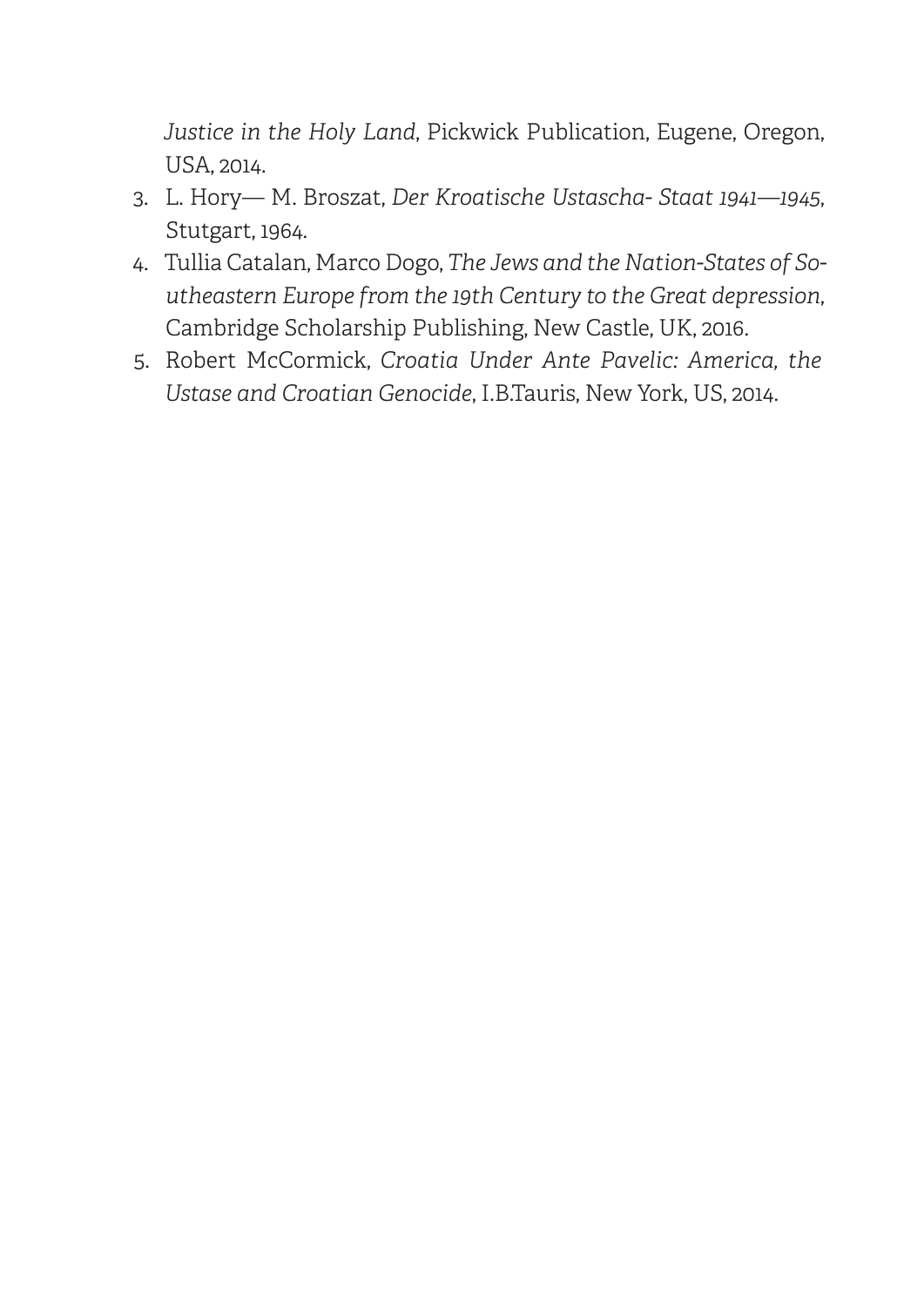*Darko Obradović* Executive Secretary of the Institute for the National and International Security

# **ISRAEL, THE LAND OF INNOVATION, AND SERBIA, THE LAND OF OPPORTUNITY – A BRIEF OVERVIEW OF THE POINTS OF COOPERATION**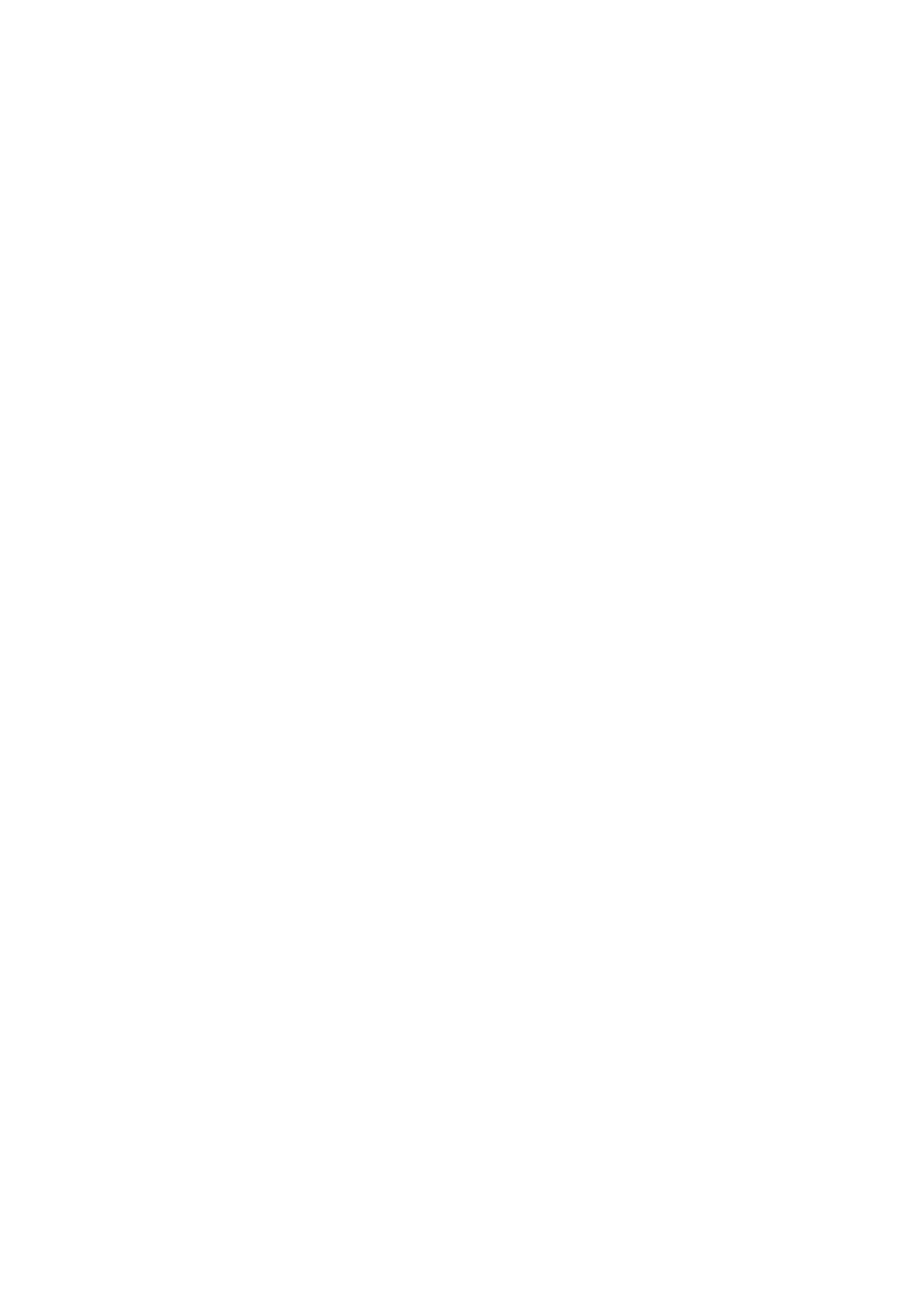### **Introduction**

The modern history of the state of Israel has only 70 years, while the history and traditions of the Jewish people go far into the Old Ages. The unity, efforts and skills of the Jewish people through history have often provoked negative attitudes, embodied in envy and the lowest hatred by other nations and religions. The consequences were seen from the Venetian ghetto, all the way to the Holocaust. Today, while the dark shadow of anti-Semitism is still floating in the air, the vast majority of people and democratic societies look to Israel as the leading country of innovation, and to the Jewish people as the leader in innovative entrepreneurship. At a time when the Jewish people started their return to their homeland after the Second World War, Israel looked quite different. Sources of water supply were extremely scarce and limited, and sometimes did not meet even the basic needs. Rural areas prevailed, while today 86% of Israel is urbanized. 1

In this article, we will look at several recognizable points and areas in which Israel represents a role-model for other countries. We will also look at the exchange of knowledge, experience and technology between Serbia and Israel. The main prerequisites for achieving successful scientific, technological and economic cooperation between two states are the relations between them.

Serbia and Israel, Jewish and Serbian people, are long-standing friends, fellow citizens and neighbors, which we consider to be a great advantage in the construction and development of every aspect of cooperation.

### **Agriculture – survival through innovation**

The state of Israel is relatively small, with an area of 20,000 m2. It is

<sup>1</sup> To Make a Desert Bloom: The Israeli Agricultural Adventure and the Quest for Sustainabilit, Alon Tal, Agricultural History, Vol. 81, No. 2 (Spring, 2007), pp. 228-257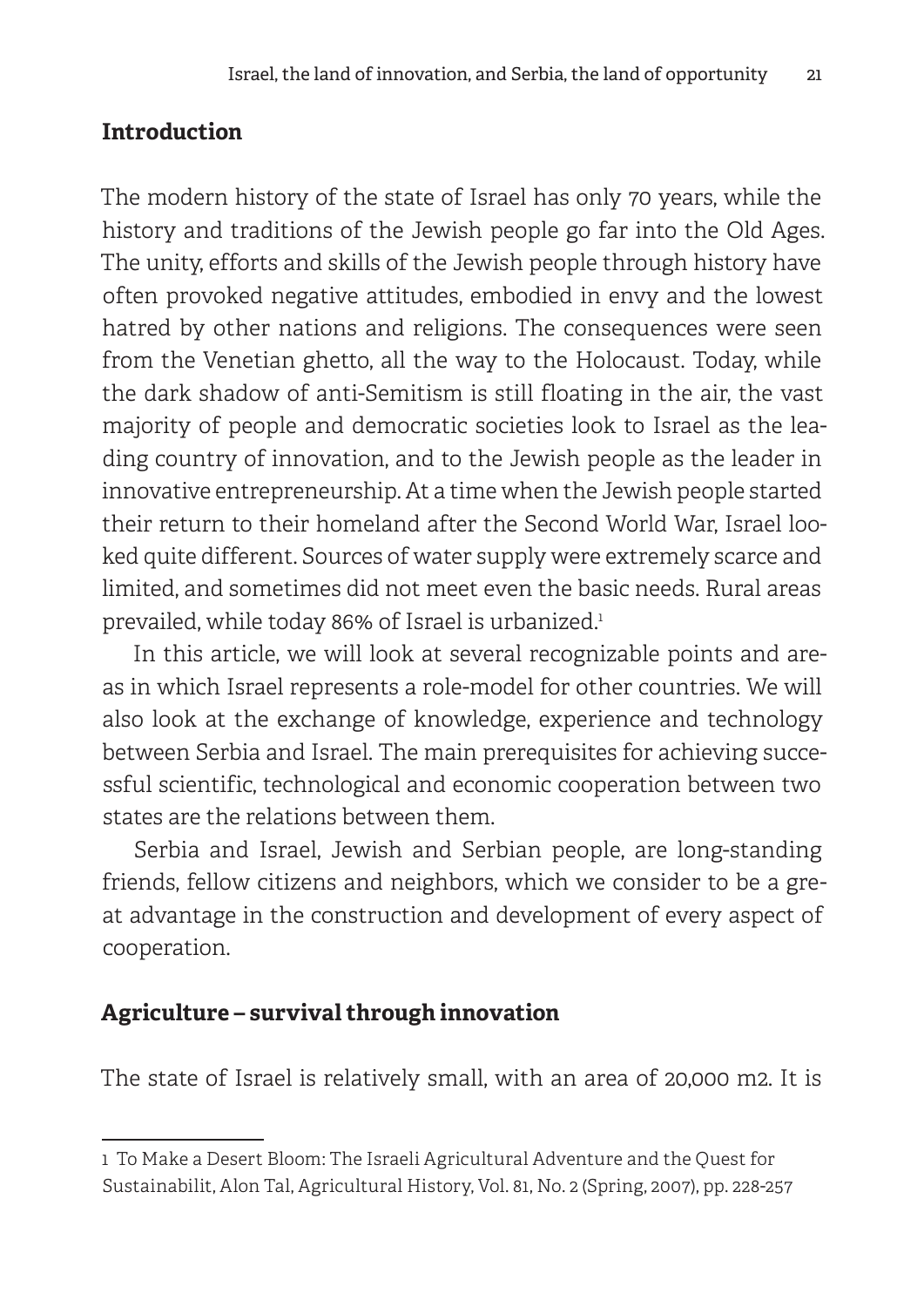located in a dry zone where water represents a limiting factor of development. By all preconditions, at the time of the formation of the state of Israel, there were lacking favorable resources for agricultural production. Half of the country was a desert, while the other half was almost dry ground. Today, agriculture is one of the most striking factors for the transformation and development of Israel. The fact that Israel made a fertile land from the desert is widely known and is often emphasized. Since 1948, a rarely settled desert area between Beersheba and Eliat (Arava and Negev) has played an important role in agricultural production. Today, over 40 percent of the country's total vegetables and crops are grown there, and 90 percent of melon exports come from Arava.<sup>2</sup>

Key factors for the agricultural progress were "safe food supply, water supply and technological innovation"3 . The environment in which the Jewish people came upon their return to their homeland dictated the pace that spurred innovation and uncompromising work in the fight against climatic conditions. Today, 162.000 hectares are irrigated in Israel4 . The innovation and efficient irrigation technology represent a sort of Israeli national brand, known as "drop by drop" system. This irrigation system was invented in Israel in the seventies of the last century. The limited availability of water resources has led to an innovation that is based on the following principles:

- 1. The most economical use of water;
- 2. The prevention of water loss;
- 3. The optimal crop irrigation.

Due to limited space and resources, Israeli agricultural production is based on the intensive crop production, which has resulted in the

<sup>2</sup> Israel's Agriculture in the 21st century by Jon Fedler, Tel Aviv, https://mfa.gov.il/ mfa/aboutisrael/economy/pages/focus%20on%20israel-%20israel-s%20agriculture%20in%20the%2021st.aspx

<sup>3</sup> To Make a Desert Bloom: The Israeli Agricultural Adventure and the Quest for Sustainabilit, Alon Tal, Agricultural History, Vol. 81, No. 2 (Spring, 2007), pp. 228-257 4 Agriculture in Israel Facts and Figures 2016, Ministry of Agriculture and Rural Development, Tel Aviv, 2018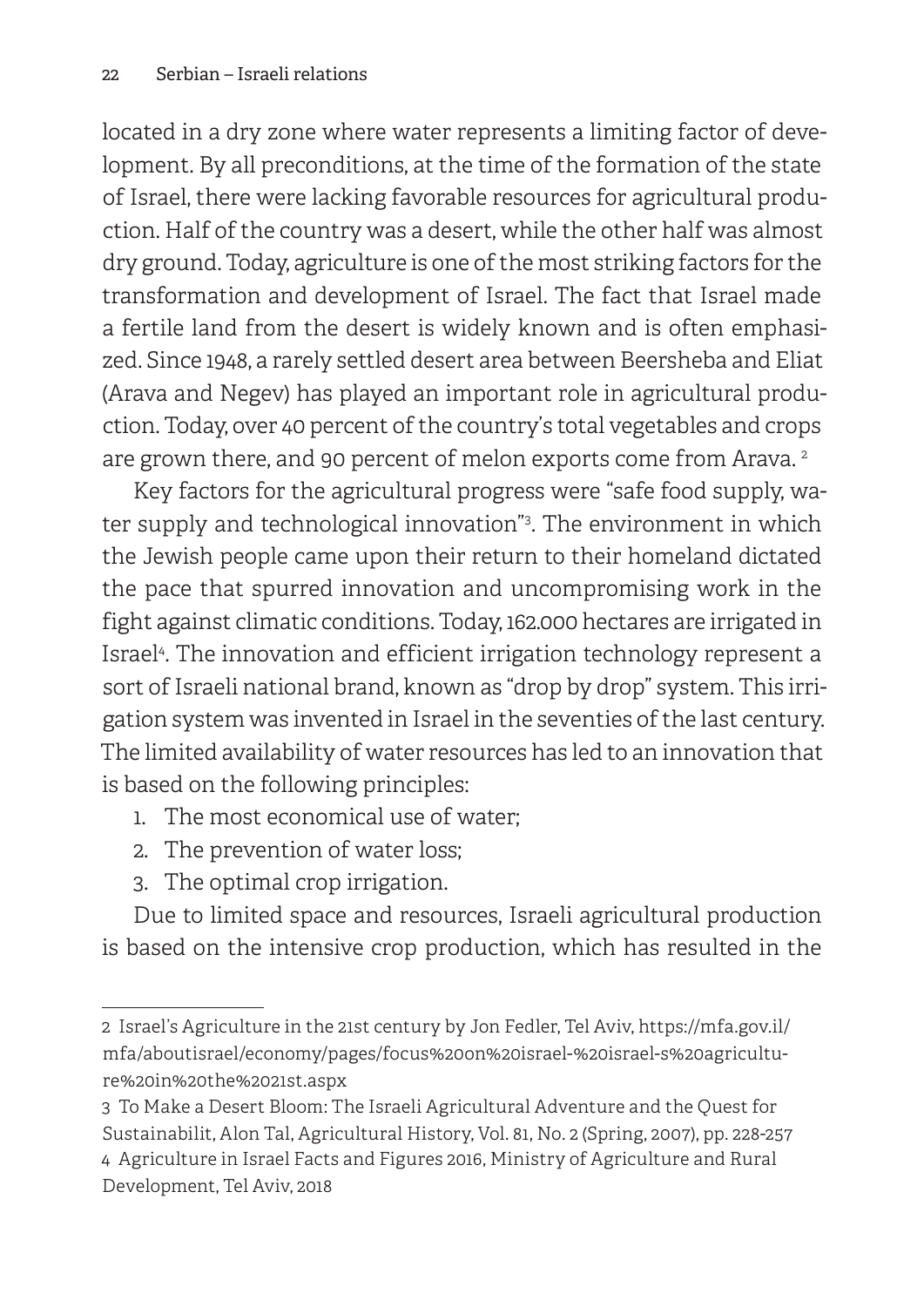record production of fruits and vegetables per square meter. When we talk about intensive agricultural production, we cannot skip greenhouse agricultural technology. Israeli greenhouses, with their unique technology and agro-technical measures, are now used by farmers all around the world. Yields range from 65 kg to 115 kg per square meter depending on the type of crop.

In this brief review of Israeli agriculture, we can conclude that innovations in the field of agriculture are driven, in fact, by survival. This shows that innovations are often conditioned by practical needs. So, we can conclude that for the last 70 years of its existence as a nation, Israel has become a world leader in the agriculture, with technology, seed materials and fertilizers that are widely present and respected around the world.

### **Information technology, entrepreneurship and innovation**

Israel is certainly a leader in the IT industry. For this reason, Israel is called a "start-up" nation. Credits for channeling and integration of innovation certainly belong to the mentality and environment that fosters entrepreneurship through innovation. Innovative entrepreneurship has been institutionalized through the "Israeli Innovation Authority", and the "Principal Scientist Office." The mentioned institute is primarily an integrator between different institutions and private subjects. The Institute provides support in the form of exchange of experiences, creation of favorable environment, financing and networking of "start-up" companies, investors and users of services. The legal/social framework is crucial for the development of entrepreneurship in general, where the entrepreneur is a partner of his state and government. Over 90% of the economy is oriented to the service sector. Many innovations that emerged in the private sector later found their application in the state and military sectors.

According to the prestigious magazine "Forbes", every 1.400 people in Israel come up with one start-up, which constitutes the largest number of "start-up" firms per capita. Based on this data, we conclude that in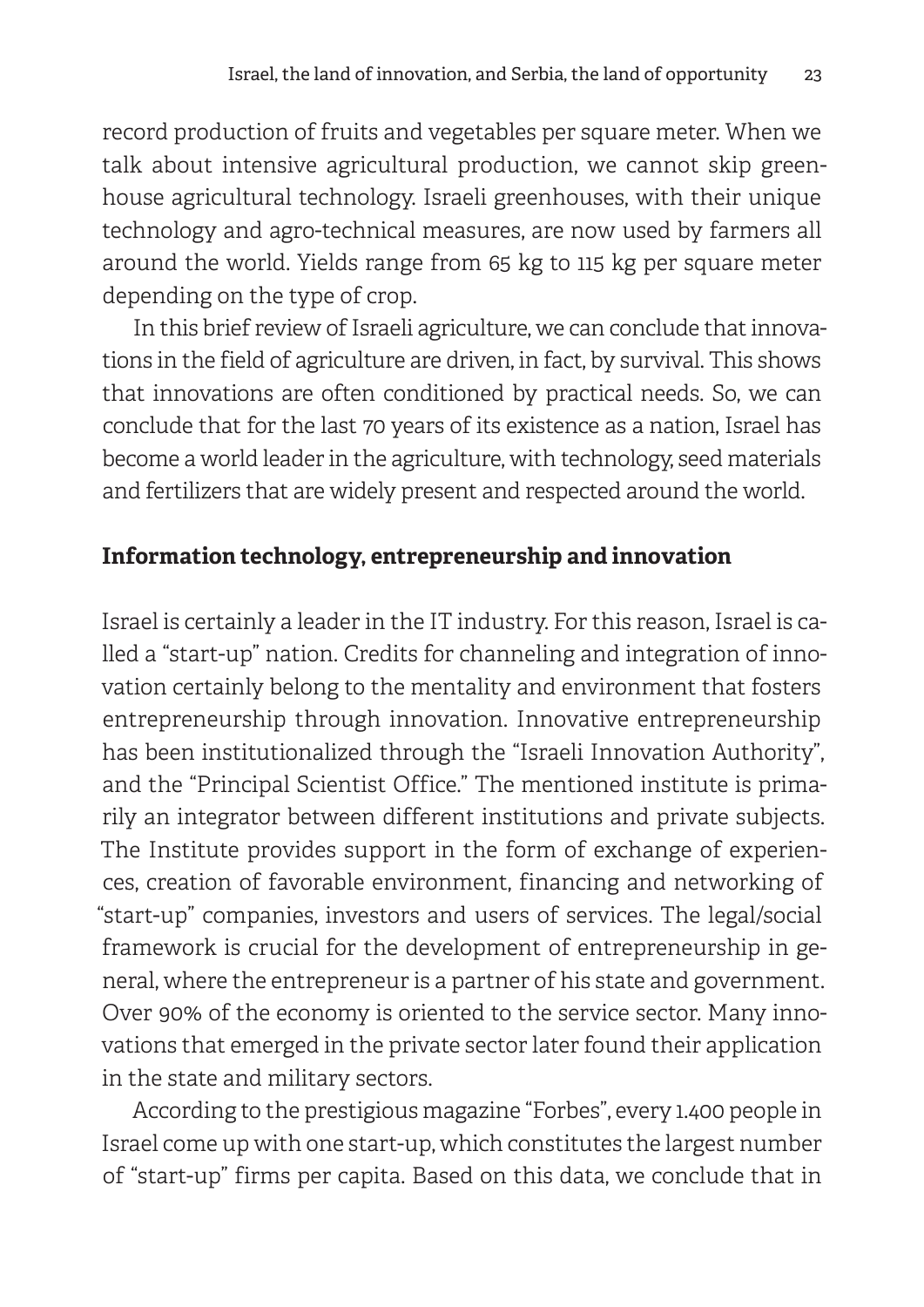Israel a large number of start-up companies are being created at an early stage, with a favorable environment for finding investors and clients.

The Israeli authorities aim to employ half a million people in the innovation industry over the next ten years. 5 The indicator of a favorable entrepreneurial environment is also a low unemployment rate of only 3,9%  $^{\circ}$ 

The significance of the start-up phenomena and innovations for the Israeli economy and employment in general is illustrated by the fact that the Israeli start-up attracted \$ 5.2 billion in 2017, according to data from the Tel Aviv IVC Research Center, which is \$ 4 billion more than in 2012. This fantastic data shows that human capital is the very basis of the economic development of the state and that the largest natural resource is – human resource.

### **The concept of Kibbutz – a combination of tradition and entrepreneurship**

According to the Encyclopedia Britannica, "kibbutz" is an Israeli collective settlement, usually agricultural or industrial, in which all the wealth is common. Kibbutz, as a commune system, was primarily serving the survival of the Jewish people in hostile and resource-limited environment, where solidarity and joint efforts were the only surviving option. Kibbutz was formed by the Russian Jews in the twenties of the last century.

Today in Israel there are 273 kibbutzes in which 2.2% of the population live. According to the information provided by the Israeli Ministry of Agriculture, 40% of agricultural production is produced by kibbutzes. From the mere way of survival in early days, Kibbutz today is the basis of the development. At this moment, more and more kibbutzes in Israel are based on business incubators, with mentors and all the necessary support for developing ideas.

<sup>5</sup> Israel Inovation Authoritiy, annual report 2017. http://economy.gov.il/English/ NewsRoom/PressReleases/Documents/2017IsraelInnovationAuthorityReport.pdf 6 https://www.ceicdata.com/en/indicator/israel/unemployment-rate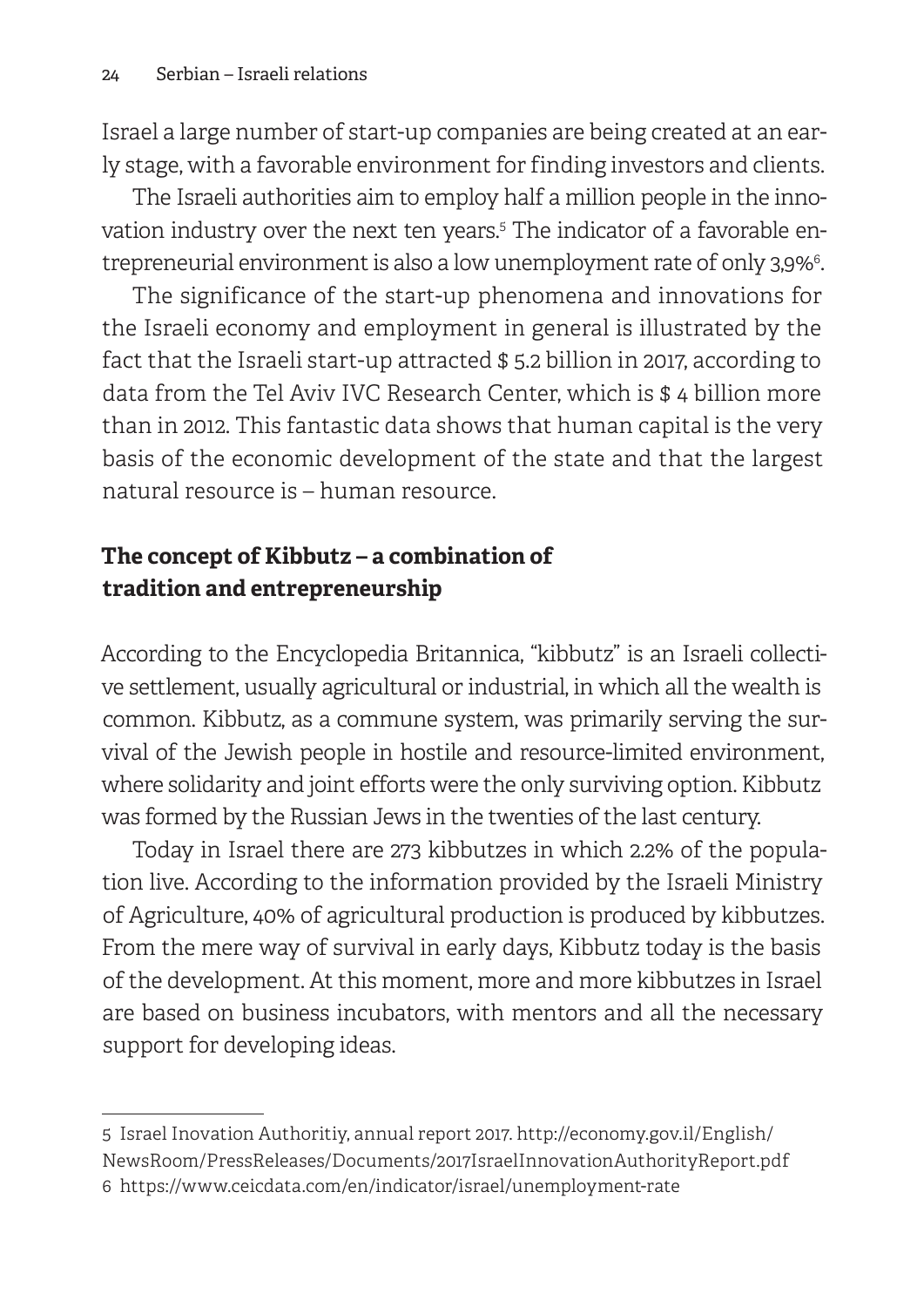### **Considering the possibilities of cooperation between Serbia and Israel**

From 2000. until today, more and more Israeli companies are coming to the Serbian market. Today's value of Israeli investments in Serbia is more than half a billion euros. The focus of Israeli investments is predominantly eal estate", and most of the shopping malls in Serbia are owned by Israeli investors. In addition to the real estate sector, an investment in the field of energy was realized, in the form of wind farms with a capacity of 200 mWh. In addition to these colossal investment projects, dozens of Israeli small and medium-sized enterprises in the field of IT, trade and services are also present in Serbia's market today $^{\tau_\cdot}$ 

We can categorize the huge potential for cooperation and investment opportunities between the two countries in the following areas:

1. Agriculture 2. Tourism 3. IT

Serbia does not exploit its natural resources sufficiently. According to the Ministry of Agriculture, over half a billion hectares of agricultural land has not been used. Technology and agro/technical measures are obsolete. The manufacturing industry is far from satisfactory. Fields of cooperation in the agriculture could be large investment projects in the agro-industrial parks. Such projects would rely on the well-known concept of agricultural (farmers) cooperatives that was destroyed in the process of transition.

The benefits of investing in Serbian agriculture include a skilled workforce and the availability of high quality European organic eco-friendly products. Investing in agriculture would also enhance knowledge and technology sharing.

When it comes to agriculture, the institutions of the two countries should establish mechanisms for networking farmers and agronomists through seminars and exchanges, which would also contribute to the commer-

<sup>7</sup> Source: Ministry of Finance, Republic of Serbia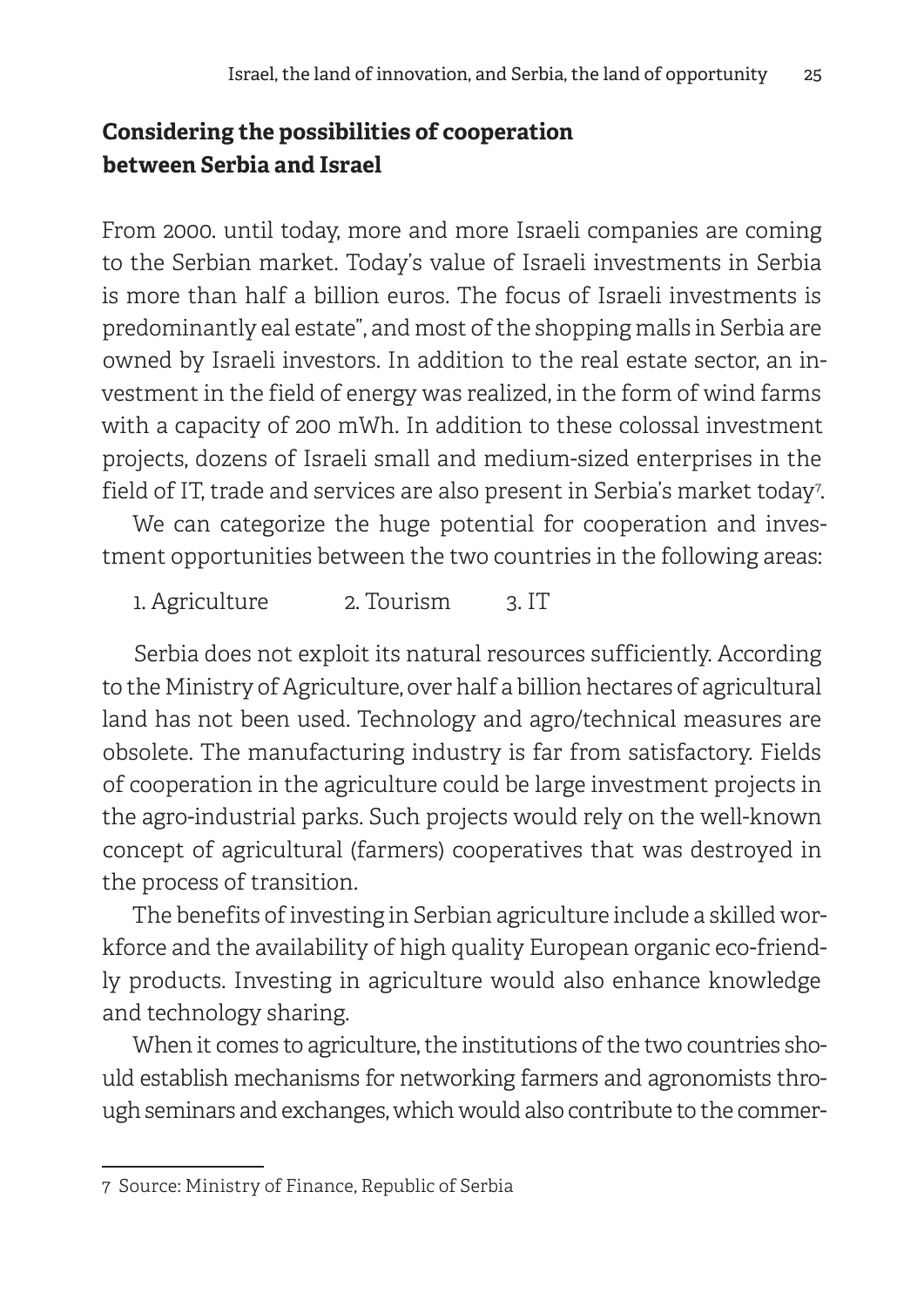cial connection of subjects in this field. Through investment projects, rural and already abandoned areas throughout Serbia will be revived.

Tourism is one of the fastest-growing sectors on a global scale. According to the data of the Tourist Organization of Serbia<sup>8</sup>, an increasing number of tourists from Israel are registered year after year. Direct flights between Tel Aviv and Belgrade have been established. In addition to the economic effect, tourism is also important for the cultural exchange and better linking of the two nations. Because of the low rate of public expression of anti-Semitism, Serbia is a very attractive location for Israeli tourists. Natural and spa centers (mineral springs) and health resorts tourism are underused potential that, in accordance with the official strategy of tourism development of the Republic of Serbia, has yet to experience its expansion. Unfortunately, Israel is still not well known and developed tourist destination for Serbian tourists.

With the efforts of its institutions, Serbia creates frameworks for the development and promotion of innovations and IT sectors. Better connectivity between the two IT industries and the exchange of theories and practices are being promoted through "IT hubs" year after year. Conferences and seminars could also contribute to a better integration of individuals and companies.

### **As a conclusion…**

Serbs and Jews are nations connected by a common tragic destiny, good civic and neighborly relations and culture. Today, in the 21st century, we believe that these two nations have objective predispositions to further foster this connection through the exchange of knowledge, practical experience and economics. Relations that are not complicated by political issues should be optimally upgraded by economic and cultural co-operation.

<sup>8</sup> http://www.srbija.travel/%D0%BF%D0%BE%D1%87%D0%B5%D1%82%D0%BD%D 0%B0.283.html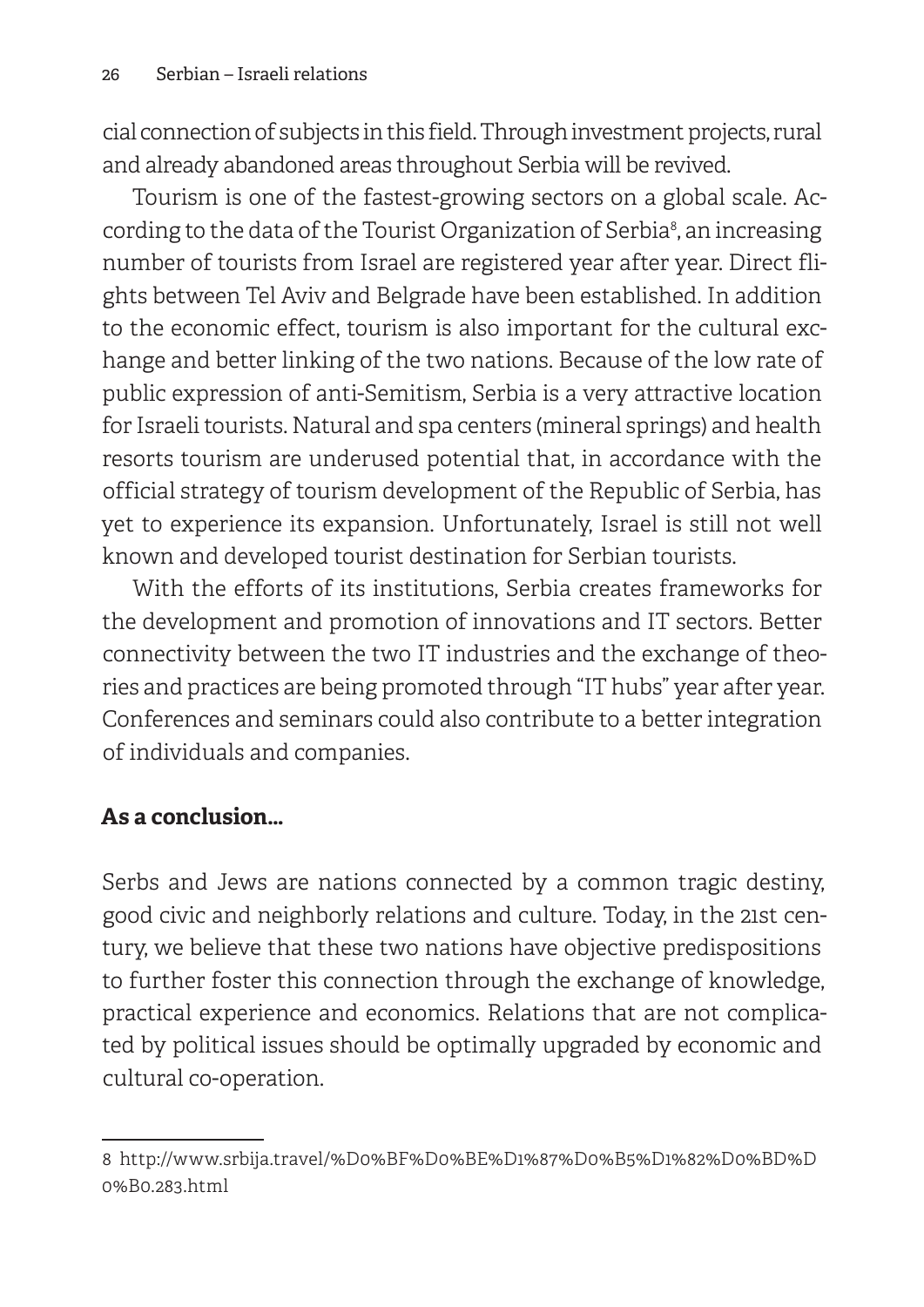*Rodoljub Orescanin* Director, ICEJ Serbia

# **THEOLOGICAL REVIEW OF THE ATTITUDE TOWARDS THE JEWISH PEOPLE**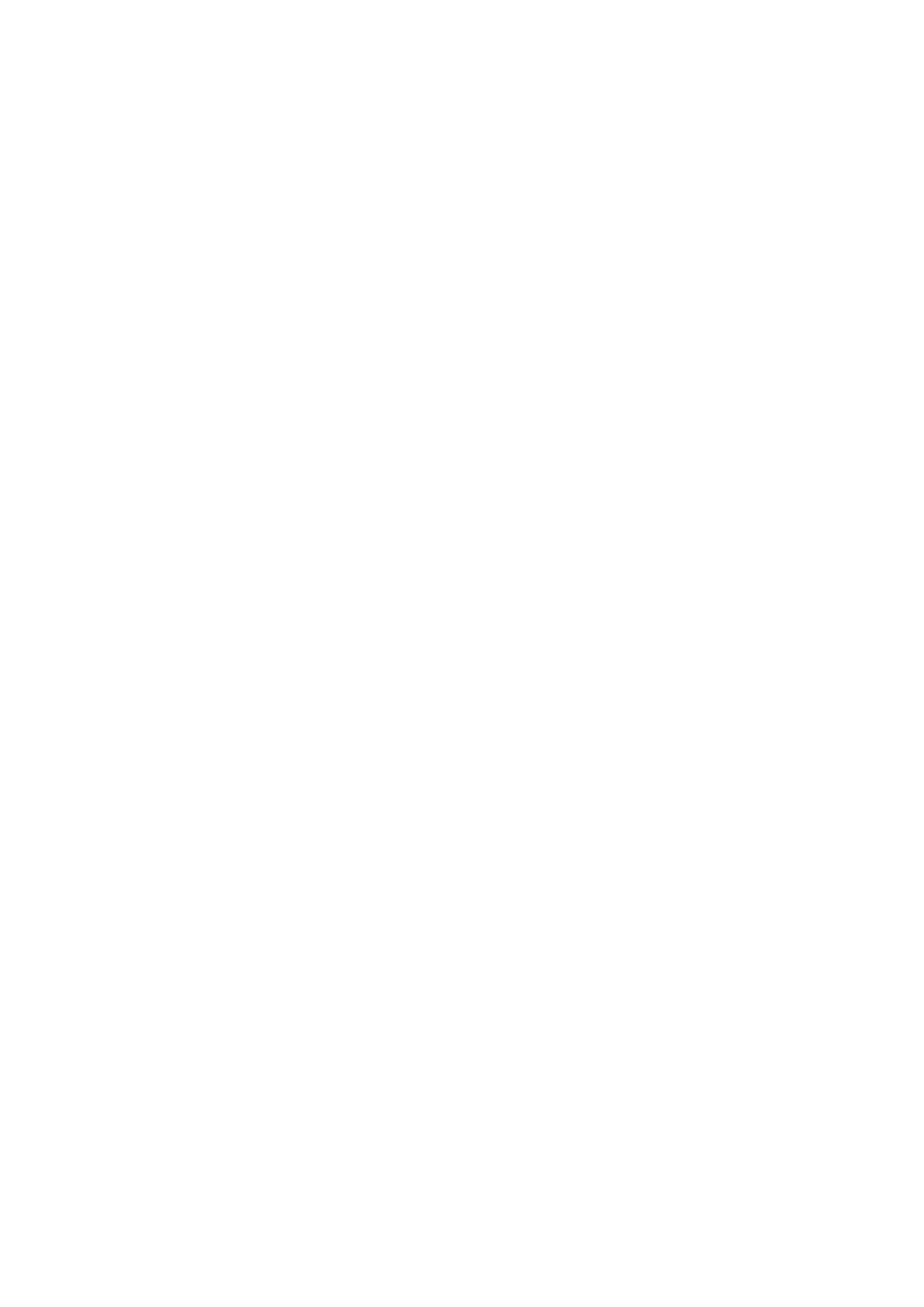#### **The Fate of the Jewish on the European soil**

It is a tragic historical fact that the fate of the Jewish people on the European soil, from the earliest times, was associated with persecution, discrimination and prejudice by the local population. Whether they were immigrants because of the persecution, whether their migration was conditioned by economic reasons, the presence of this people has largely caused a backlash, and often an open hostility by the host nation.

We can look for reasons in the religious and cultural specifics of this nation, but they, in themselves, are not sufficient to explain often irrational hatred and genocidal tendencies that some nations openly expressed toward the Jews. This hatred was especially reflected in periods of major economic crises and epidemics on the European soil, which, in the absence of the right information, looked like "punishments of God."

#### **The causes of the persecution of the Jews in Europe**

According to the biblical tradition, the Jewish nation, or "Israel," is described as God's chosen people, the bearer of God's revelation, and the one from which God, at the certain time of history, will bring forth the Messiah, the Savior of the world. As such, this people enjoyed the special privileges of God, since they were the guardian of the law of God, which distinguished them from other "pagan" nations. (Deuteronomy 7: 1-26).

Aware of this choice, the divine benefits and the historical task entrusted to them, the Jewish people, have accepted the burden of great suffering, along with great promises. Hence, their strong desire to preserve their culture, faith and customs in each new community they'd moved into, were often interpreted as fanatism and exlusiveness by the non-Jewish domestic residents – "pagans".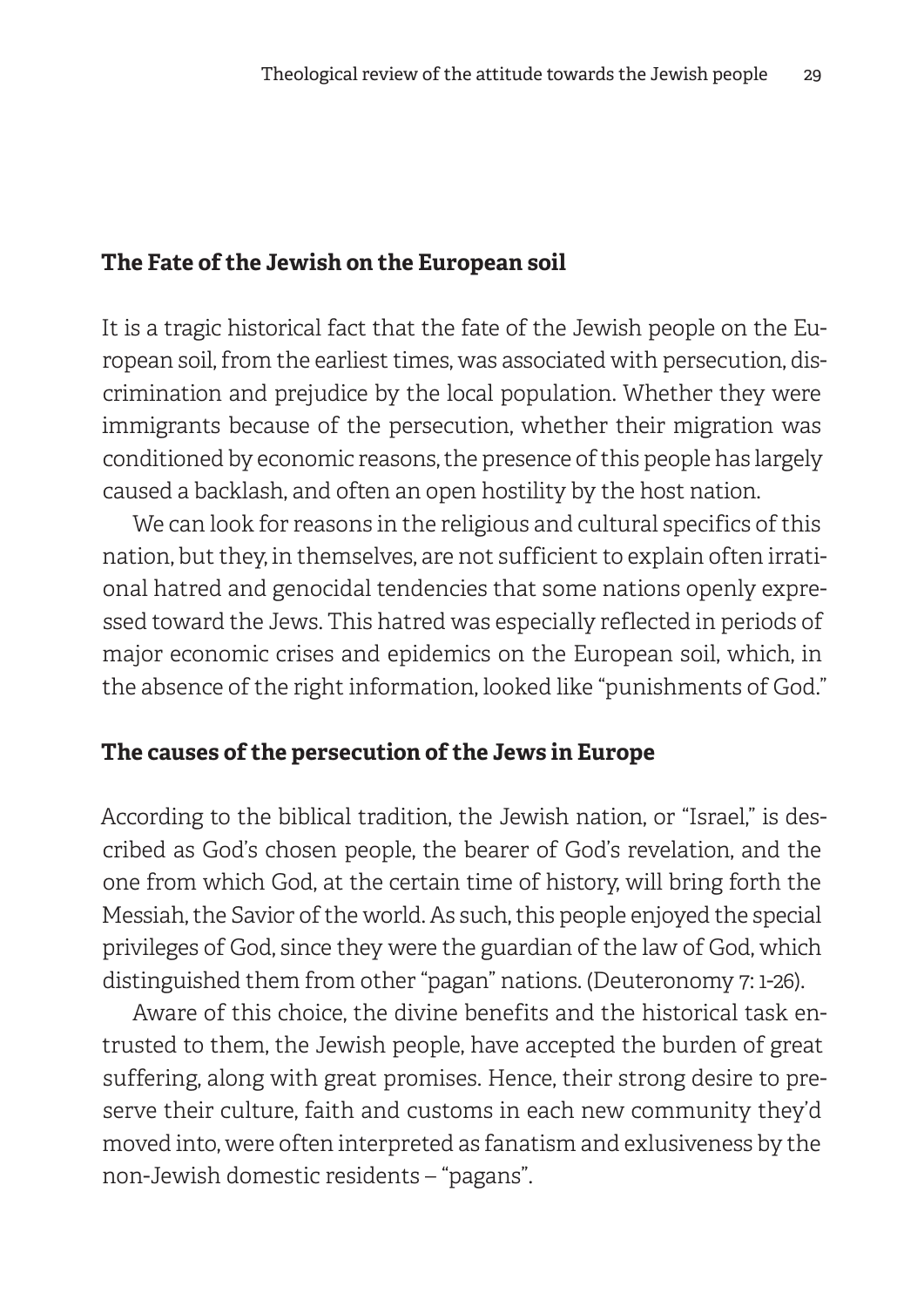### **Psychological and social reasons for the exile and hostility**

The psychological reasons we could seek in what other peoples observed as a feeling of superiority, spiritual arrogance and exclusiveness by the Jews. Strict adherence to ritual rules, "kosher" methods of eating, avoiding certain foods, making marriages exclusively within their own faith, the incredible skill in commercial affairs and, above all, uncompromised monotheism, which has not been discounted at the cost of death, had provoked distrust and animosity among their neighbours – a fertile soil for all kind of most bizzare conspiracy theories.

### **Biblical background of the persecution**

We could say that the role of the Jewish people, Israel, in the biblical revelation, might be seen as megalomanical, viewed from the point of rationalistic, atheistic mind or mind that does not recognize the Bible as the supreme authority in the matter of religious affairs. The fact that one small nation, in a limited geographic location, had been given a global, messianic role and a great historical task of conveying the only true God, its character and laws, seems delusional and pretentious, to put it mildly.

### **Suffering for the sin (apostasy)**

One side of this suffering had been conditioned by the apostasy, disobedience to God's Word and laws and blending or compromising with the surrounding, paganic nations (the so-called "uncircumcised"). In that sense, the exile or enslavement by indigenous peoples and tribes had had a pedagogigal character, with an ultimate goal to bring the "chosen people" back to God of their fathers – their original faith and tradition.

This deeply intimate and exclusive relationship between the Creator and Israel, the Jews, has been described in the Old Testament,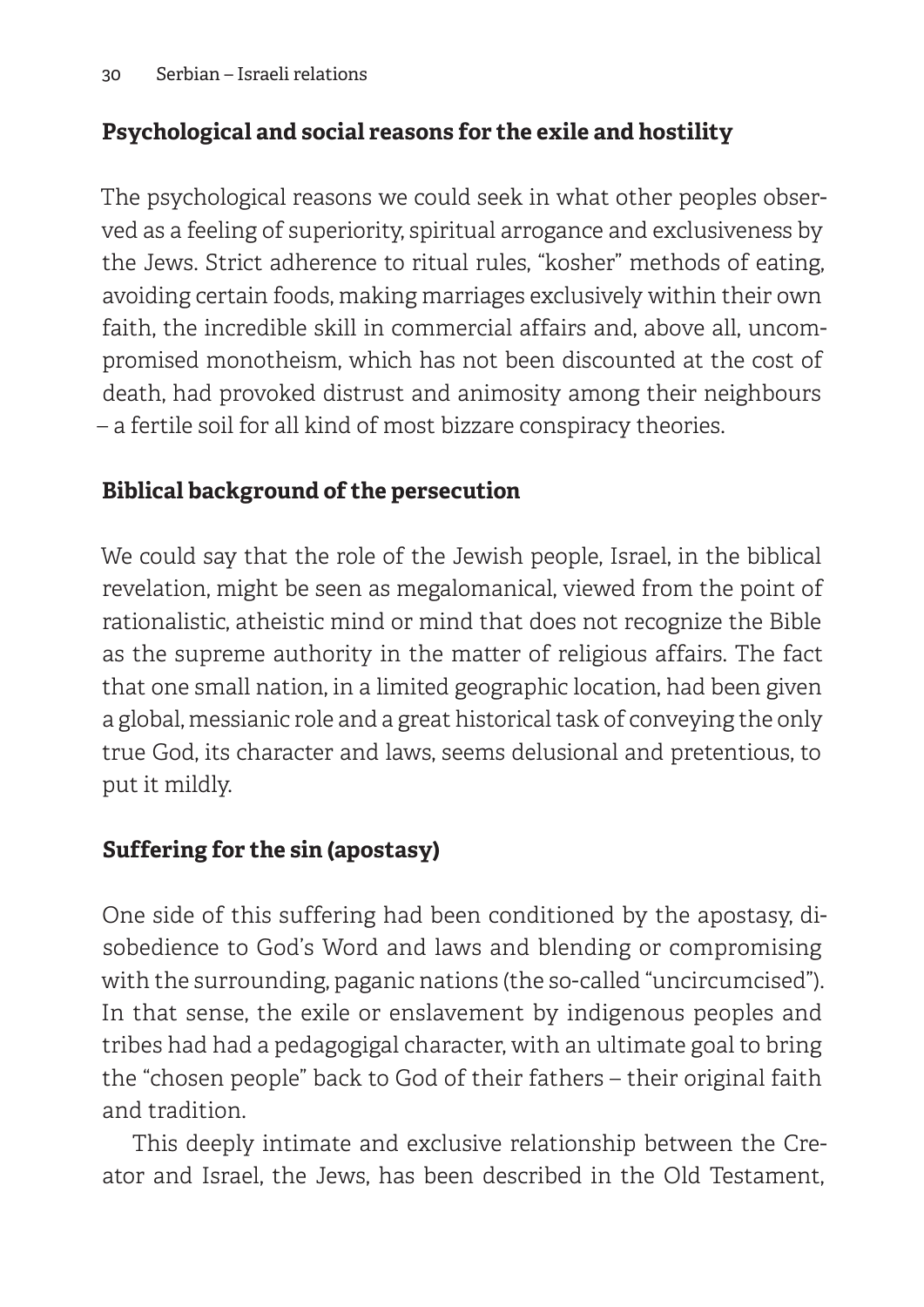metaphorically, through the relation of parent (primarily father) and children, shepherd and herdsmen, groom and bride (Song of songs), husband and (adulterous) women or harlot (Hoshea) ... In all of these examples, God declared a strong and unwavering intention to accomplish his purpose with Israel, despite their unfaithfulness. "My love for you is eternal; that's why I keep my loving kindness to you" (Jer. 31:3)

### **Suffering for the righteousness**

The other side of this suffering is caused by the holiness ascribed to this nation as a people of Holy and Righteous God. The Bible in several places shows that Israel will be "a thorn" into the eyes of other nations, precisely because it will, through its righteousness, or the stigma of God's presence, consciously or unconsciously, convict other pagan nations of their lawlessness and superstition. The Bible clearly emphasizes the sharp gap and the antagonism between the light and darkness, righteousness and injustice, and gives a double-edged promise:

- 1. Bearers of light will always be persecuted. (John 5:19; 2 Tim. 3: 10-12)
- 2. The light shines in the dark, and darkness will NEVER take it away. (John 1: 5)

From this perspective, the persecution of the Jews on the European soil is merely an extension of the biblical persecution, with the same background and ultimate goal.

### **The Replacement Theology**

In the first century after Christ, all followers of the "Way" (Christianity) were aware that Christianity owed its biblical foundation and messianic roots to the Hebrew Scripture, the Old Testament, upone which the divine revelation of the New Testament came forth. In fact, Jewish-Christian relations, despite some elitist outbursts by Christians in the second and third centuries, managed to remain consistent and solid until the middle of the fourth century and the First Council of Nicea (325. AD). At this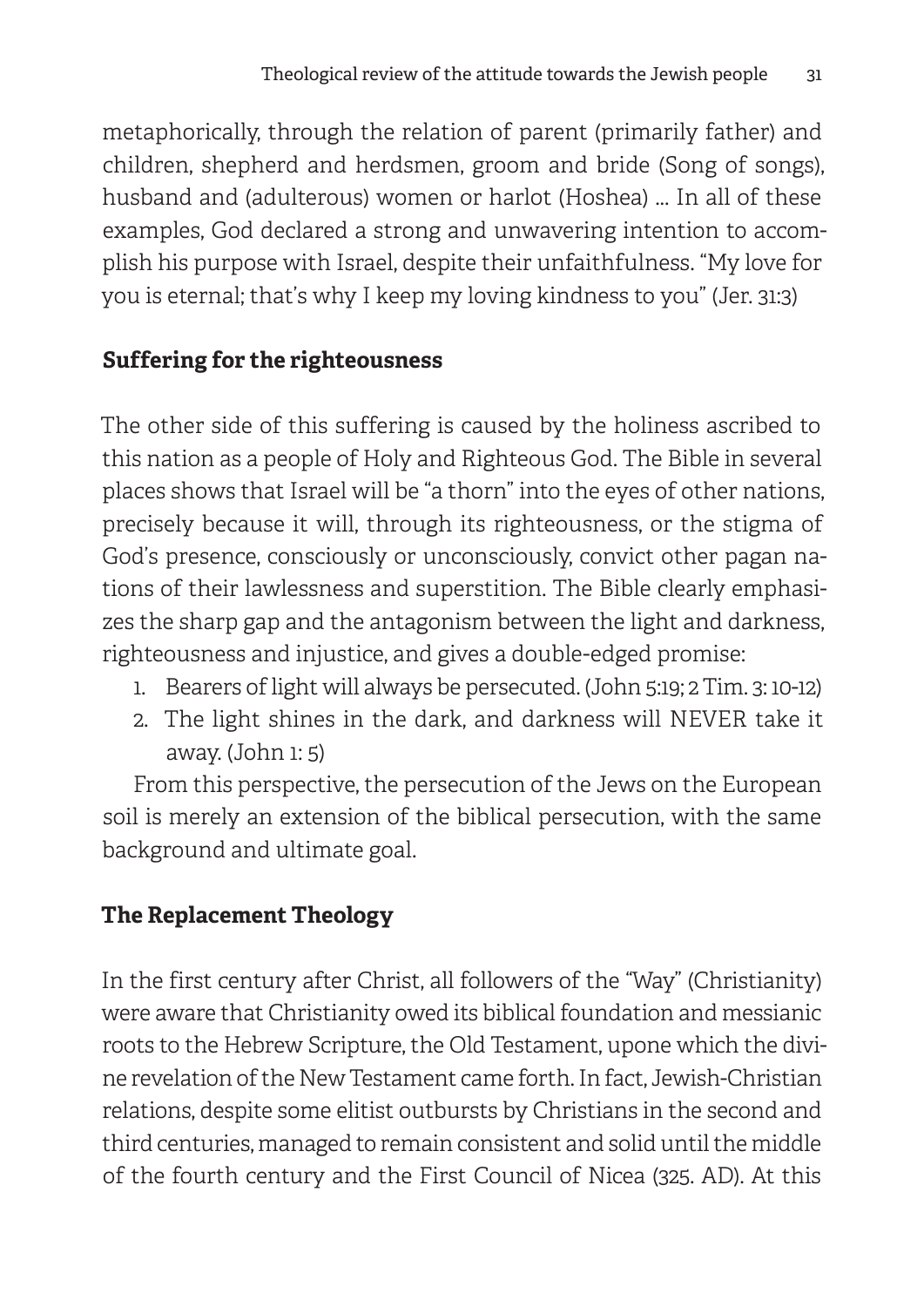assembly in Nicaea, under the patronage of the Emperor Constantine, the Church officially seceded from its Jewish roots in Christian theology and practice, detaching the Easter from the Passover.

### **Deception of the Church Fathers**

But the Nicaean bishops' formulations had their foothold in the discussions held on this topic in the second century. Justin Philosopher (or Justin Martyr), an early Christian philosopher, theologian and thinker, in his First Apology, "Dialogue with Judas Trifon" (published in the 15th century) presented strong claims in favor of "New Israel" or "True Israel" that had replaced the biblical Israel in the Old Testament. Hence the term "Replacement Theology".

Another prominent Christian figure, Marcion (about 85th – 160th century AD), an outstanding businessman and son of a Christian bishop, consciously forced the anti-Hebrew attitude toward the Bible and decided to completely exclude all Jewish legacy. He insisted that the New Testament was the only authentic revelation of God, the God of love and grace, unlike the vindictive Jewish god in the Old Testament, preoccupied by material things, conquests and devastation. God of the New Testament is, according to Marcion, God of the Spirit, while the God of the Old Testament, by the false Jewish prediction, was God occupied by physical and material spheres of life. The Jews, their religion and culture, even their national aspirations towards the Promised Land and their patriotism, had been regarded as carnal, worldly, unimportant, simply saying – "Jewish".

Unfortunately, even though Marcion's attacks and exclusions of the Hebrew Scriptures and Jewish practices were condemned by official Church fathers, many Christians and Christian leaders have come under their influence.

Contrary to their Teacher and Messiah, Jesus Christ, the Church Fathers tried to raise a new "wall of separation" between the Jewish and Christian people. The results of their replacement theology were the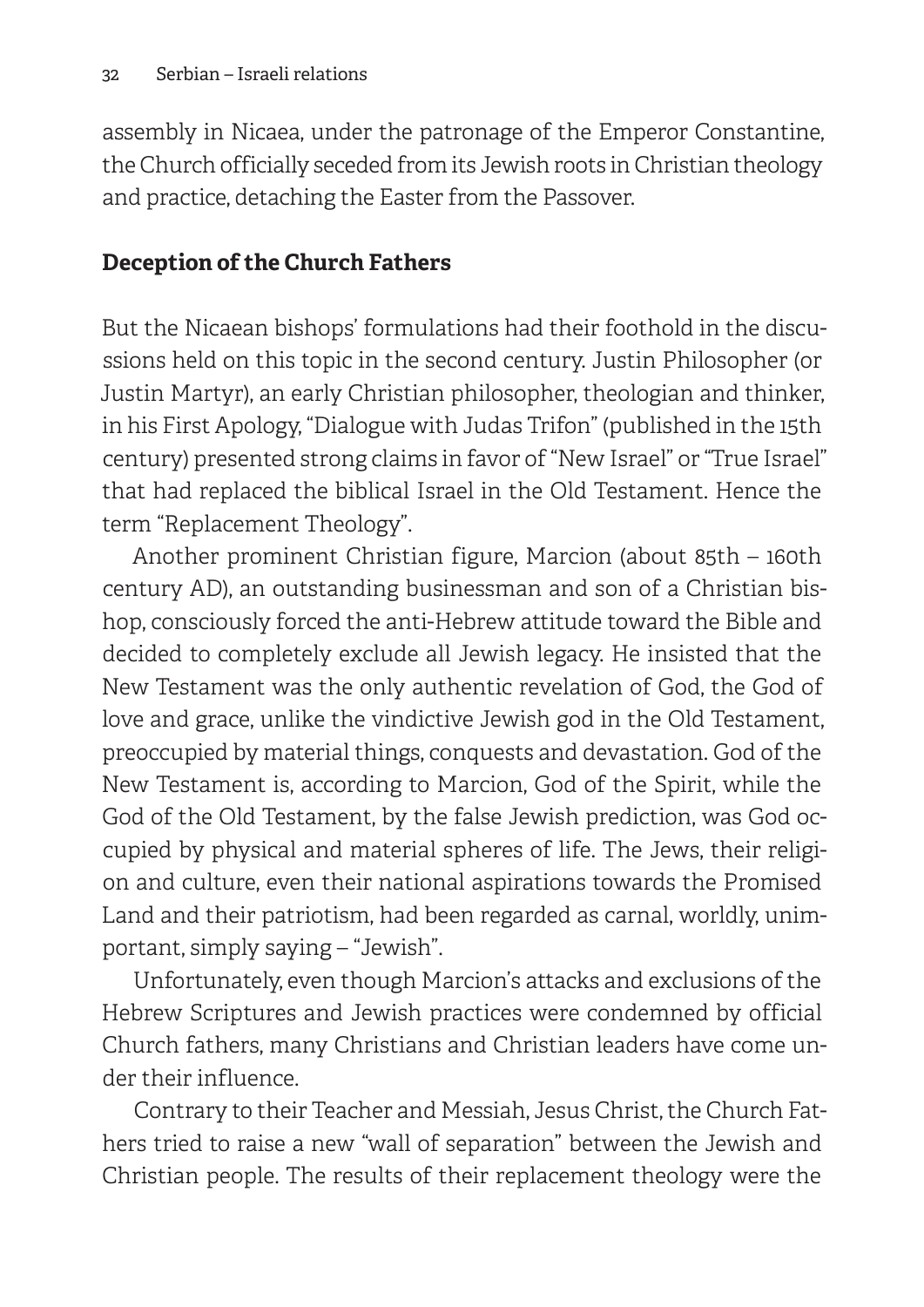attacks on the Jewish people for the next 1.500 years or so, but also the impoverhished Christian understanding of themselves as an Israel's "sisters by faith." The Christian denial of all jewish legacy only strengthened the resistance of the Jews toward the message of the Gospel.

### **Deception of the Reformers**

This Christian elitist antipathy toward Jews and Judaism became woven into the fabric of Christian theology and thereby into Western civilization. Martin Luther and the other reformers inherited this anti-Jewish theological posture and cultural prejudice. Luther, heralded as the Father of the Reformation and an avid student of Paul, is credited for his justification by faith emphasis as newly discovered in Romans. But in the processing of his new insights, he took severe liberties to castigate the Jewish people, even Jewish Believers in Yeshua. His instilled cultural dread of Jews and all things Jewish, as fostered both by his Augustinian theological training and blatant 16th century cultural prejudices, pushed him into the entirely unrealistic perspective of presuming that newly established European Protestantism was at risk of being fully swallowed up by massive Christian conversion to Judaism. This led Luther to craft during the final decade of his life horrific written sermonic siege upon the Jewish world. That collection informed much of the Western expressions of anti-Semitism over the centuries that followed and was quoted often times by the Nazi Regime in the days of Hitler.

### **Epistle of Romans 11**

We find warnings against Replacement Theology (Supersessionism) in the Book of Romans, where Paul attacks it at its roots and reminds Gentile followers of Yeshua that "the root (that is, Israel) supports you (Romans 11:18b)

Playing with a metaphor of a wild and cultivated olive trees brilliantly, as a picture of the "natural" and "grafted" offsprings of God, Paul speaks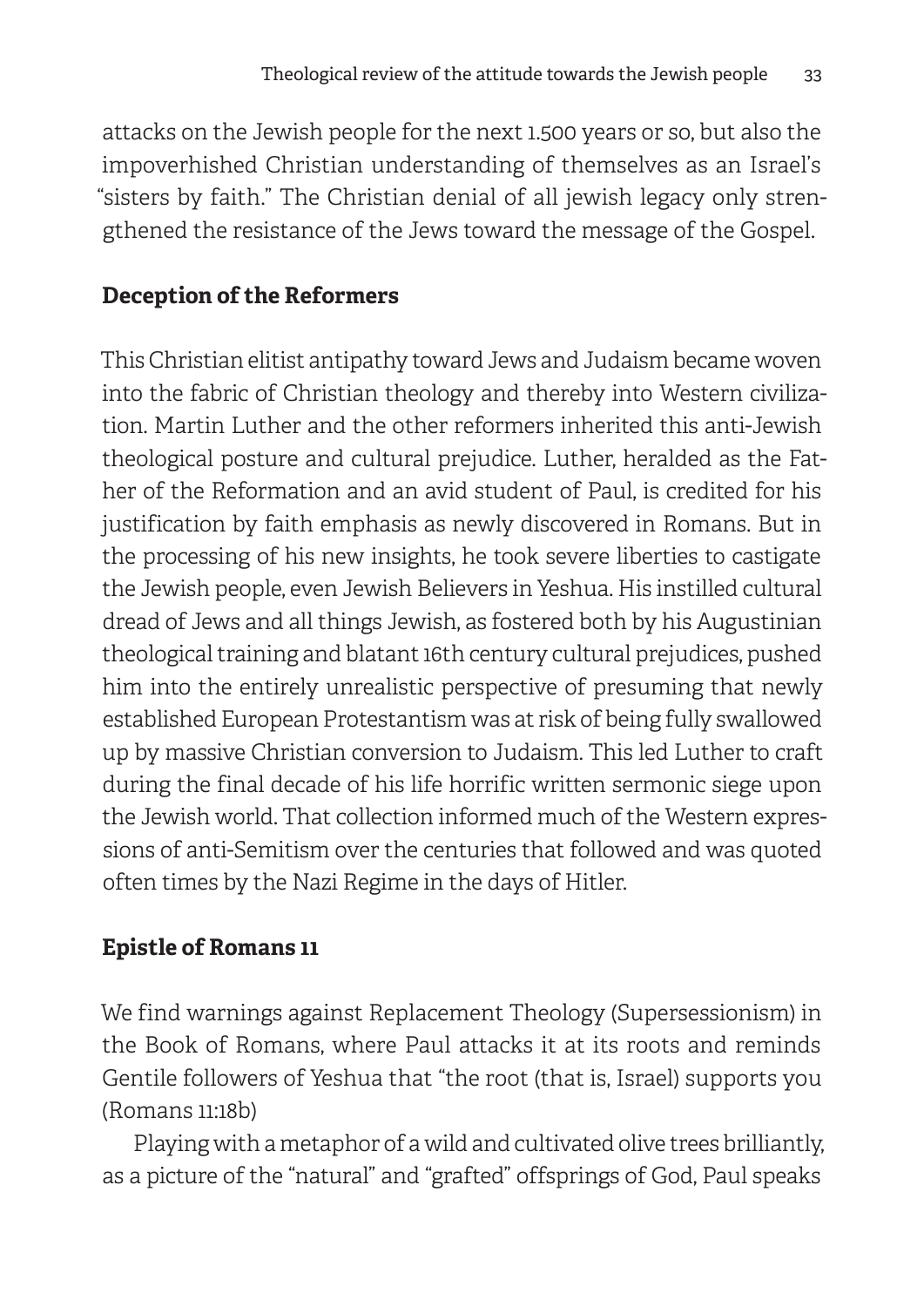to the blinded Christians from the pagan background who had lost the broad picture of God's purpose for His chosen people. Both "natural" and "grafted" branches have their place in His eternal plans. His ultimate goal has always been that both branches would be interwoven and connected to the Tree of Life, healed and restored. (Romans 11: 16-30)

Therefore, only our blindness and pride, as well as our collective prejudices and wrong theological inheritance could prevent us to see the clear, continuous God's plan with the people of Israel and the role of Israel in our own clinging to the Family tree of the Messianic nation. ("If you are in Christ, then you are the offspring of Abraham, the heirs of the promise" – Galatians 3:29)

### **The Jewish Messiah – Universal Christ**

It is not coincidence that two of the four Gospels begin with the genealogies of Yeshua Hamashiah, Jesus Christ, or the genealogies of his official/biological parents – Joseph, in the (Gospel of Matthew 1) and Mary (Gospel of Luke 3). It seems that the authors of these writings were very cautious to establish the Jewish origin of Jesus and His continuity with the Messianic line of Israel.

In the biological sense, therefore, by its human origin, Jesus was the true Jew, from the tribe of Judah (Sheveth Yehuda), with all the racial and genetic characteristics of this ethnicity. Therefore, it is sad and controversial that in the very name of this Peacemaker and Reformer, in centuries to come, there would be bloody wars, crusades, mass extermination, during which the people to whom Jesus himself belonged – have suffered to the great extend.

### **The Ultimate Solution**

This dangerous deception had reached its culmination in The World War II. Tanks to the triumph of Nazi ideology, it was not difficult to determine the main culprit for all the evil and general crisis that chara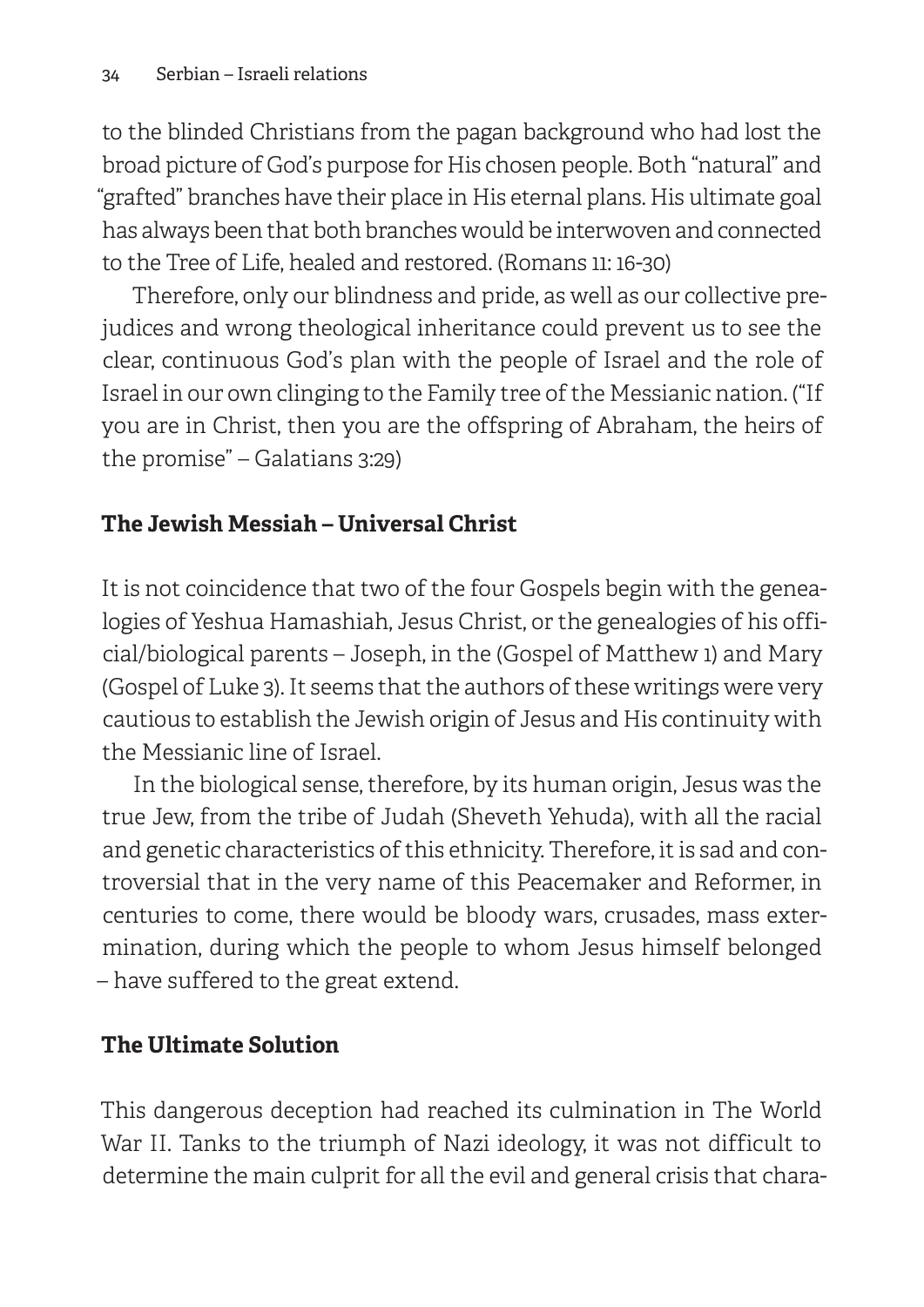cterized one epoche. One nation was declared to be an epitome of evil, a national enemy, a litter of infection… After being completely dehumanized and satanized, only one thing had to be done with that nation: the decree of the "Final Solution to the Jewish Question" had been brough on June 1941. Holocaust across the Europe were the monstruos witnesses on how this "solution" had been implemented.

After this bloody chapter in the world history and the history of the Jewish people, there should be no doubt in the consciousness of any sober, thoughtful man that anti-Semitism, in any form, has always been the root or seeds of every fascism.

### **The New Trends**

However, there is a growing field of academic research and general Jewish-friendly perspective at work in the Christian Church today. The re-establishment of the Land of Israel in 1948 and the recapture of the City of Jerusalem in 1967 has forced the Church to reconsider long held attitudes towards the Jewish people. In a time when Israel did not inhabit the Land promised to them by the God of Abraham, Isaac, and Israel, it was a bit easier to believe that He may have abandoned His Covenant promises to Israel. With the nation re-born in a day (Isaiah 66:7-8) and the City now under Israeli sovereignty (Luke 21:24), Christians of many denominations are seriously reconsidering many long held theological positions concerning Israel and the Jewish people. May the Lord eradicate the fallacy of Replacement Theology from the Church, in our lifetime and in our days!

### **The relation to Israel – the criterion of God's judgment over the nations**

There are two divine attitudes that we, as human beings, find especially hard to understand, which are loyalty and consistency. God had sworn to the patriarchs of Israel, Abraham, Isaac, and Jacob: "Whoever blesses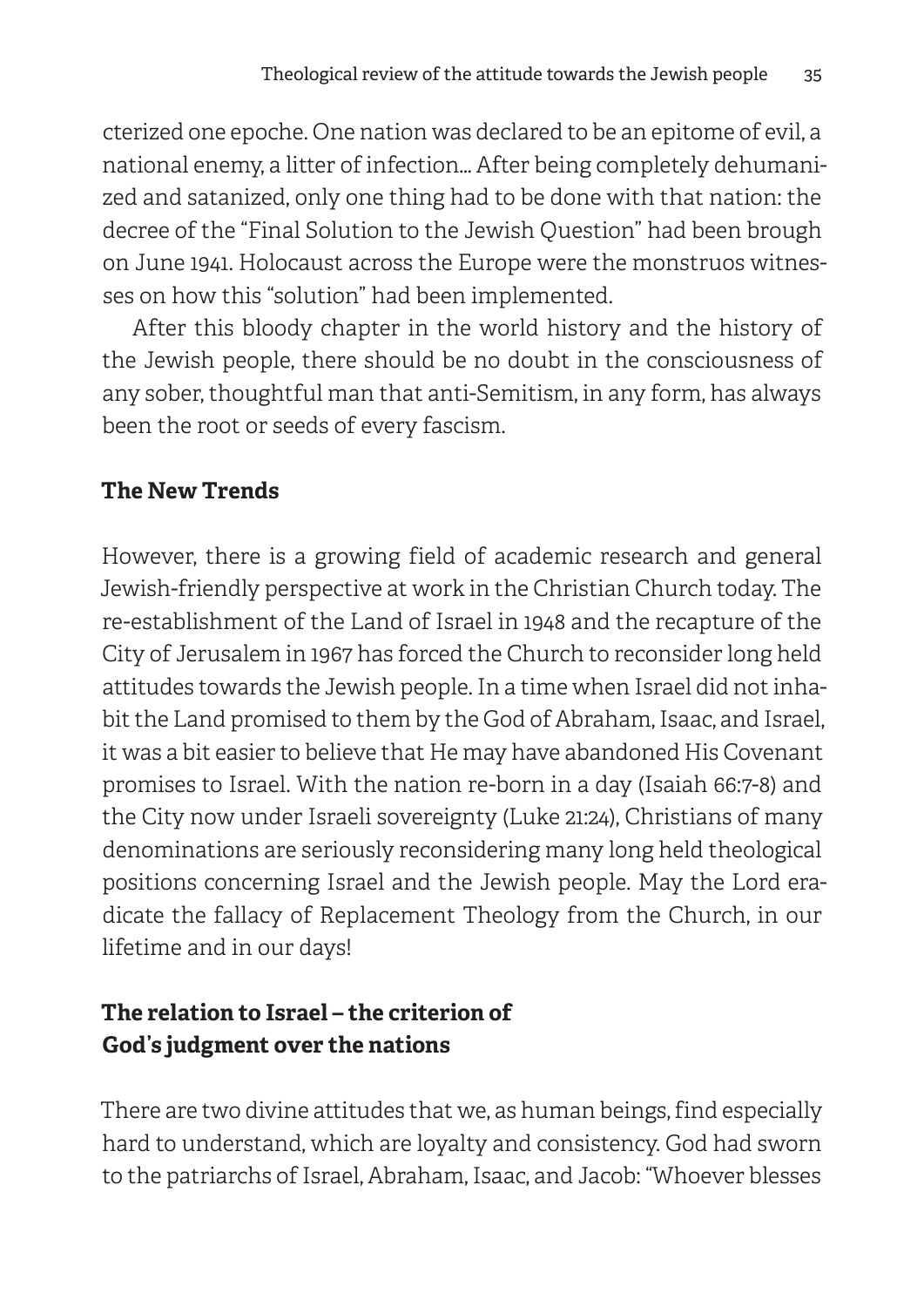you, he will be blessed, and those who curse you will be cursed." (Genesis 12: 3, Genesis 27:29, Numbers 24: 8-9).

By giving His blessings to the patriarchs of one nation, Israel, God has blessed the entire Jewish nation with the prophecies and promises that have never been withdrawn. Transitions, apostasy, scatterings, the deviation from tradition, the restoration of tradition, alltogether have never been able to cease these blessings. They still have the same power.

### **Brotherhood of the Serbian and Jewish nations**

Friendship tried by fire becomes a fraternity. The Serbian and Jewish people bind the traditional friendship that have been tested and tried by the common suffering and persecution during the Second World War. Members of the Serbian people have been awarded, after the War, with 128 medals of the Righteous Among the Nations, for personal merits for helping the Jews during the Second World War. These brave individuals or whole families put their own lives and lives on their dear ones at the risk by hiding their fellow Jews under their roofs and sharing a last crumble of food with them.

This friendship has continued to this day, and it is up to us now to strengthen it further. We can do this in follow ways:

- By rising awareness of the important role of the Jewish people in the global history.
- By rising our voice against any form of anti-Semitism in our society.
- By constantly riminding our comunity about the error of Replacement Theology and its tragic results in the history of the world.
- By blessing Israel, the Jewish people, as Christians and representatives of our nation, appealing to our neighbours and countrymen to have the same attitude towards the Jewish nation.

At the very end of the history of the world as we know it today, after all the apocalyptic sequences described in the Book of Revelations and the establishment of the Messiah as the Lord and King over the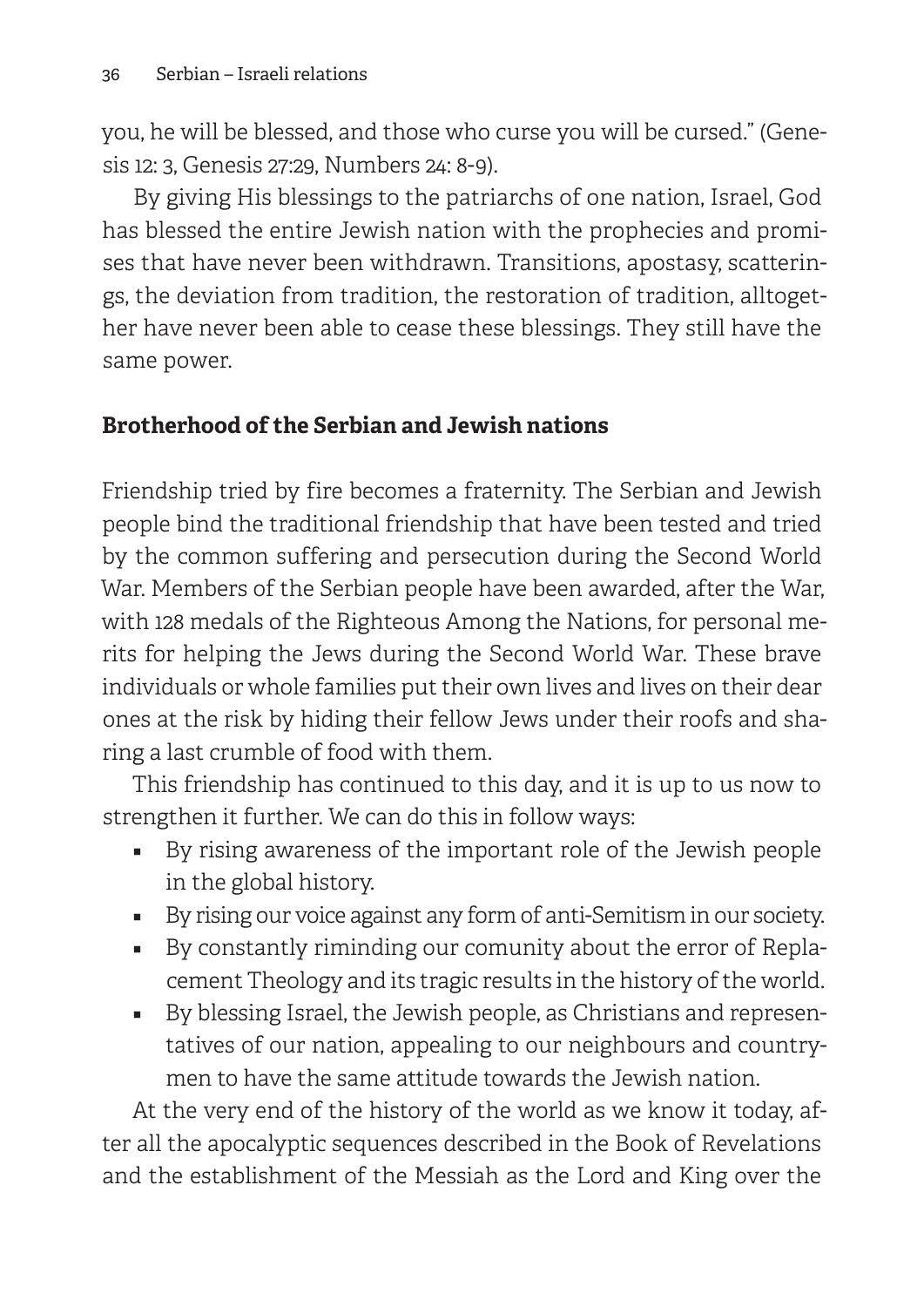nations (Parusia), the Bible also describes the Judgment of the nations. One of the crucial criteria of this judgment will be the relationship to the people of Israel (Joel 3: 1, 2). This is important to keep in mind, in order to be aware of the lasting value that the blessing of the Israeli nation has from the historical and eschatological perspective. Let us, therefore, strive to collect some more "Medals of the Righteous Among the Nations" with our words and deeds, to be able to share it, one day, with those whose names are already in this glorious list.

## **Bibiography**

- 1. H. Scripture, Old Testament, Deuteronomy 7: 1-26
- 2. H. Scripture, Old Testament, Song of the Solomon
- 3. H. Scripture, Old Testament, Book of the Prophet Hoshea
- 4. H. Scripture, Old Testament, Genesis 27:29; Numbers 24: 9
- 5. H. Scripture, Old Testament, Book of the Prophet Jeremiah 31: 3
- 6. H. Scripture, Old Testament, Book of the Prophet Joel 3: 1-2
- 7. H. Scripture, New Testament, (John 1: 5; John 5:19; 2 Tim. 3: 10-12)
- 8. H. Scripture, New Testament, Galatians 3:29
- 9. Replacement Theology (Jonathan Bernis, The Jewish Voice Ministries UK)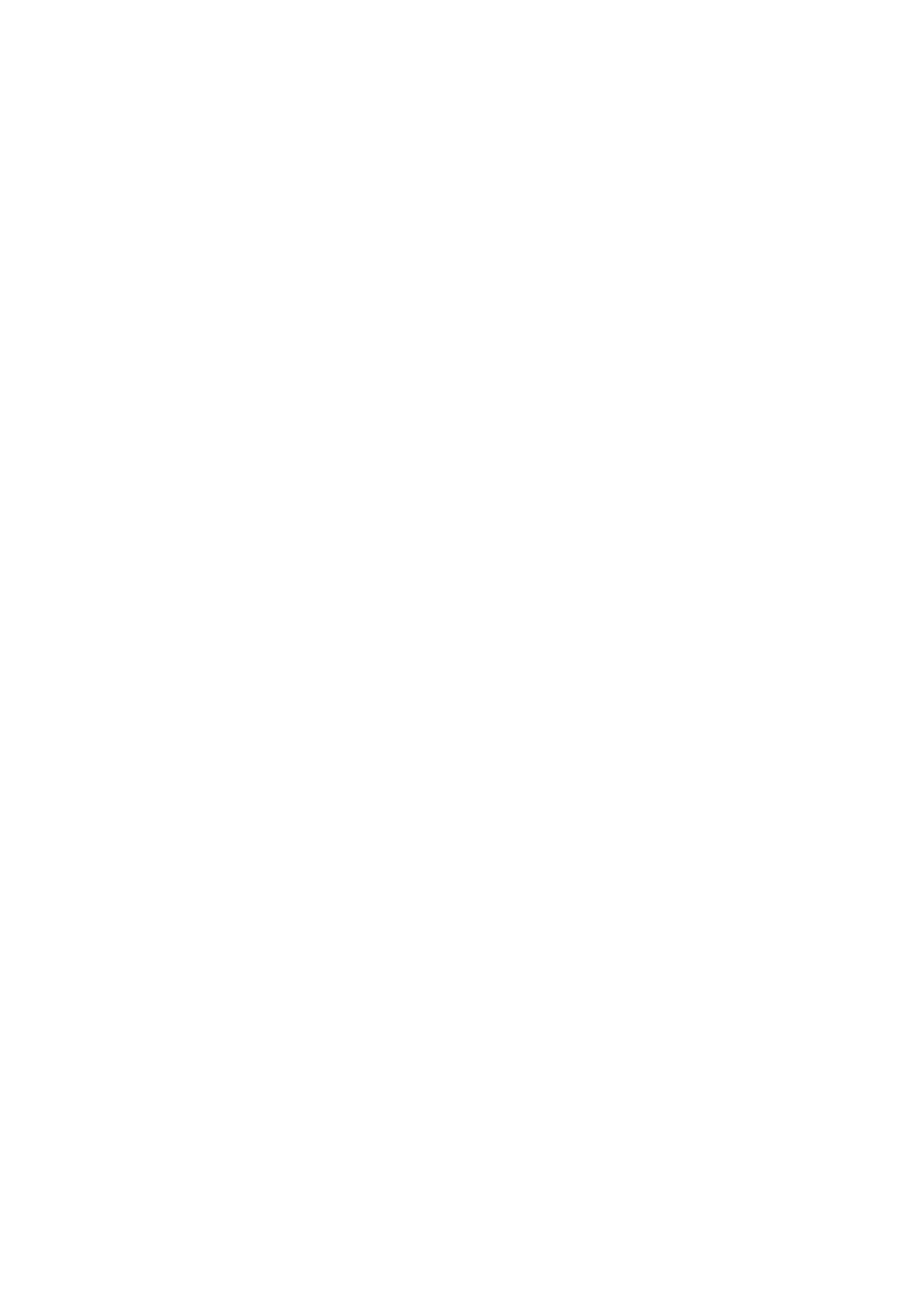*Marija Vasic* Author of the book "When God closes His eyes"

# **THE RIGHTEOUS AMONG THE NATIONS IN SERBIA**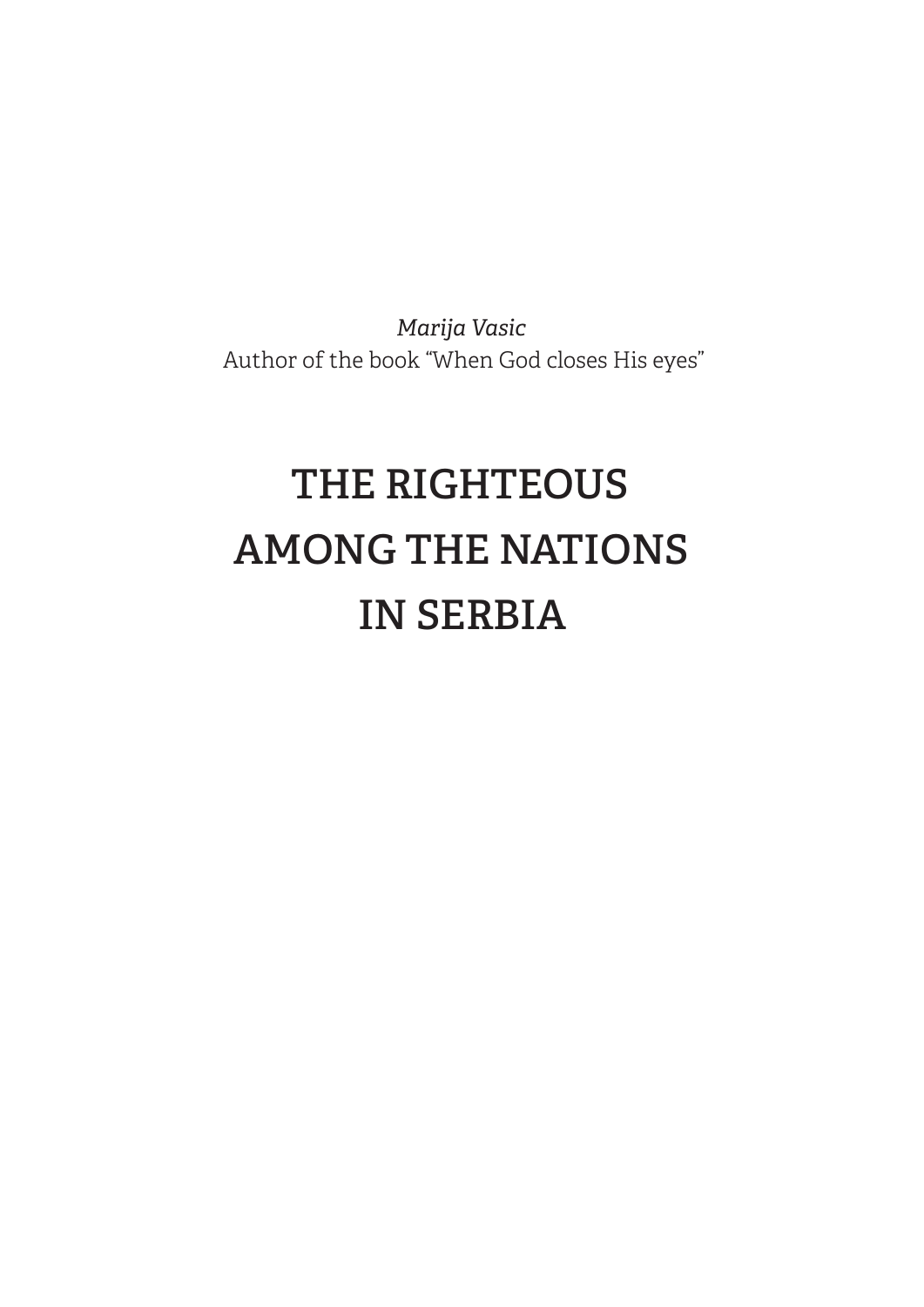There are not many examples of true fraternal relations inthe worst historical periods, such as the relation between Jewish and Serbian nations.During the Second World War, both Serbs and Jews were declared"unclean races" to be exterminated,so they share their common destiny of persecution, humiliation and genocide together. Monuments from that period show the mixture of Serbian and Jewish names,symbols of the star of David and the Orthodox cross. This brotherhood was reflected in both suffering and survival, which has been recognized and honored with 128 medals for" The Righteous among the Nations", bestowed to Serbian citizens.

## **The Historical Review of the suffering of Jewish and Serbian people during the Holocaust**

In order tounderstand the kind of horror the Jews had been passing through in Serbia under the Nazi regime, during the Holocaust (which was, unfortunately, just one of the last episode in their two thousand years of exile and martyrdom), we will focus on the scene described by ZeniLebl, in her book "Until *The Final Solution* – the Jews in Belgrade":

 "Right after the liberation, in the only remaining Ashkenazi synagogue in Belgrade, the service was held. From the very beginning of the War, this synagogue was turned into a brothel for Nazi soldiers – the only reason why it hadn't been demolished togetherwith others. It was monstrously desecrated, robbed and ruined. There came a small group of mortified, withered women in rags and two older men. They stood in the ruined temple, with their exhausted bodies and souls, to say Kaddish for the victims. Those few were the only Jewish survivors in Belgrade at that time".

Until The Second World War, in the Kingdom of Yugoslavia, there were about 82,000 citizens of Jewish nationality. Among them, about 37,000 lived in Serbia, which was 45% of the total Jewish population in the Kingdom. While Ashkenazi Jews lived mainly in Vojvodina, those from Sephardic background settled mostly south of the Danube and Sava.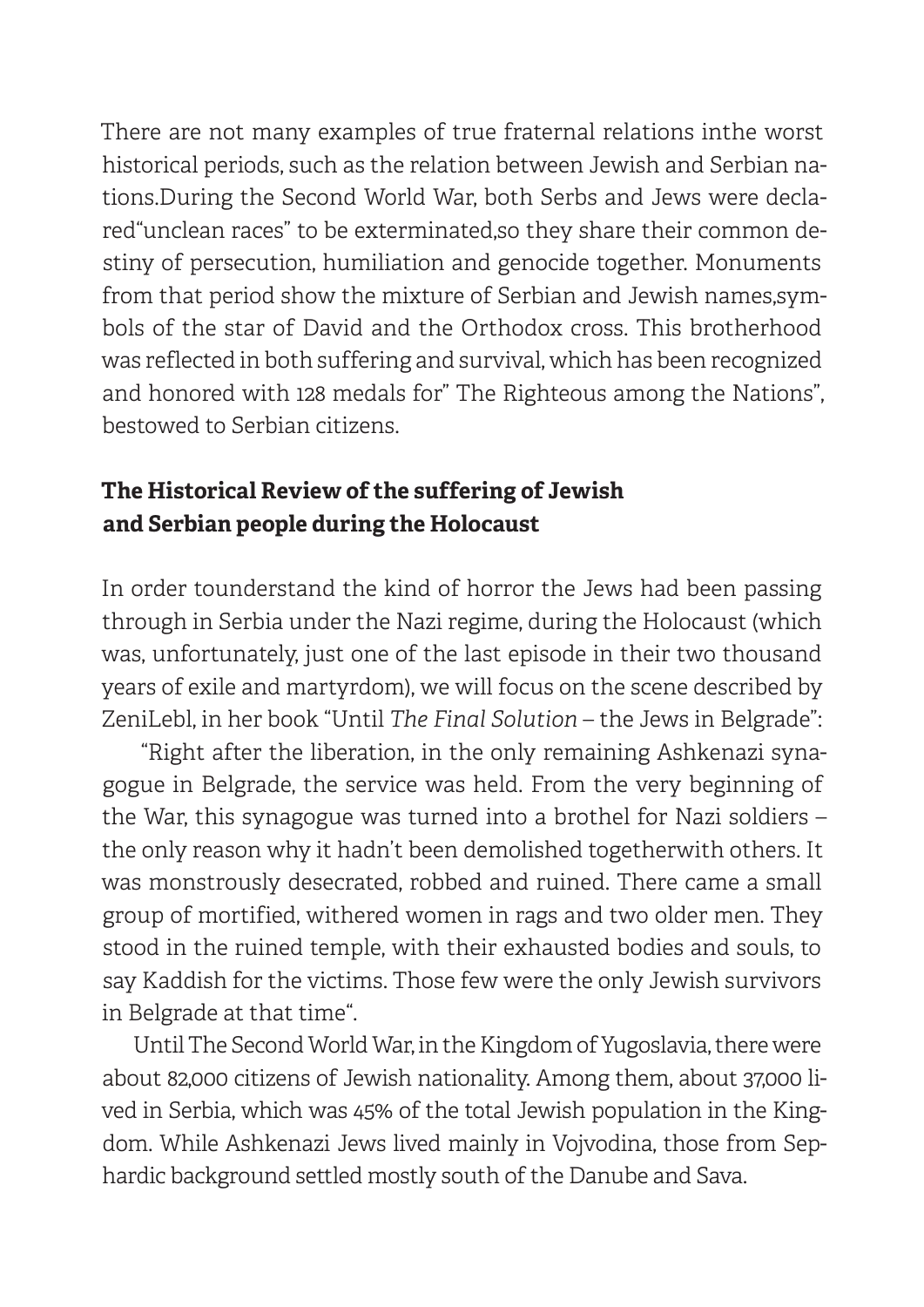Throughout the long history of suffering and discrimination in this region, the civil equality had been finally granted to them after the Congress of Beriln, in 1878.

The announcement of their great suffering and persecution in the 20th Century had affected the Jewish community in Serbia as well, when the Serbian government brought some restrictive laws – one regarding the number of Jewish children allowed in educational institutions, and other forbidding Jewsperform any kind of work related to human nutrition.

When the Kingdom of Yugoslavia capitulated on April 1941, it did not fall under the unified power of an occupier, but its parts were divided and placed under the jurisdiction of various members of the Axis Powers.The present day territory of Vojvodina was divided between three different fascist states. Srem was attached to the Independent State of Croatia, Backa to the Hungary, ruled by the fascist dictator Horthy, while Banat, as well as the rest of Serbia, was occupied by the Germans. The distinctiveness of this historical moment was also caused the distinctivesuffering of the inhabitants in these territories, both Serbian and Jewish, which from the very beginning was the main target for extermination by the occupiers. The specificity of the suffering of the Jews in Serbia during the 4 years of war, from 1941 to 1944 can be classified into several categories.

The first and most terrible specificity was reflected in the quick and efficient implementation of the so-called "final solution" to the Jewish Question, on the territory of Serbia, with the capital city as the headquarter of these operations. By March 1942, all male members of the Jewish population had already been arrested and shot, together with the Banat Jews, while women and children had been deported to the camp "Sajmište", where they were killed in the so-called "Dušegupka", mobile gas chamber. On June 1942, a telegram was sent from Belgrade, proudly announcing that Serbia was the first "JugenFrei" territory in Europe.

Another specific feature was that as early as in April 1941, Jewish men were already arrested in the first collection camp in Belgrade it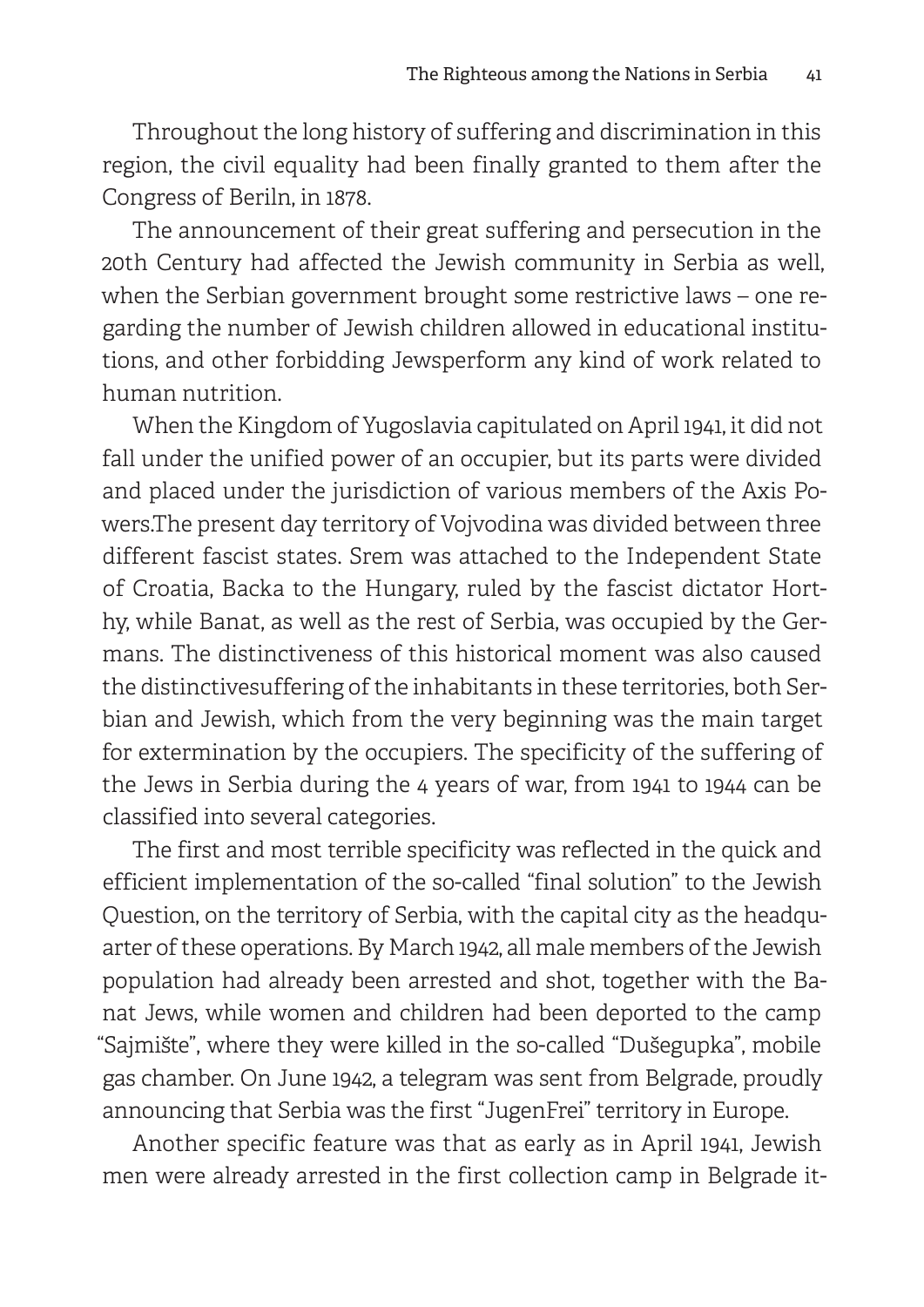self, called "Topovskešupe" (Canon sheds), where they represented the first source of hostages for shooting, which the German command had issued.For every German soldier killed, 100 Serbs or Jews were to be shot, and for every wounded soldier, 50 were to be shot.

The following specificity is reflected in the excellent cooperation between Wehrmacht units and German units.

For the sake of the analysis and better insight into the effectiveness of the destruction of the Jewish people in Serbia, it should be added that the mass shootings in 1941 in Serbia were carried out before the planned deportation of German Jews to the death camps.The shooting-ranges carried out on the territory of the Jajinci, Pančevačkirit, Banjice and Sajmište were under the control of the local troops, which was controlled by the Minister of the Government, Milan Nedić. The agreement with the terrible results of the occupying authorities in the destruction of the Jews in Serbia was expressed in a document of "The Government of National Salvation", led by the General Milan Nedic, from 1942, stating that "thanks to the occupier, we are free from the Jews, and it is up to us now to get rid of other elements that carry immorality and prevent the unity of the spirit and the Serbian national feeling".

The largest massacre of the civilian population in Vojvodina occurred at the very beginning of 1942, in the period from January 21st to 23rd. This event is known in history as "NovosadskaRacija" ("Novi Sad Raid", or "The Raid").

Due to a minor incident at a Vojvodina farm, when the Hungarian gendarmes encountered a secret partisan's base, bloodshed went throughout the whole of the South Bačka region and lasted throughout the month. The killings began in the village of Churug, where about 1,000 people were killed and thrown under the ice in the river Tisa. Among them there were also 100 Jews.The killings were carried out in all the surrounding villages, and finally, in the January 21the, the raid was conducted in Novi Sad, too – people were thrown under the ice on the Danube, killed by mall and knives. About 1,250 Serbs and Jews were murdered in that raid. Among these victims, there were 819 Jews, both sexes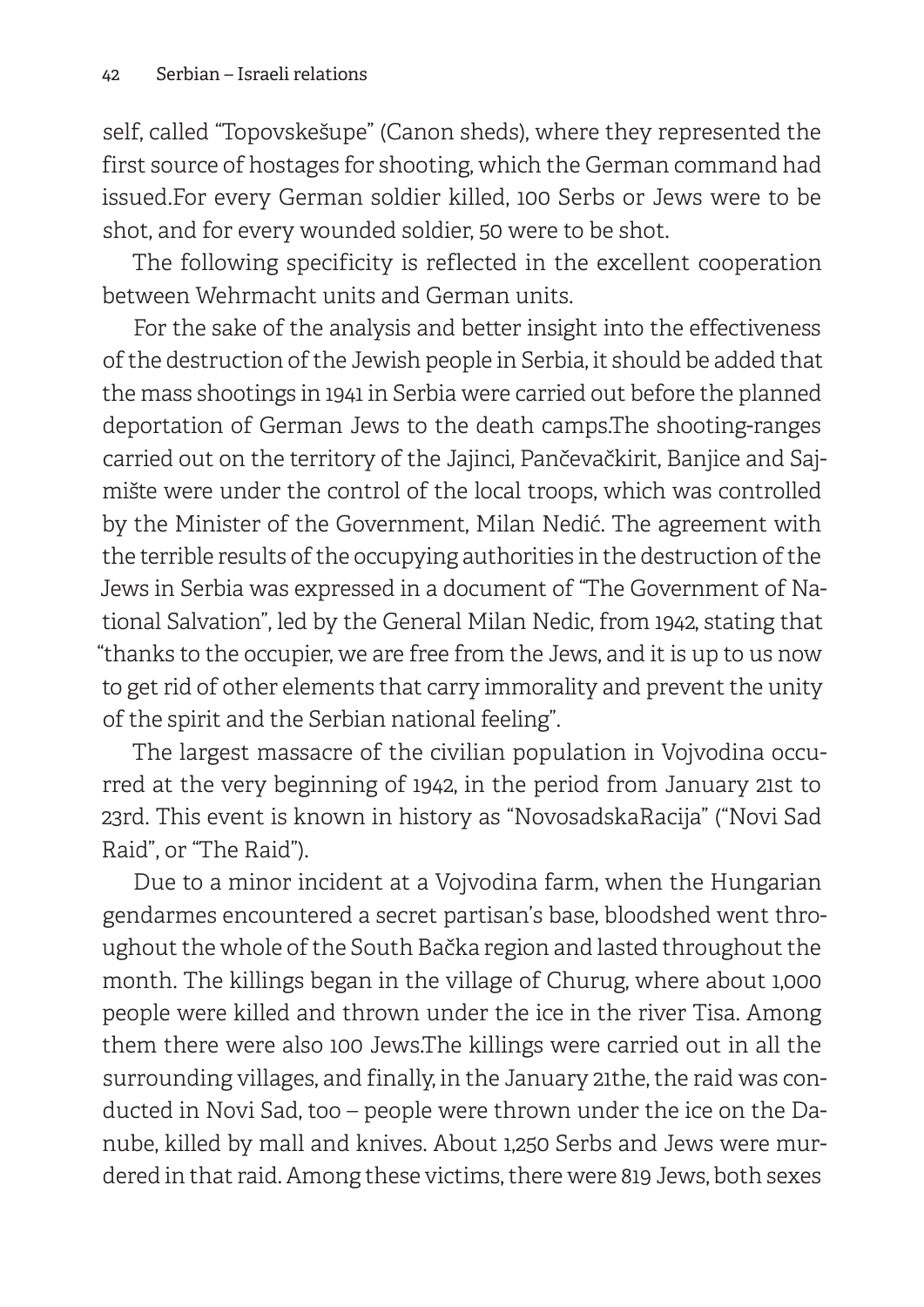and all ages. Due to the method of killing, there are no precise records about the massacre until the present moment. It is believed that about 5,000 people, mainly Serbs and Jews, were killed in these few weeks. All the Jews, who had miraculously survived this massacre, were deported later, in the spring of 1944, in death camps in Poland and Germany.

Camps in the territory of Serbia in which the Jews with other civilian victims were killed are as follows:

- "Banjica", which was located in the city of Belgrade itself. According to the census conducted through this camp, 23 000 people had been passed through it, including 688 Jews, with children and adolescents, both sexes.
- "Topovskešupe" ("Canoon Sheds"), located at Belgrade Fair, also known as" TheJewish camp -Zemun", were initially kept for Jewish children and women exclusively. About 6000 of them were killed in mobile gas chambers.
- The Camp in Šabac, where the Jews transported from Kladovo ended up. These people had fled across the Danube from Germany, Austria and Czechoslovakia in their desperate attempt to reach Palestine.
- The camp in Niš, "Red Cross", where the Jews were separated from other prisoners and where about 500 of them had been murdered.

Despite the fact that from May 30, 1941, the law that strictly prohibited helping and hiding of the Jews, known as "Beherbungsverbon", was in force, massive, active efforts of the population in the rescue of the Jewish people had been recorded.Many Serbs risked their lives and the lives of their families, knowing that their fate, in case they were caught, would not be different from the fate of the Jews, rescuing Jewish children, women and men.

### **The Righteous among the Nations in Serbia**

In 1953, Israeli Parlament – Knesset – formed theYadVashem – a memorial museum for the victims of the Holocaust. Ten years later, the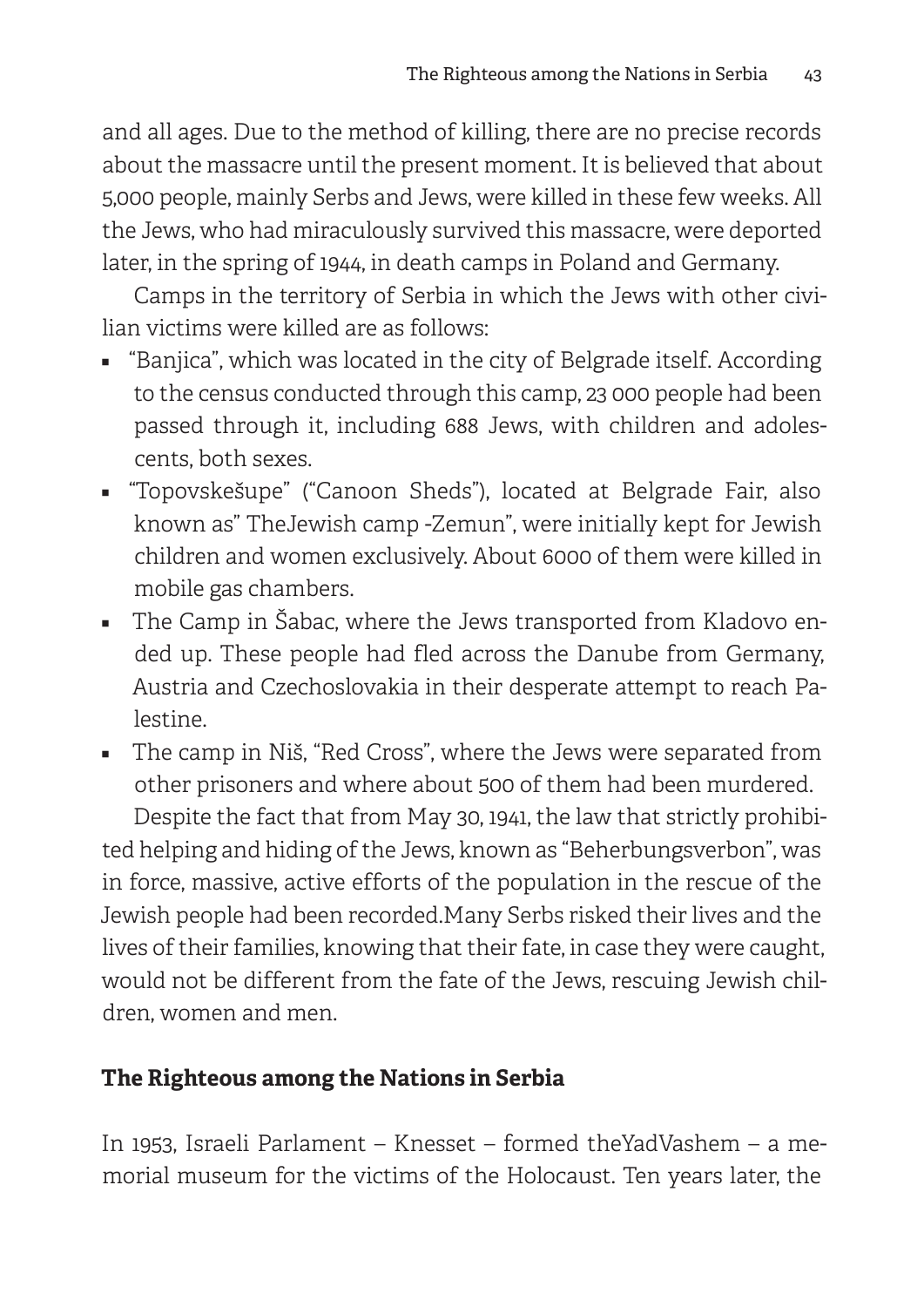Commission for the Declaration of the Righteous Among Nations was established. These acknowledgments, in the form of medals and charters, testify to the brave acts of the non-Jewish people, who had been risking their lives and the lives of their loved ones during the Second World War, in order to save often unknown persons of Jewish origin.

NenadFogel was researching these events, collecting them in a book about the brave people in Serbia. He listed all the names and events he had come to in order to be remembered within the collective memory. These are also the brightest moments of the fraternal relationship of the Serbian and Jewish people. Cherishing the culture of the memory, which teaches us that forgotten things and events could easily be repeated, and that the Nazi-fascism is not dead even though the Nazi-Germany had capitulated in 1945, these names stood in the memorial park in Jerusalem as the brightest examples of humanity.

"This book," The Righteous Among Nations – Serbia ", we proudly dedicate to the citizens of Serbia who have saved the Jews during the Second World War, with the desire to build them a monument through the stories told in their honor," wrote NenadFogel in 2010.

That is why many individuals who had saved the Jews, but did not receive the deserved admissions, because, unfortunately, they had not even been suggested, were mentioned in these stories.

A special kind of solidarity and brotherhood has been developed over the years between people of different confessions and nationalities, who have found themselves in the common hell and have done their best to help one another.

Perhaps the subtitle of this book best describes the type of this venture, because it's called "Heroes without guns, on the barrel of gunpowder."

One of the fascinating stories is about Martina Levac from Zemun. Three German high-ranking officers moved into her villa, while she hid three illegal immigrants in her attic, Jews. Through various troubles and dangerous situations, representing them as repairmen, who came to fix something in the house, she'd been hiding three young Jews in front of the fascist noses. On one occasion, one of them was helping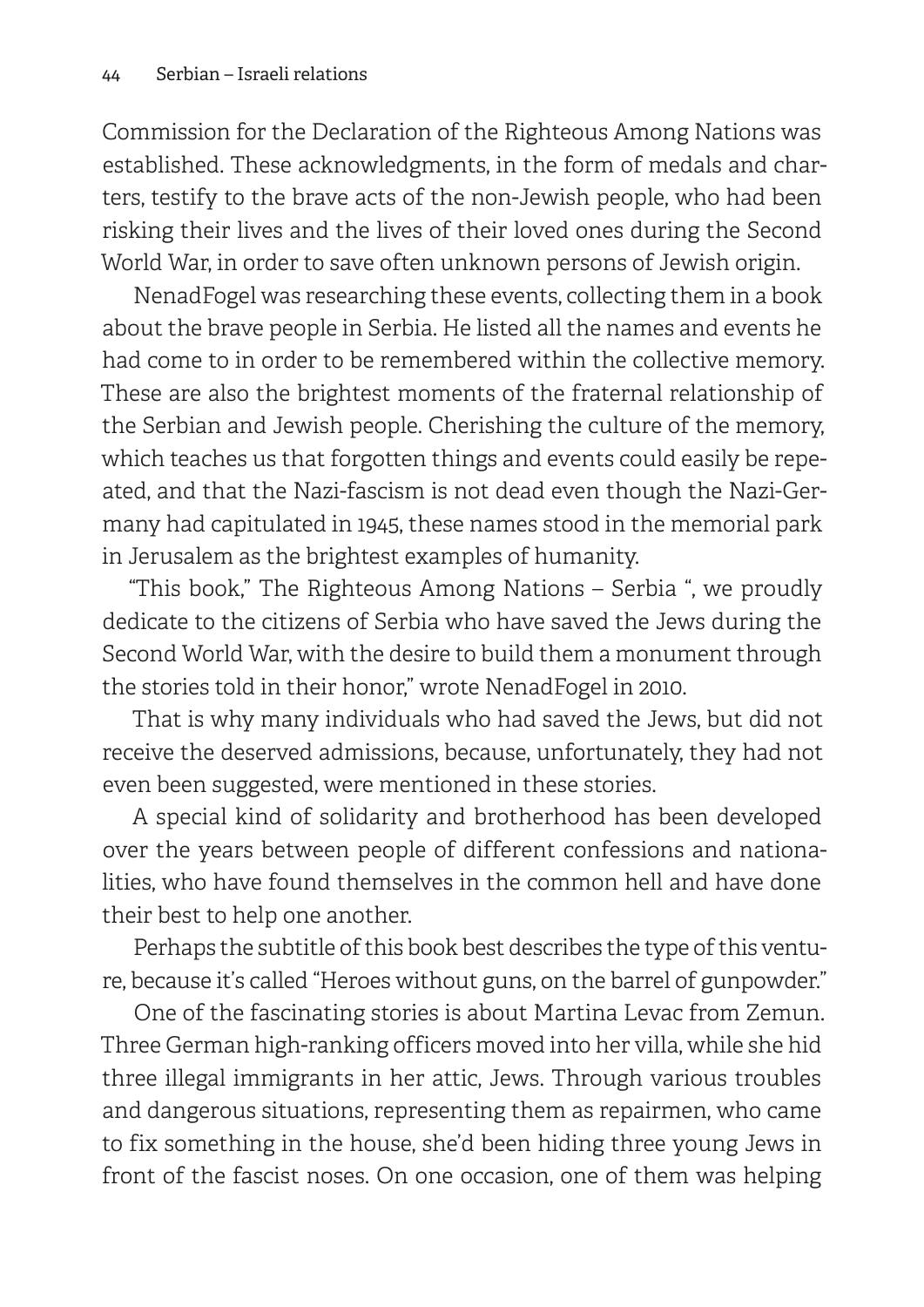Martina to serve the dinner and interfered with the conversation in Deutch indiscreetly. He could not resist to comment something on Nietzsche's philosophy, which the officers were speaking about. Even at that moment, when he was very close to reveal himself, Martina was protecting him. In 1942, the young Jews left her attic and joined partizans. Fifty eight years later, as an old woman, Martina received the Medal of the Rightful among the Nations, handed over to her by an Israeli ambassador.

Then the story of Ljubica and JelenkoStamenkovic, peasants from a small mining village near Aleksinac, who'd been hiding the Jewish family Kalderon from Belgrade (three members) in their house during the war, sharing with them and their children every crumble of food in these difficult wartime days. They were honored with medals in 2005.

There are many stories that show the basic and greatest human virtue, solidarity and humanity.

The exact number of those who were hiding during the war in Serbia, with the help of their Serbian counterparts, is difficult to precise, but it can be said that there were hundreds of persons who have survived the war in the villages in the interior, as well as in Belgrade itself, most often with a false identity and documents. Larger groups were hiding particularly in Toplica, in the south of Serbia, but also on the mountains of Kopaonik and Rudnik, then in the villages of the eastern Serbia.

From that time, one letter was preserved, which the chief rabbi of Yugoslavia, Dr. IsakAlkalaj, wrote to the refugee government at the beginning of the war, saying:

…"In these harsh conditions of life imposed by the German occupiers, the Jews are able to survive – if it is ever called life – only thanks to their non-Jewish fellow citizens who are trying to help them and ease their hard fate…"

The social and educational background of the helpers was very diverse: from peasants, urban poor, craftsmen, to intellectuals and industrialists. Among them, there were people of reputation and influence in their local communities, but most of them were ordinary people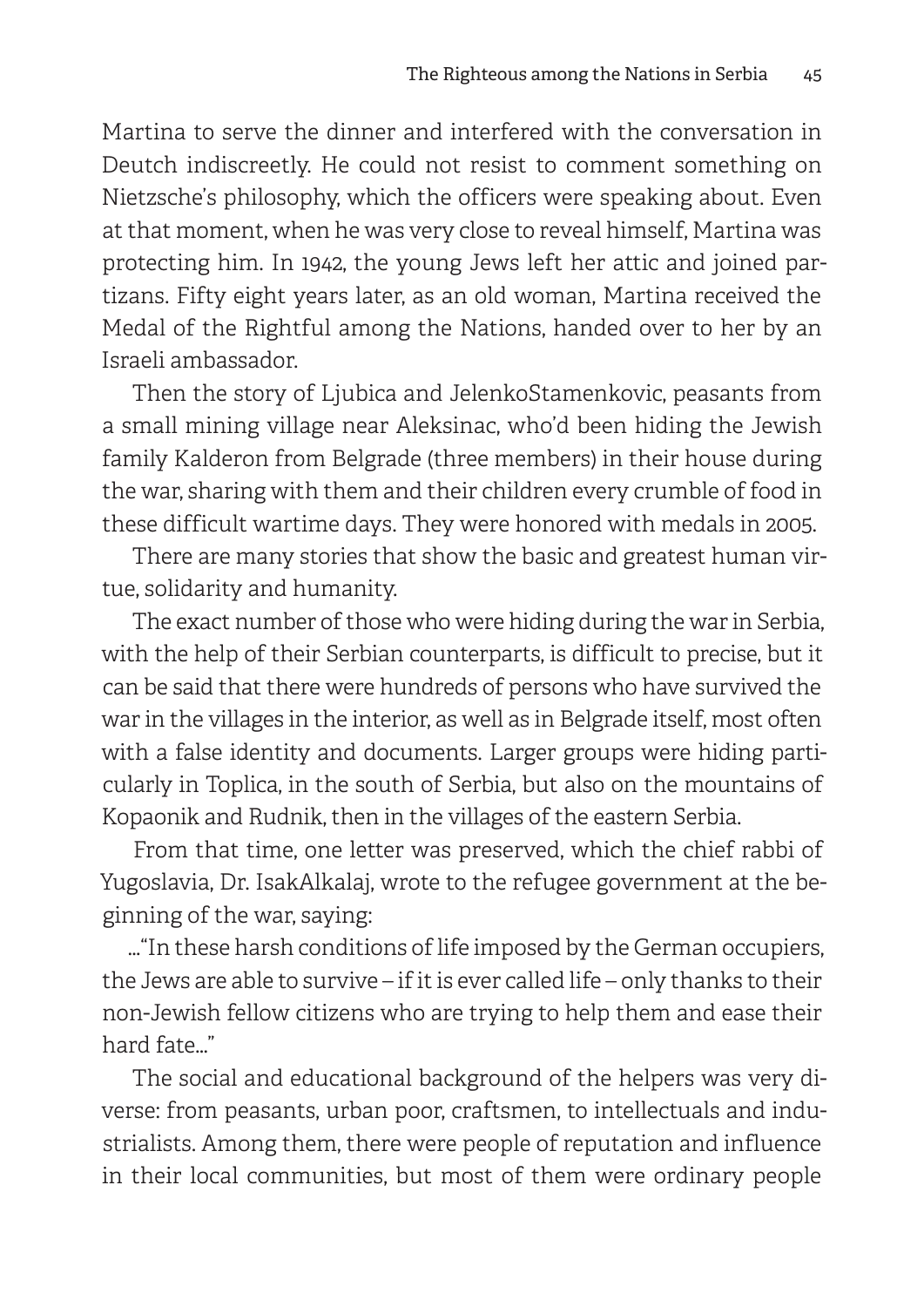from towns and villages who were severely affected by the occupation themselves, and for that reason they could best sympathize with the fate of the persecuted Jewish people…

Some of the most prominent public figures of the Jewish community in Belgrade, such as, for example, the president of the Union of Jewish Religious Communities of Yugoslavia, Dr. Friedrich Pops, and the psychiatrist and theater director, Dr. Hugo Klein, remained in the occupied Belgrade throughout the war, thanks to their Serbian friends who were hiding them.

## **Bibliography**

- 1. Fogel Milan, Ristovic Milan, Konjanin Milan, "The Righteous among the Nations", the Jewish Community of Zemun, Belgrade, 2010.
- 2. Konjanin Milan, "The Streams of the "Final solutions to the Jewish question" in Yugoslavia" (The Seminar on the Holocaust – Conference Proceedings, Nov Sad, 2009.)
- 3. Konjanin Milan, "Jews and the anti-Semitism in the Kingdom of Yugoslavia from 1918 to 1941", Belgrade, 2008.
- 4. Konjanin Milan, " Jews, Victims of the War 1941-1945 in Vojvodina", in: Truth ..., Conference Proceedings, Novi Sad 2009
- 5. Zeni Lebl, "Until the Filan Solution", Jews in Belgrade from 1521 to 1942, Belgrade, 2001.
- 6. Njegovan Drago, "The crimes of the occupiers and their accomplices in Vojvodina", Mass Crimes – Raids, Prometheus, Small Historical Society, Novi Sad 2009.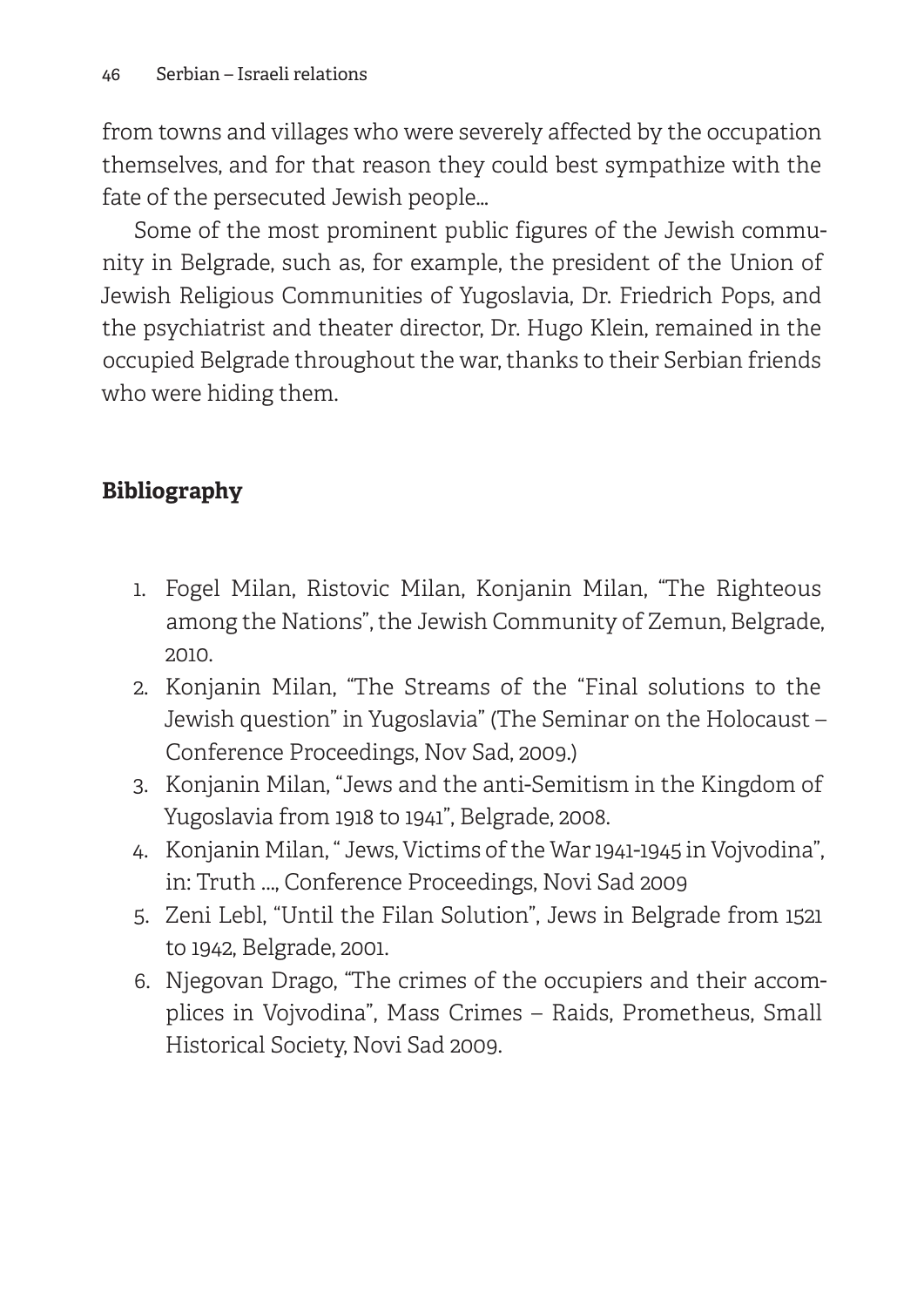*Prof. Shlomo Shpiro* Director, The Europa Institute

# **YUGOSLAV INTELLIGENCE AND THE ESTABLISHMENT OF THE STATE OF ISRAEL**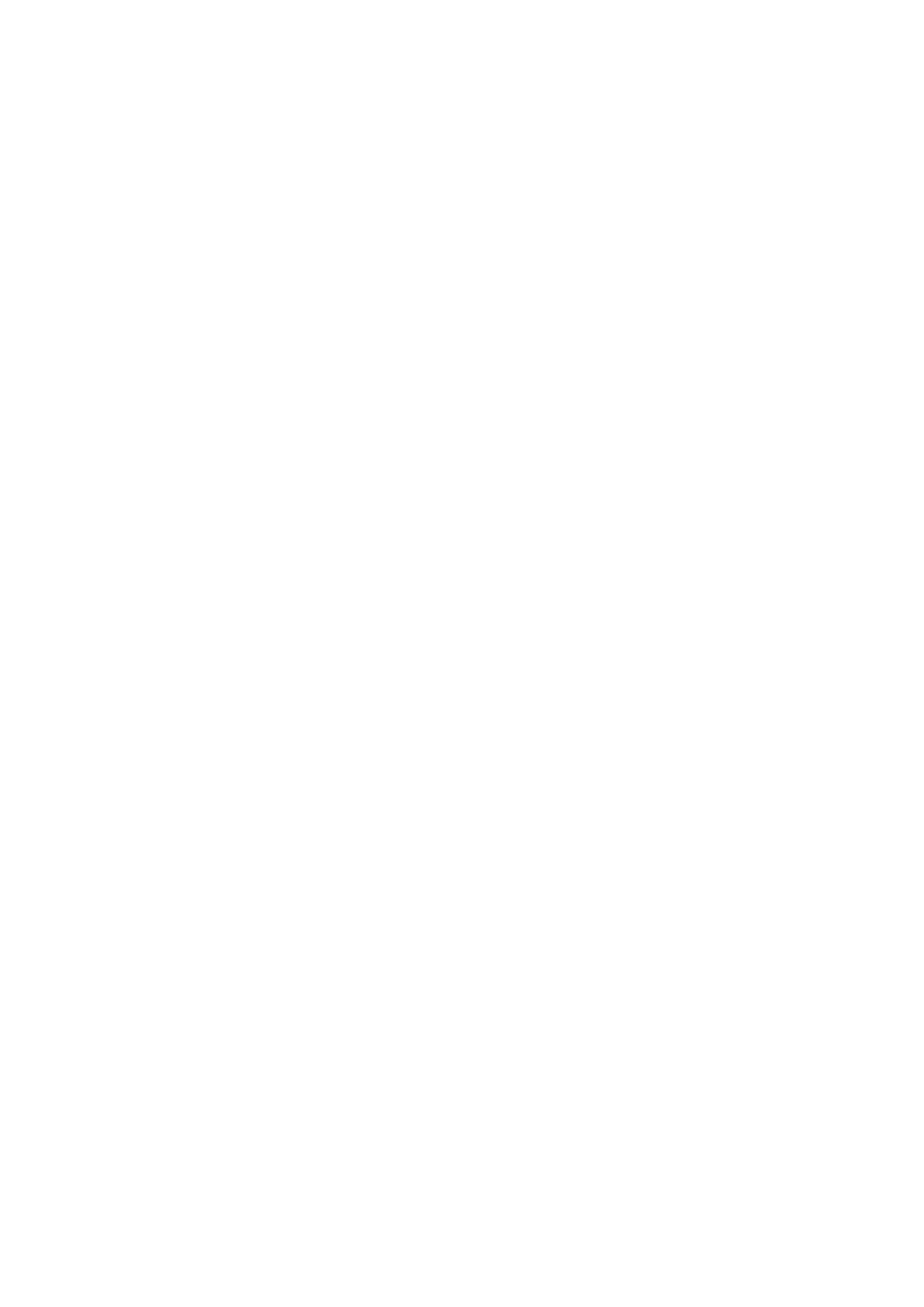On 29 November 1947, the United Nations General Assembly voted on the partition of the British Mandate Territory of Palestine into two new states, a Jewish state and an Arab state. This monumental decision altered the history of the Middle East and served as the basis for the foundation of the State of Israel. However, the road to Israel's independence, which began in the dignified halls of the UN in New York, quickly turned to the battlefields. Israel's Arab neighbors refused to recognize the partition and the establishment of a Jewish state, and quickly attacked the Jewish population in Palestine. The conflict quickly turned into a fully fledged war which lasted over a year, before Israeli forces were able to beat back the invading Arab armies and establish Israel as a political reality in the Middle East.

The bigger security problem of the Jewish community in Palestine was not of men and women ready and willing to fight, but that of arms and ammunition. The lack of weapons almost meant defeat for the small Jewish military force, fighting for its survival against five invading Arab armies. Despite extensive political and diplomatic efforts, most countries were not willing to supply the nascent Israel with the arms it needed for its survival. Only Czechoslovakia agreed to supply the future state with thousands of rifles and millions of rounds of ammunition, for a hefty payment in foreign currency. Delivering these arms covertly, efficiently and above all quickly from Czechoslovakia to Israel became a crucial task for Israel's secret operatives in Europe. Many European countries were pressured by the British not to help the Israelis. The solution to the arms deliveries problem was a secret cooperation with Yugoslavia. The Yugoslav secret intelligence service played a key role in helping to transport those crucial firearms from its manufacturers in Czechoslovakia to the battlefields in Israel. This chapter examines this little known episode of Israeli-Yugoslav relations which was so critical for the establishment and survival of the State of Israel.

#### **Jewish Shortage of Arms**

The War of Independence did not catch the Jewish population in Palestine unprepared. The Haganah, the military Jewish underground organisation,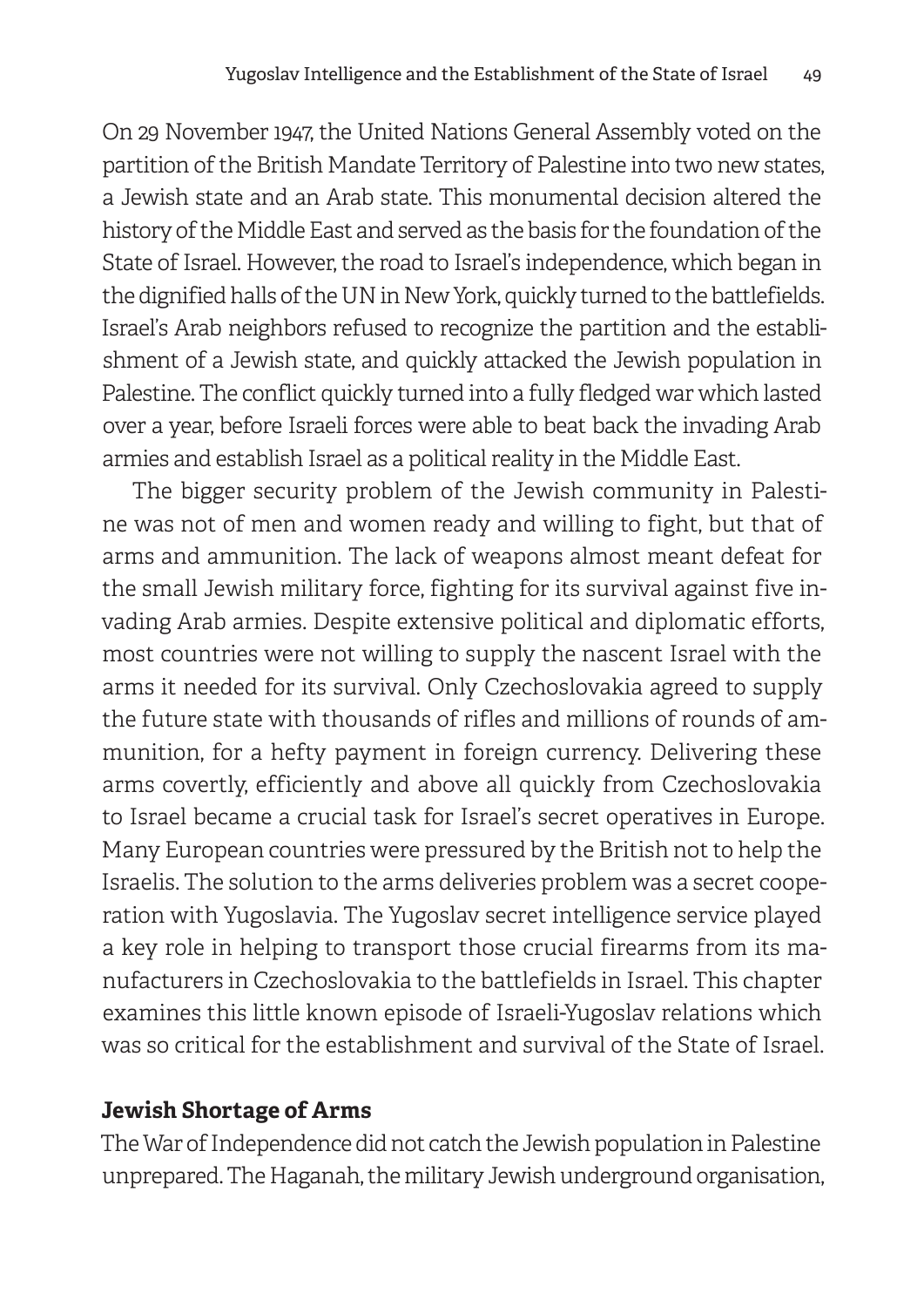was established already in the 1920s in order to provide security for the many small and often distant Jewish villages and communities spread all over Palestine. The Haganah established a formation of elite fighting units, known as the Palmach, which encompassed about 2000 men and women. It also developed a field force of lesser trained volunteers to provide local defense in towns and villages. Much of the training for the Palmach and the Haganah field force was provided by Jewish veterans who had fought in the British Army during World War II. The main security problem faced by the Jewish leadership, led by future Prime Minister David Ben Gurion, was not men but weapons. During the British mandate period, the illegal possession of weapons was a capital offence. The British authorities did their best to prevent Jewish communities and organizations from acquiring any form of arms. Over the years, the Haganah had covertly acquired for a wide variety of covert sources a myriad of old, often obsolescent, weapons smuggled in from all over the world. There were also attempts at primitive local production of weapons, mainly small arms, but these could not be developed effectively as long as British rule was maintained. By November 1947, the lack of weapons in the Haganah was so desperate that many of its fighters and volunteers were unarmed. A lack of ammunition further exacerbated this dire situation. Even those Haganah and Palmach units which had a good number of firearms had so little ammunition that their military capabilities in battle were severely limited.

In order to address this shortage, Haganah officials were covertly dispatched all over the world to seek suppliers and sources of arms for the soon to be independent Israel. However, not representing a real country proved to be a major setback, since armament deals are almost exclusively made on a government to government basis. The covert organization responsible for illegal Jewish immigration to Palestine and the arms acquisition was called *'Mossad LeAliya Bet'*, the forerunner of today's Israeli Mossad<del>'</del>.

The Mossad Aliya Bet representatives seeking arms abroad had to work through circuitous ways, working with gun runners and smugglers who could provide weapons covertly for the right price. Small amounts of weapons were procured this way, and secretly shipped to the Haganah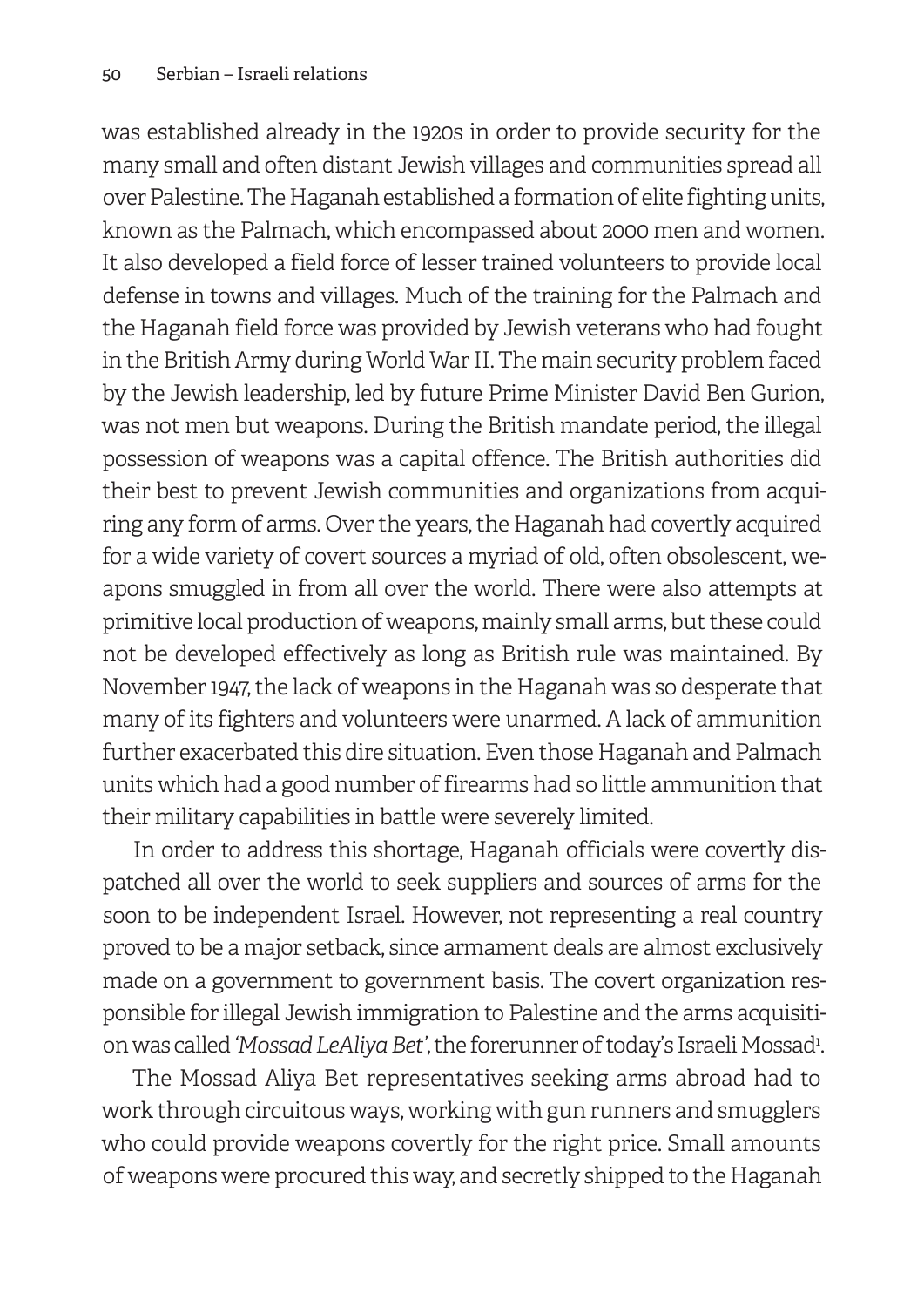in Palestine. But this small trickle of firearms, of many different makes and calibers, could not address the military needs of the rapidly expanding conflict. Barely two weeks after the UN partition vote, US President Truman invoked the Neutrality Act, which imposed a weapons embargo on both sides of the Arab-Israeli conflict<sup>2</sup>. It therefore became clear that the United States was not going to be a source of weapons for the Haganah and Israel. David Ben Gurion instructed his representatives around Europe to seek out a government which would be ready to supply Israel with large numbers of standardized military firearms, and above all, the necessary ammunition to keep these arms going in battle3 .

#### **The Czechoslovak Arms Deal**

In December 1947, Ben Gurion dispatched Ehud Avriel to Paris in order to covertly purchase as many arms as possible urgently. Avriel met with numerous arms dealers, agents and shady smugglers but no deal materialized. He was then introduced to a Jewish businessman, Robert Adam-Abramovich, living in Paris. Abramovich escaped from Rumania during the Holocaust. After the war, he developed close contacts with the management of the Brno arms factory in Czechoslovakia. Avriel and Abramovich flew together to Prague and negotiated over a massive arms deal, which ultimately included thousands of rifles, machine guns and millions of rounds of ammunition. The Brno factory, which produced during the war weapons for the Nazis, was desperate to find new export markets. The Czech government wanted to develop sources of income in foreign currency and was attracted to the immediate cash payments in US dollars offered by the Mossad representatives. Most of the money for the purchase of the arms came from donations by wealthy American Jews who gathered funds at the behest of Ben Gurion.

After protracted negotiations, the Czech authorities agreed to sign a covert arms deal with the representatives of the future State of Israel, under the cover of exporting these weapons to another country. Ehud Avriel decided on creating a cover by which the weapons would, supposedly, be exported to Ethiopia. At the time, Ethiopian Emperor Ha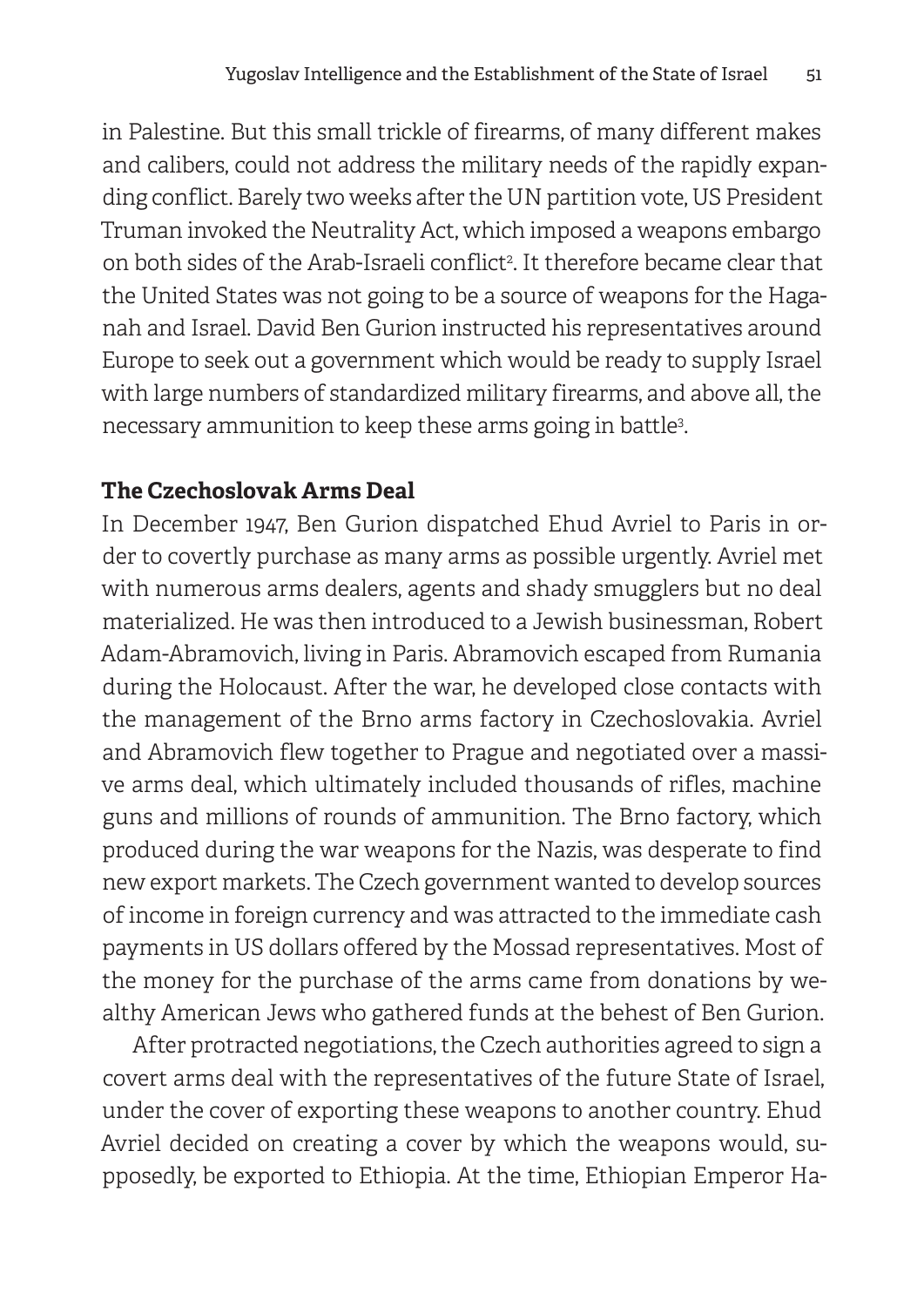ile Selassie maintained good relations with Israel and Avriel was able to obtain Ethiopian documentation which could be adapted to cover this deal. He contacted the Czech Foreign Minister, Jan Masaryk, who was a close friend of Zionist leader Chaim Weitzman. Masaryk pledged his full support for the deal and personally signed the contract on behalf of Czechoslovakia on 14 January 1948. The way was opened for the export of large amounts of Czechoslovak arms to the Haganah forces in Palestine and the future Israel.

## **Operations Base Sibenik and the Role of the Yugoslav Intelligence Service**

Once the Czech authorities agreed to the arms deal with Israel, the main problem was how to deliver these arms to Palestine, still under British rule. The British Navy patrolled the Mediterranean very effectively and searched any ship bound for Palestine, stopping both Jewish migrants and secret arms shipments. Transport by air was almost impossible because the British controlled the very few airfields in Palestine. Mossad operatives in Europe had to find a way of circumventing the British blockade, by sea or air, and delivering the Czech arms as quickly as possible to Haganah and Palmach units fighting desperate battles all over Palestine.

Realizing the length of time necessary for shipment by sea, as well as the British naval superiority in the Mediterranean, Ben Gurion demanded that at least some of the weapons be sent by air if at all possible. An intensive effort was made to covertly deliver some weapons by air. Mossad operatives were able to hire a Douglas DC4 aircraft and its crew from an American airline, the 'US Overseas Airlines', for a hazardous mission to Palestine. Loaded with 200 rifles, 40 machine guns and 150,000 rounds of ammunition, labeled as medical equipment, the plane flew from Prague and landed at night in an abandoned British emergency airfield near the Arab village of Beit Darass on 1 April 19484 . A group of Palmach fighters waiting on the ground quickly unloaded the arms, still in their manufacturers creates, and rush them during in the same night to Jewish units in the Jerusalem front. By morning,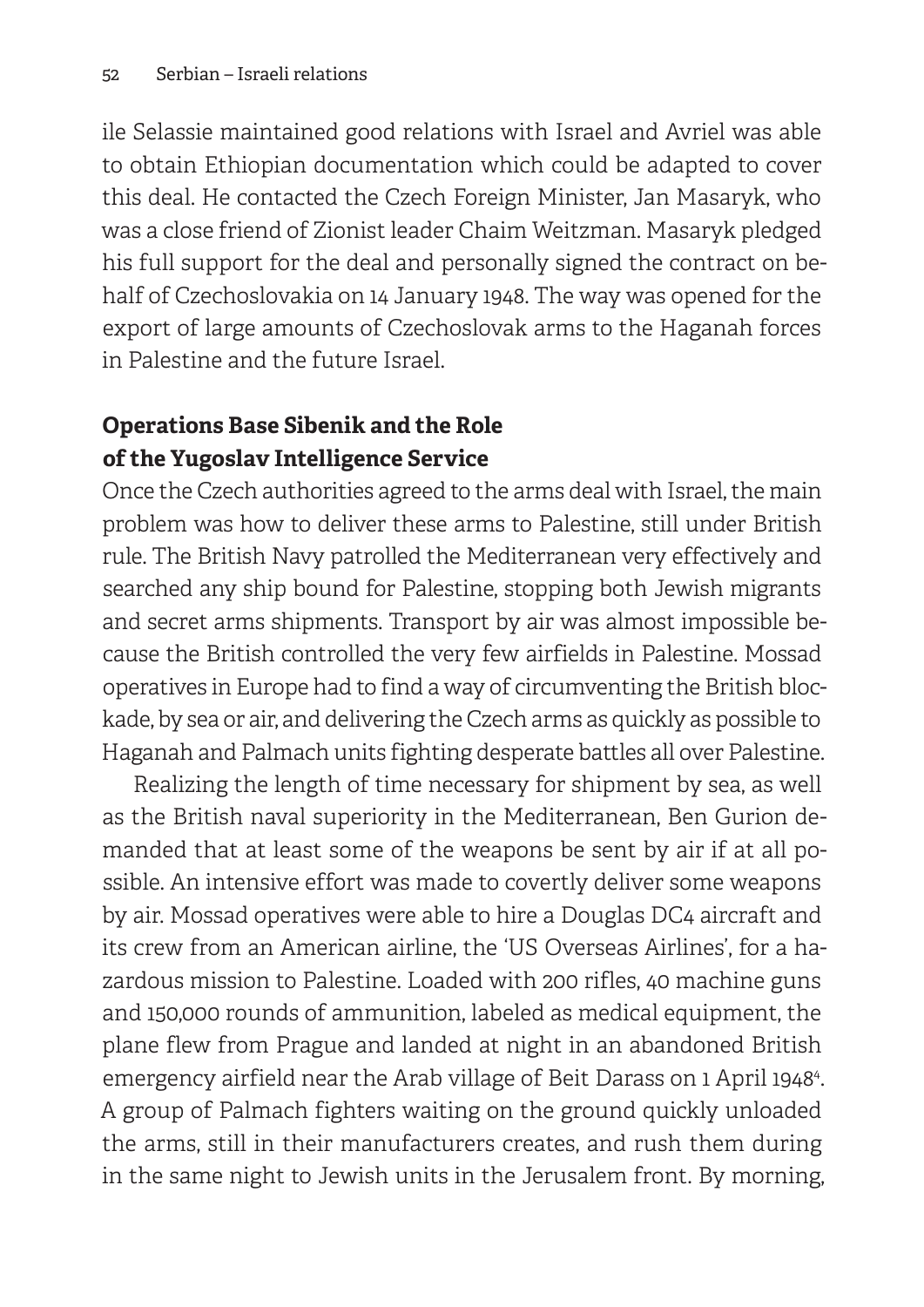no trace was left of the secret landing, with cows being walked on the abandoned airfield. British police officers, who arrived after frantic calls by local Arabs who claimed that a 'Russian plane' secretly landed at night and unloaded weapons for the Jews, were hosted to a good lunch in a nearby Jewish village and came to the conclusion those reports were a figment of Oriental imagination.

Despite the secrecy over the entire operation, as soon as the DC4 landed back in Prague its crew was met by CIA officers posing as American diplomats. The pilots were questioned over the activities of the Haganah in Czechoslovakia. It is likely that CIA officers were alerted to the mysterious flight, which did not register a destination and which was closely guarded by the Prague police while loading its cargo. The CIA provided the results of its investigations to the British Embassy in Prague, and thus British authorities were alerted to the fact that Czechoslovakia was providing arms to the Jews in Palestine5 .

Despite the success of the DC4 airlift, it became clear that aerial transport could only provide a drop in the sea in terms of the quantity of the arms urgently needed. A shipping solution had to be found in order to bring the hundreds of tons of weapons and ammunition supplied by the Czechoslovaks. After many disappointments, Mossad Aliya Bet operatives were able to purchase a small 600 ton ship, the *Nora*, in Italy, and made it ready for the smuggling of arms to Palestine6 .

An experienced Mossad Aliya Bet operative, Shaike Dan, developed close contacts with the Yugoslav intelligence service. Born as Yashayahu Trachtenberg in 1909 in Bessarabia, Dan immigrated to Palestine in 1935, where he joined the kibbutz and became immersed in Zionist activities. During World War II, Dan joined British intelligence and was trained in a special unit affiliated with the Special Operations Executive (SOE) to operate behind enemy lines in Eastern Europe, establishing escape lines for downed allied pilots and working with local partisans7 . In 1944, Dan was parachuted by British intelligence into Yugoslavia and joined Tito's partisan unit. After the war he remained in contact with many of the partisans who later became the political leaders of Yugo-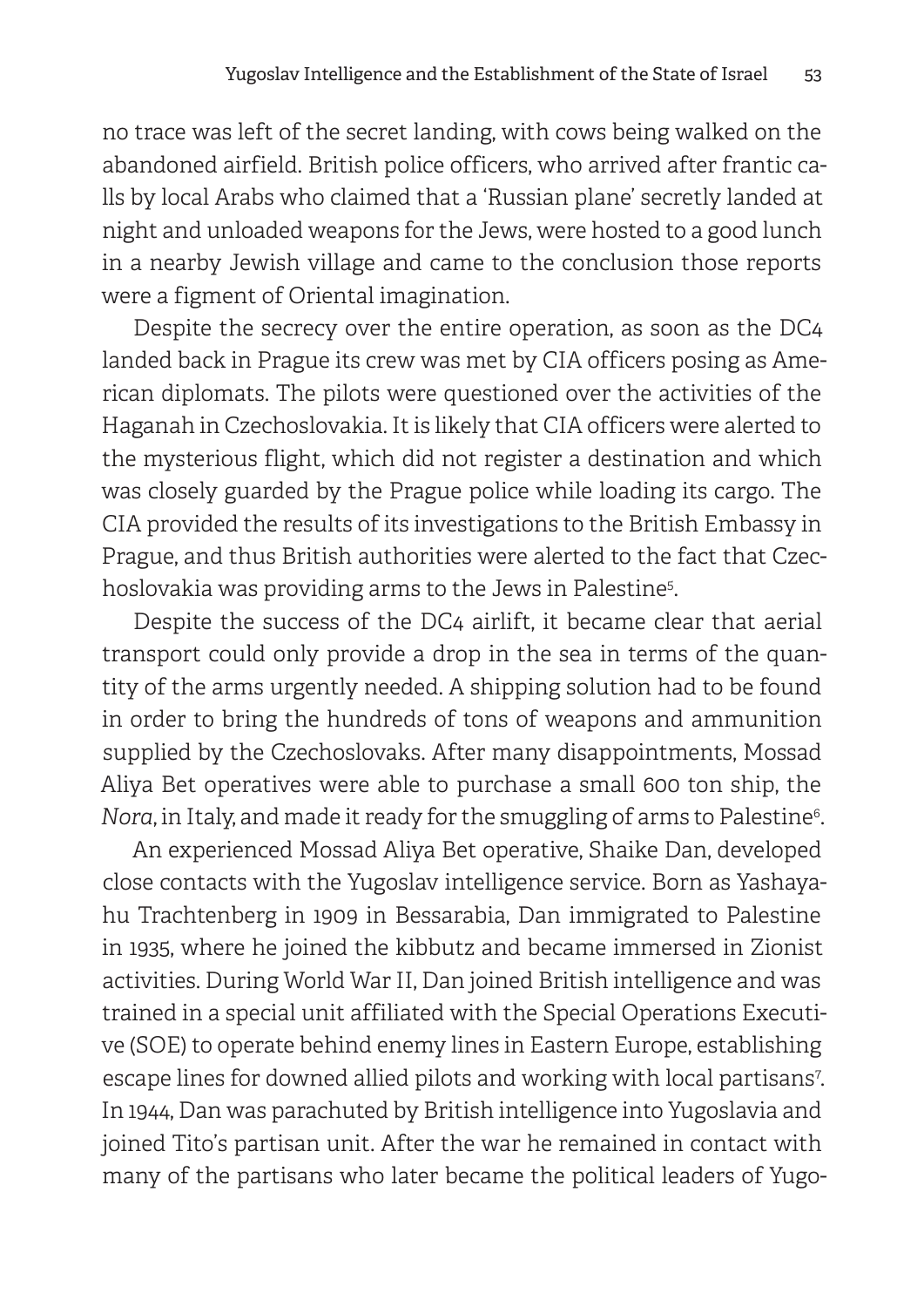slavia. Some officials in the Yugoslav capital Belgrade were willing to covertly help Israel but without going public. Many Yugoslav intelligence officers were ex-partisans who had fought the Nazis throughout World War II and experienced at first hand the horrors of Nazi occupation and the deportation of the Jews to concentration camps. They felt a moral obligation to assist those Holocaust survivors who now considered Israel as their only possible home on earth. In addition to that, many Yugoslav officials rejected British imperialism and respected the Jewish struggle for independence in Palestine, in which they saw many parallels to their own historical struggle in the Balkans. Shaike Dan sought to receive permission in Belgrade for weapons from Czechoslovakia to be shipped through Yugoslavia to the port of Sibenik, where they could be loaded onto ships and smuggled into Palestine.

At the time, the Jewish Agency, the political organization representing the Jewish community in Palestine, were very active at the United Nations in New York, lobbying for the Zionist cause. The Jewish Agency's most senior diplomat, Moshe Sharet, met with the Soviet representative to the United Nations, Andrej Gromyko. Gromyko asked about the situation regarding equipment in Palestine, what was needed and whether Jewish forces could clandestinely unload ships without fearing British intervention. Ben Gurion instructed Sharet to reply that the unloading of ships could clandestinely be conducted in Tel Aviv at night. The Soviets thus implicitly gave their approval for the supply of arms to Israel. In a later document, Ivan Bakolin, head of the Middle East Department at the Soviet Foreign Ministry, wrote *"regarding the message of comrade Gromyko on the requests of the representatives of Israel... To provide assistance to Israel, I see it as possible to inform the Czechs and the Yugoslavs, secretly, our wish to cooperate with the representatives Israel over the purchase of artillery and aircraft shipments to Palestine"*<sup>8</sup> . Once Yugoslav authorities received the blessing of the Soviets, the way was opened for actively supporting Israel's clandestine effort of obtaining arms urgently.

In March 1948, the ship Nora left Italy and entered the port of Sibenik, where a large shipment of arms from Czechoslovakia arrived for Israel.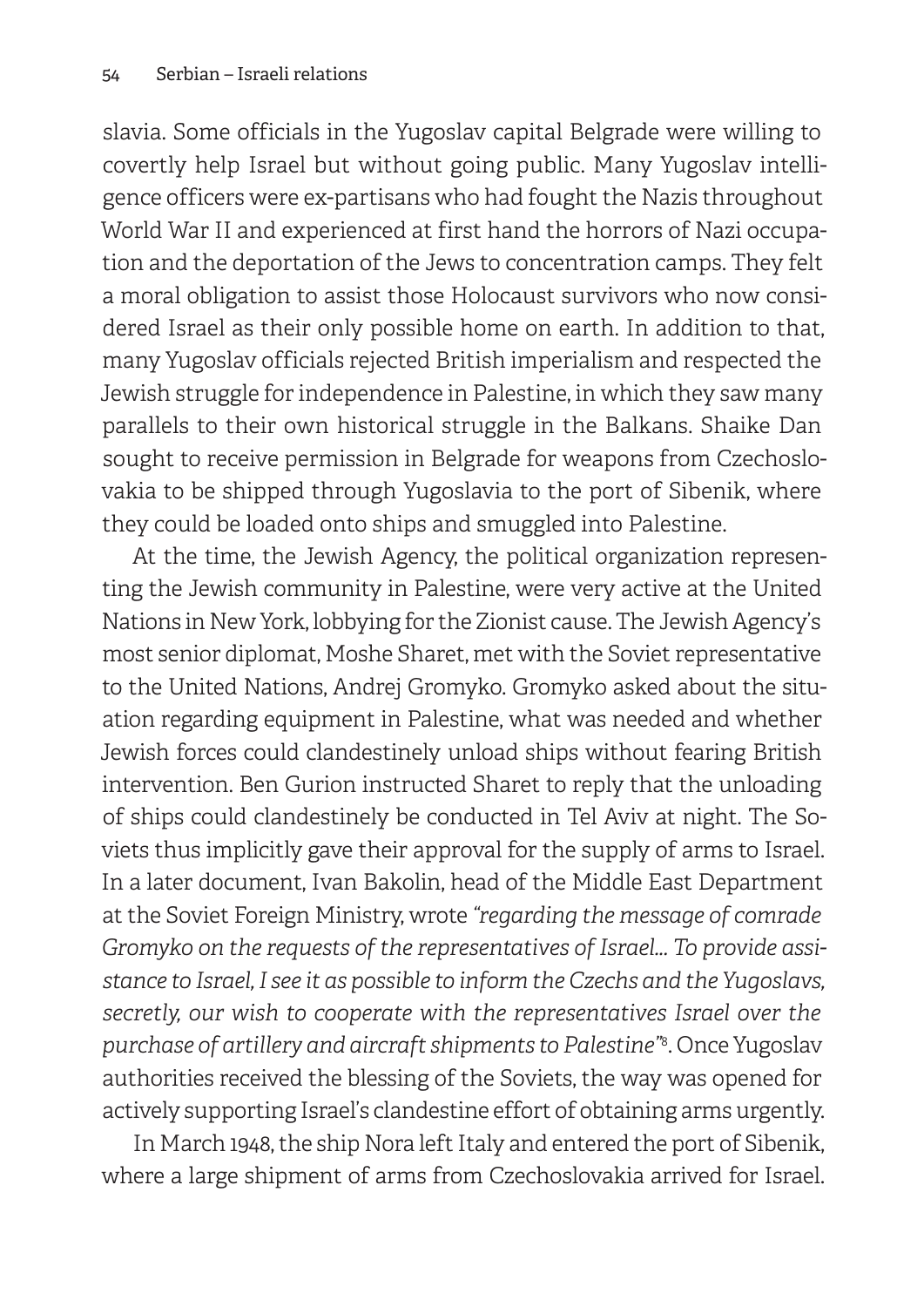The arms were shipped from Czechoslovakia down the Danube in barges to Vukovar, and from there taken by train to Sibenik, where they were held in a large warehouse at the port. It was guarded by a special team of well-trained officers from the Yugoslav intelligence service which were released from their regular assignments and sent to Sibenik to ensure the security of this sensitive operation. At any given time eight or ten armed Yugoslav intelligence officers were stationed in and around the warehouse. Many of these young Yugoslavs were former partisans who understood the historical significance of the task at hand.

As soon as the Nora docked loading began, with Mossad operatives mixing together with Yugoslav port workers to ensure the safety of the crates. Shaul Avigur, head of the Mossad operations in Europe who was based in Italy at the time, wanted to split the large shipment of arms into two parts, half being loaded on the Nora and the other half to go into a different ship. Avigur was afraid that the British Navy may find and confiscate the shipment, putting an end to the massive effort that went into securing those critical arms for Israel. However, Shaike Dan, who was in Sibenik throughout the entire operation, decided that the urgency of the military situation in Israel made this type of caution irrelevant and that the risk had to be undertaken to ship all available arms as one shipment on the Nora. Despite Avigur's orders to the contrary, Dan instructed the port authorities to load the entire shipment onto the Nora. This arms shipment included 4500 rifles, 200 machine guns and over five million rounds of ammunition, a huge quantity of arms way beyond anything that had reached the Haganah beforehand<sup>9</sup>. The arms crates were labeled as agricultural machinery and tractor spare parts.

The loading of the arms onto the Nora was carried out under the watchful eye of Yugoslav intelligence officers. In order to expedite the loading, and perhaps with historical irony in mind, the Yugoslavs also employed a group of German prisoners of war to help carry the crates to the Nora<sup>10</sup>. During the loading, one large crate fell while being hoisted by a crane and split open, with brand-new rifles spilled all over the pier. This mishap may have been an intentional act by local communi-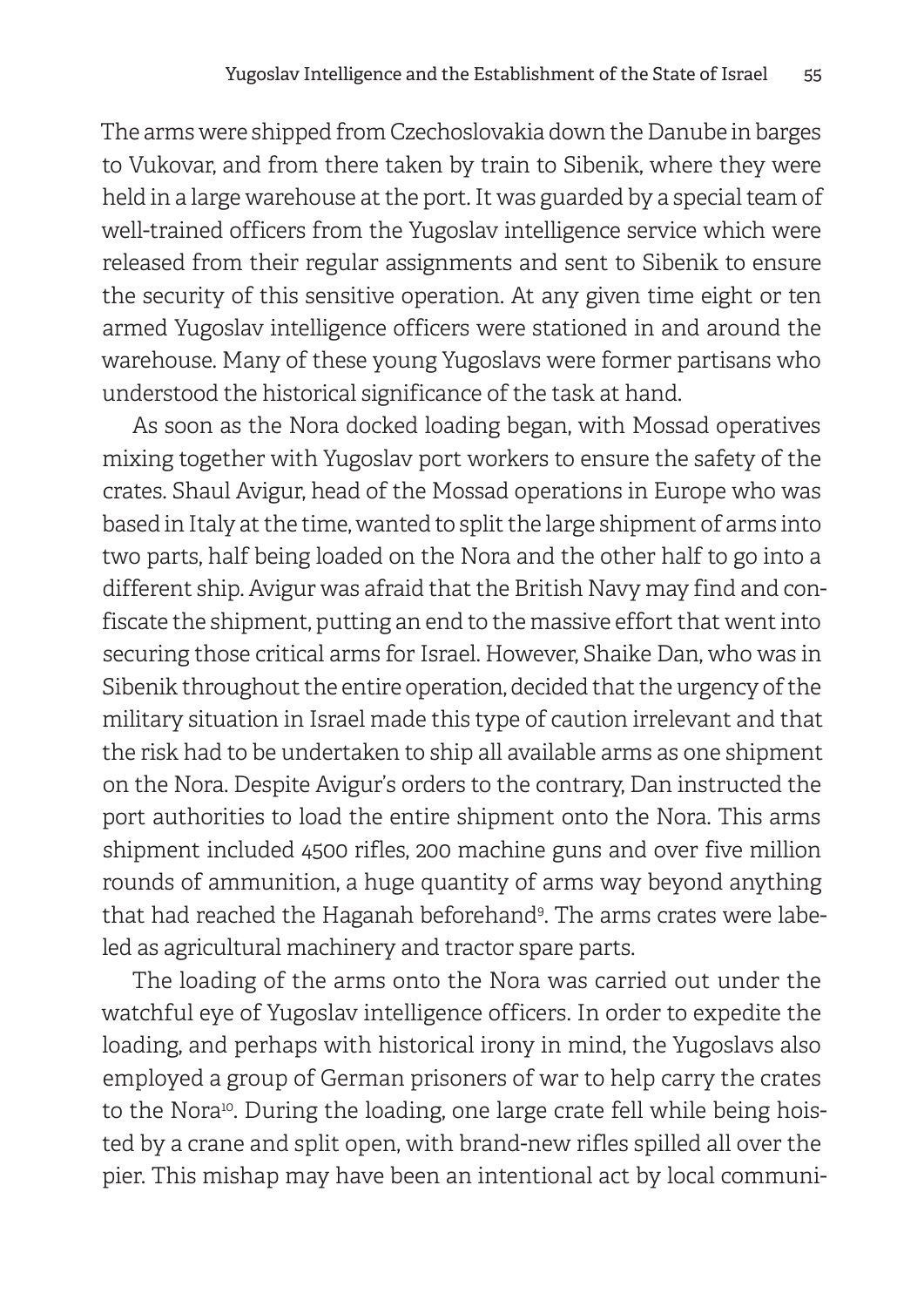sts who were eager to find out what the mystery crates being shipped under such secrecy contained. A similar event took place around the same time at the Port of New York, while crates of arms were being loaded onto a ship heading for Israel. Together with Yugoslav security officers, Shaike Dan rushed over and the rifles were quickly returned to the ship. The entire arms shipment was camouflaged by being covered with hundreds of tons of potatoes and onions<sup>11</sup>.

Once the loading of the Nora was complete, its Italian crew refused to sail. The ship's captain, a 56-year-old veteran of the Italian merchant marine, said to Dan, *"if these arms will reach Palestine you will be a hero, but if the arms will be confiscated, I will become a pirate..."*. 12 All attempts to convince the captain to sail failed, as his fear of British Navy searches was greater than the rewards offered by the Mossad. Dan had no choice but to threaten the captain that he will be arrested by the Yugoslav authorities and detained in Sibenik indefinitely, while the Israelis would find a new captain and crew to take the Nora out to sea. Only three years after the end of World War II, there was still strong animosity between Yugoslavs and Italians. During the war, Yugoslavia was divided between Italians and Germans who ruled with an iron hand and terrorized the population. The Italian captain knew he would receive little sympathy in a Yugoslav prison. He had no choice and the ship set sail towards the Mediterranean. It is clear that Shaike Dan could not have acted the way he did if he did not have the full backing of senior Yugoslav intelligence officers present in Sibenik.

The Nora made its way across the Mediterranean but was caught in a strong storm and had to stop for two days at the port of Larnaca in Cyprus, where it berthed next to several British warships. Fearing detection by his unfriendly 'neighbors', the Haganah representative on the ship could not use the wireless to inform the Jewish leadership anxiously waiting in Tel Aviv on the progress of the voyage. Once the weather became better, the Nora continued its voyage and arrived at the shores of Palestine. The ship was given a cursory search by British authorities who failed to detect the weapons hidden under thousands of sacks of potatoes and was then released.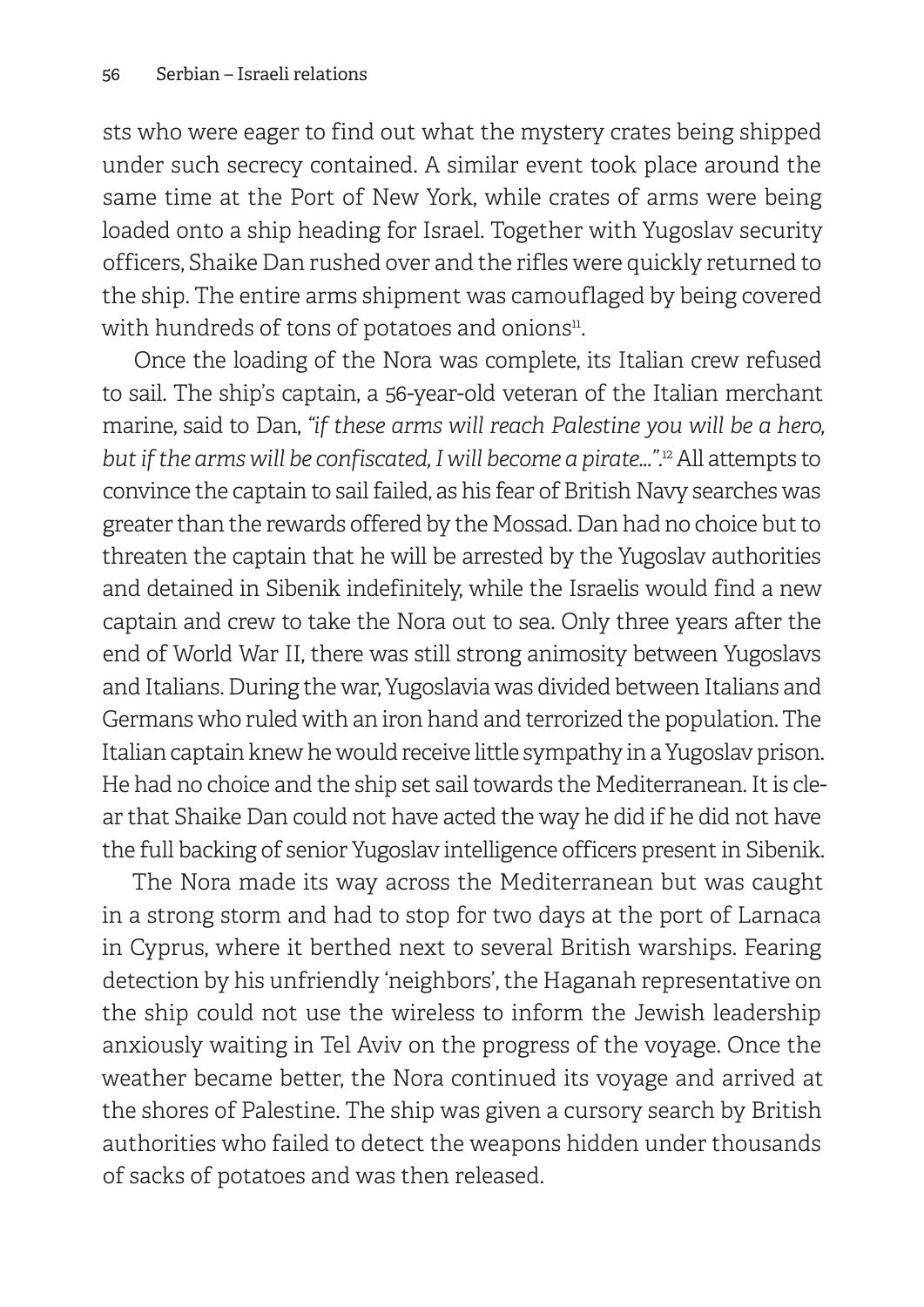On 1 April 1948, the Nora arrived off the coast of Tel Aviv. After darkness, small boats were dispatched to the ship and the weapon crates quickly unloaded. As soon as the crates were unloaded at the port of Tel Aviv they were heaved onto trucks and rushed to the front lines, especially to the Jerusalem area. Jerusalem was under siege, its population was being starved and Jewish forces were preparing a new military offensive to relieve the siege. The joy of receiving for the first time modern weapons overcame many young Israeli soldiers, many soldiers kissing the oiled weapons as they unpacked the crates. In the Jerusalem front, these weapons enabled the first truly large-scale Haganah offensive which broke through Arab lines and lifted the siege of Jerusalem, ensuring the survival of Jerusalem's Jewish population. The following day, Ben Gurion cabled Avriel *"the things came on time and saved Jerusalem. Say well done to Ehud!"*13.

Mossad operations continued in Sibenik even after the State of Israel gained its independence on 14 May 1948. Arms were shipped from Czechoslovakia down the Danube to Sibenik, loaded onto ships and taken to Israel, where they were used to great effect in Israel's military successes over the invading Arab armies. By early 1949, Arab invasions were repulsed and Israel established its control over much of the area given to it by the UN partition resolution. The war ended in cease-fire agreements signed in Rhodes in March 1949.

#### **Conclusions**

In 1968, twenty years after the arrival of the *Nora*, a commemoration ceremony was conducted in Israel, bringing together many of the people responsible for that successful operation. The guest of honor was David Ben Gurion, who summarized the contribution of the arms from Czechoslovakia to Israel's independence. Ben Gurion emphatically stated that *"the Czech weapons saved the State of Israel, without any doubt! Without these weapons we would not have stayed alive"*14. This, in one line, is also the contribution of Yugoslav intelligence to the establishment of the State of Israel. Without being able to establish a secure and effective base of operations in Sibenik, the Mossad Aliya Bet would very likely not have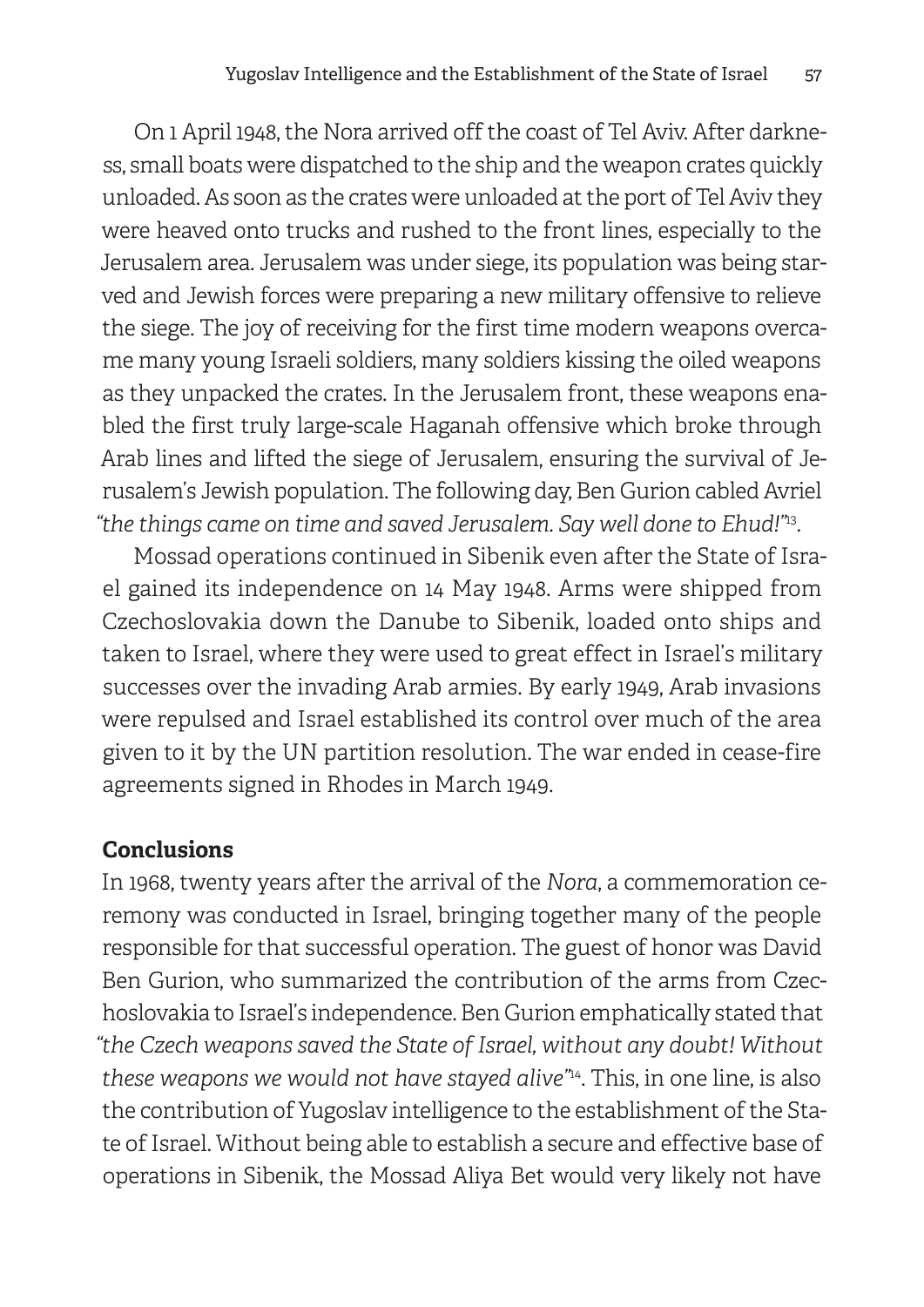been able to transfer the arms from Czechoslovakia to Israel on time to save the Jewish state. Yugoslav help in this operation was sanctioned at the highest levels of political authority, but it was up to individual Yugoslav intelligence officers, many of them ex-partisans, to carry out the practical aspects of this policy and ensure an uninterrupted and quick delivery of the arms on their way to Israel. Without this help, Haganah forces may not have been able to withstand the strong Arab attacks of March 1948 and Jewish defense may have collapsed in many areas. The contribution of the Czechoslovakian arms deal was critical for Israel's success in its war of independence, and the role of Yugoslav intelligence was critical in the arms delivery operation.

- 1. The name is Hebrew for 'Institute for Immigration B'. Immigration 'B' was a euphemism for illegal migration.
- 2. Slater Leonard, 'The Pledge', New York, 1970, p. 45.
- 3. Frank Haggai, Klima Zdenek and Goldstein Yossi, 'The First Israeli Weapons Procurement Behind the Iron Curtain: The Decisive Impact on the War of Independence', Israel Studies Vol. 22 No. 3, Fall 2017, pp. 125-151.
- 4. Milstein Uri, 'Sending arms by air and sea under the noses of the British', http://www. news1.co.il/Archive/002-D-125487-00.html, downloaded 17 December 2018
- 5. There were no tower facilities, electric lighting or power at this abandoned emergency airfield, and Haganah operators had to search through Tel Aviv electrical shops to find enough batteries for powering makeshift landing lights. Due to radio problems and misunderstandings, the DC4 was almost prevented from landing. See Ibid.
- 6. Yona Amnon, 'Missions with no Trace', Jerusalem, 2006, p. 248.
- 7. Ettinger Amos, 'Blind Jump: The Story of Shaike Dan', New York, 1992.
- 8. Yehuda Ben Tzur, 'Nora the acquisition (Rechesh) ship which carried the arms shipment that made a turning point in the War of Independence' (Heb.), www.palyam. org/OniyotRekhesh/Nora\_I, downloaded 15 December 2018.
- 9. Ettinger Amos, 'Blind Jump: The Story of Shaike Dan', pp. 277-278.
- 10. Yehuda Ben Tzur, 'Nora the acquisition (Rechesh) ship which carried the arms shipment that made a turning point in the War of Independence' (Heb.), www.palyam. org/OniyotRekhesh/Nora\_I, downloaded 15 December 2018.
- 11. Much of this vegetable load rotted on the way and had to be discarded upon arrival in Tel Aviv.
- 12. Ibid, p. 279.
- 13. Galili Zeev, 'Ephraim Eilin The Man who saved the State in 48', http://www.zeevgalili. com/2010/09/10783, downloaded 310 December 2018. Also Milstein Uri, 'Sending arms by air and sea under the noses of the British'.
- 14. A recording of Ben Gurion's speech is available at http://www.palyam.org/OniyotRekhesh/hf\_Nora.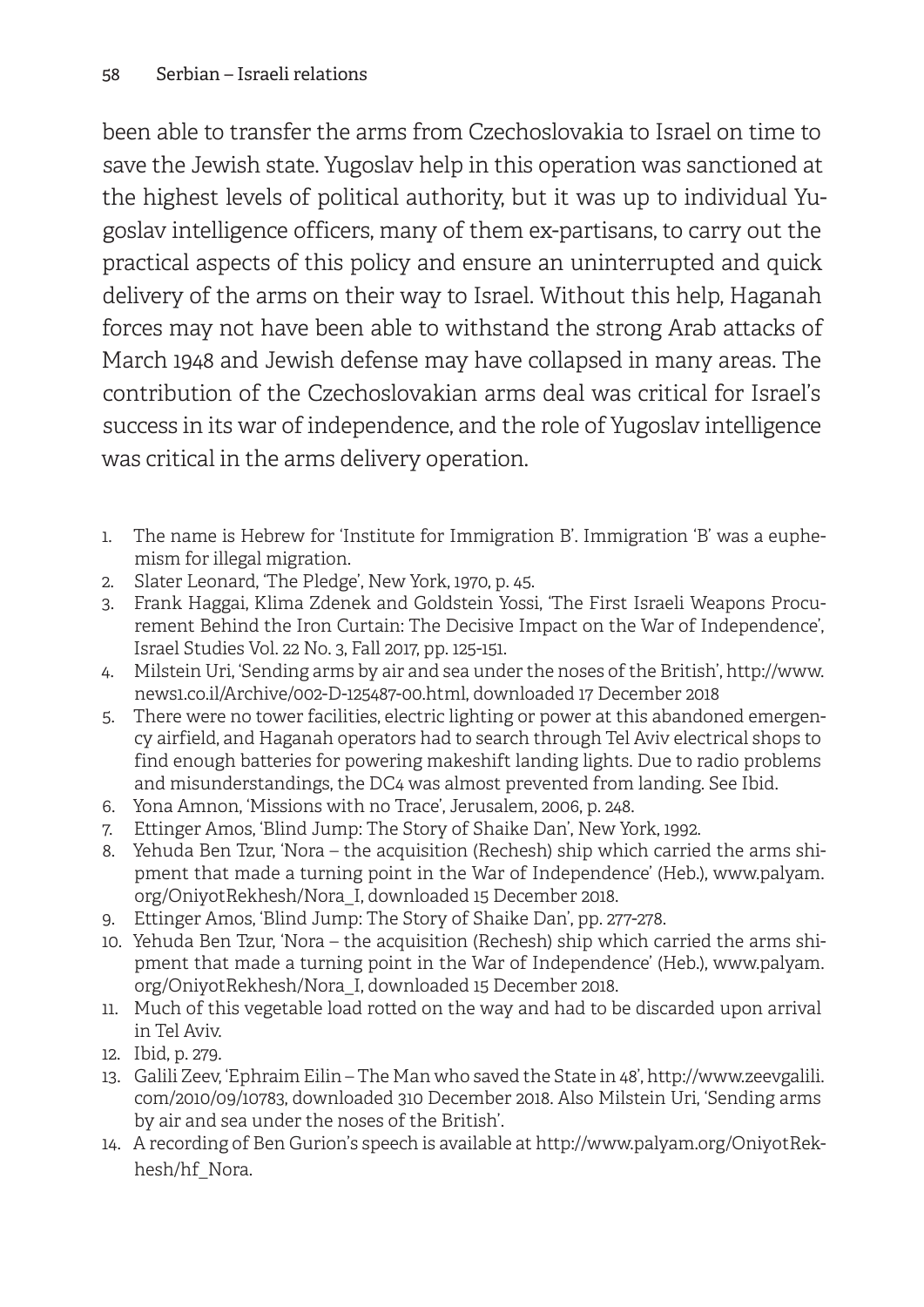*Barak Bouks (Ph.D.)* The Europa Institute, Department of Political Studies, Bar-Ilan University, Ramat-Gan, Israel

# **COMBATING FUNDAMENTALISTS BY DEMOCRACY: LESSONS FROM AFGHAN MILITIAS**

**Abstract:** Serbia is characterized by a heterogenic society comprised of a variety of religions (including minorities such as Muslim Albanians). Throughout the 1990's, groups of Jihadists from Afghanistan entered the country, in order to implement a fundamentalist agenda. Their involvement in the Afghan war against the Soviet Union served as a fertile ground for training and an implementation of former experiences. Serbian authorities decreased the activities of these Afghan militias, yet, as they expanded their operations into new areas of conflict, as Syria, there could be a new challenge. Allocating the professional information between Israeli relevant experts (having to face these militias on the northern border), and their Serbian counterparts, may contribute to the working relations between the countries and develop a new improved professional cooperation.

**Key Words:** Afghan Militias, Democracy, Jihadists, Community & Social Networks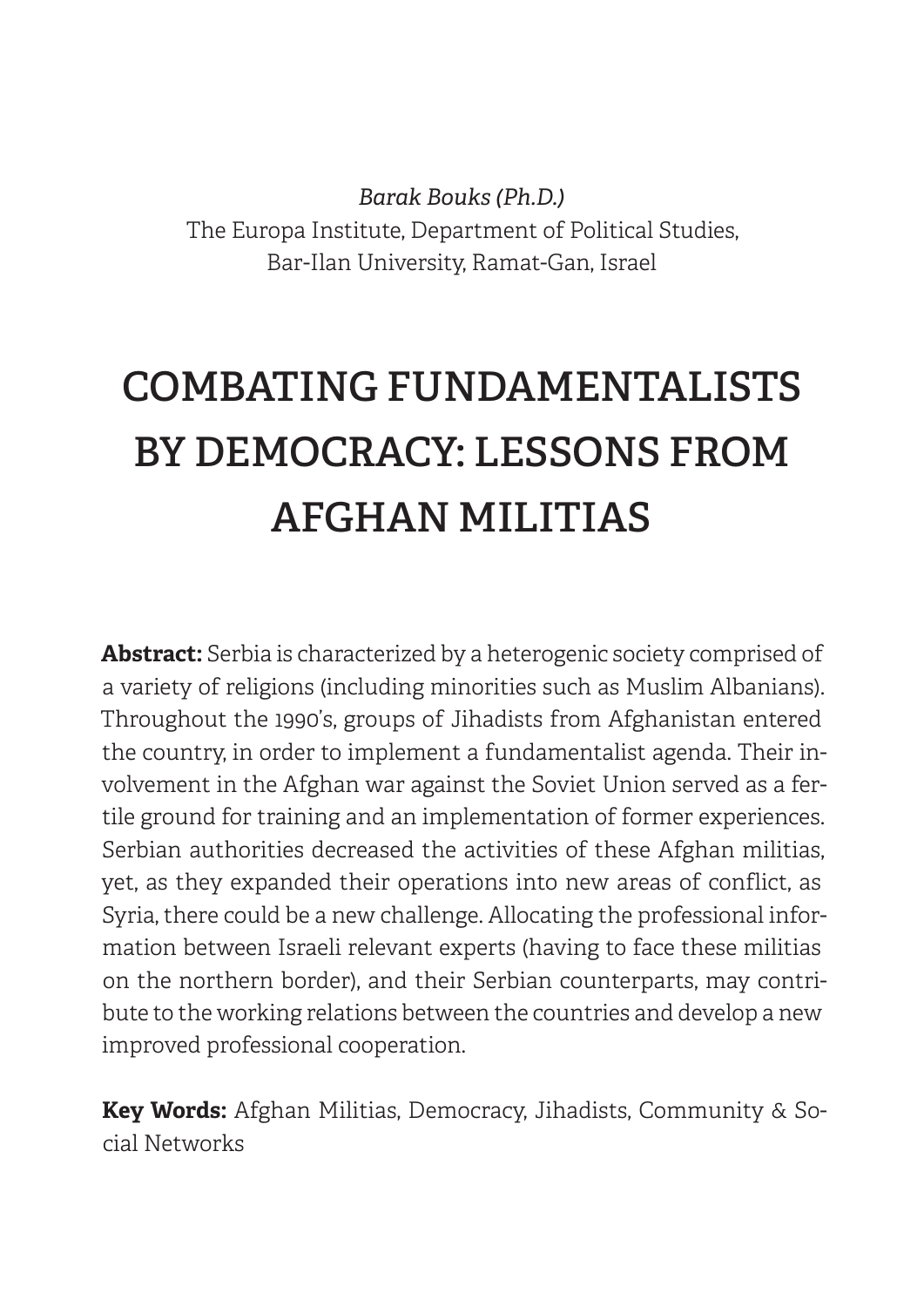### **Introduction: Methods of Resolving Counter Religious Tensions**

Serbia is characterized by a variety of religions, culminating in a co-existence of Serbs vis-v-vis Albanian communities. It is a challenging society, on which methods of negotiating differences can be implemented based on a common denominator of trust. The ethnic principle of each religion is, in fact, an important factor to be taken into consideration by the governmental relevant experts, thus, referring to internal issues of the religious community (Rossi, 2014: 867; Sullivan Relating to Lijphart, 2009: 103). Thus, the political culture in the country serves as a key factor in relating any social structural aspect, above any constitutional solution (Orlović, 2015: 46).

Some scholars relate to a question of power sharing through centralization or decentralization processes between these communities by a central government (focusing on implementing agreements of representation of minorities transferring the central authority from or to the government, while occasionally relating to territorial issues). Throughout this process, it is important to emphasize the dimension of the community itself. In that manner, Serbians implemented the meaning of sharing the experience of common living between different religions, through democratic processes of an institutional model combining federal features (Gergana, & Huysseune, 2004: 1; Kasapović, 2005: 25-26; Orlović, 2015, 29; Rossi, 2014: 867; Sullivan (Relating to Lijphart), 2009: 103).

Orlović (2015: 29, 45-46), noted that a functioning state outgrows any religious division in the society. Notwithstanding the key factor of the state, in preventing any use of potential conflicts by internal or external powers (e.g., Terrorists).

## **The Use of an Unbalanced Central Government by Terrorist Movements: The Case of Afghan Militias**

Throughout history there were cases in which the central government could not impose useful sovereignty over specific communities. Hafez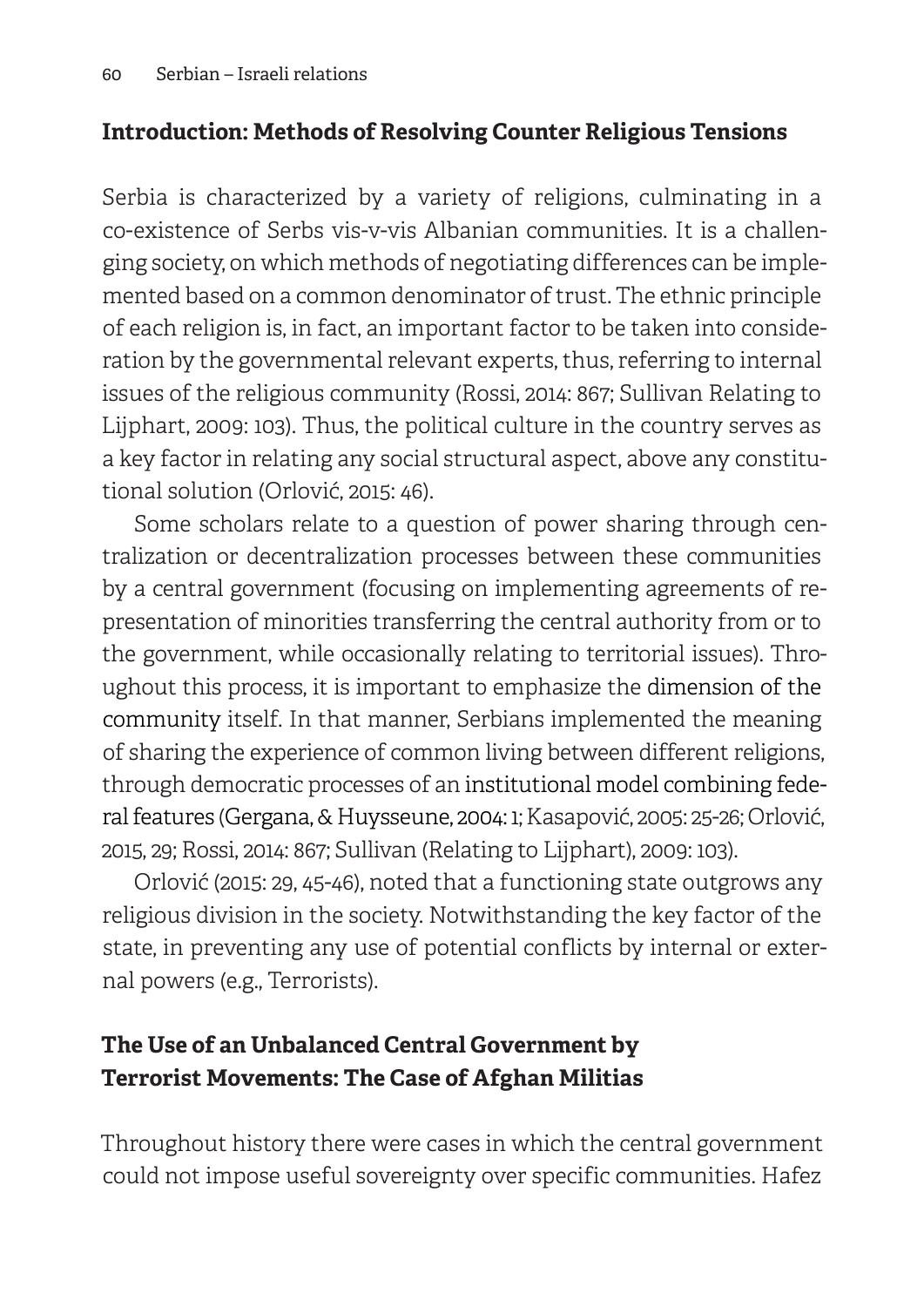(2009: 73, 75,89-90), related to the dispersing militia members following the defeat of Al-Qaeda in Iraq, as key Afghan militias served as key protagonists in that arena. Originally, Afghan militia members began their operation in their homeland, as a small group of 3,000-4000 volunteers. Following 1986/7, until the end of the war in their country in 1989, these insurgents decided to depart from their homeland while exploiting four factors in the early 1990: Emerging conflicts, safe havens, governmental support, and militant networks. The Afghan insurgents, thus, entered the Balkans (mainly Bosnia), and other existing conflicts throughout that period (early 1990's), such as Algeria and Chechnya.

As the rule by the central government weakens in favor of local or foreign militias, they tend to abuse fears and motivation for aggression or anger among minorities (Spanovic et.al., 2010: 725). Afghan militias who entered into Muslim areas in the Balkans, used a generally marginalized social and economic status, gaps between them and majority societies, vis-à-vis a unique social and political integration in the country (Zsolt, 2009: 257, 2777).

According to Byman (2015: 581), these militia members form networks with other radicals, embrace techniques like suicide bombings and beheadings, and establish ties to Jihadists around the world. Hence, the necessity of effective security services in order to lower the ambition and brutality of active Afghan militia members. Their lack of discipline will cause anger and disassociation by the local populations and may serve as a tool of combatting them (should relevant security services operate effectively).

Asal & Pate (2014: 1, 10-11, 14-15) argue that religious political organizations use violence to gain political change in the country. Thus, according to Sarajlić (2011: 173, 188), social networks may be based on humanitarian approach through the use of religious NGO's supported by Saudi-Arabia or Iran. As Serbia has a new Islamic community, there is an important role for the traditional or communal leadership, with which the state will work, on narrowing existing cleavages in favor of a common denominator. Economic and business development may be one of the means to achieving it.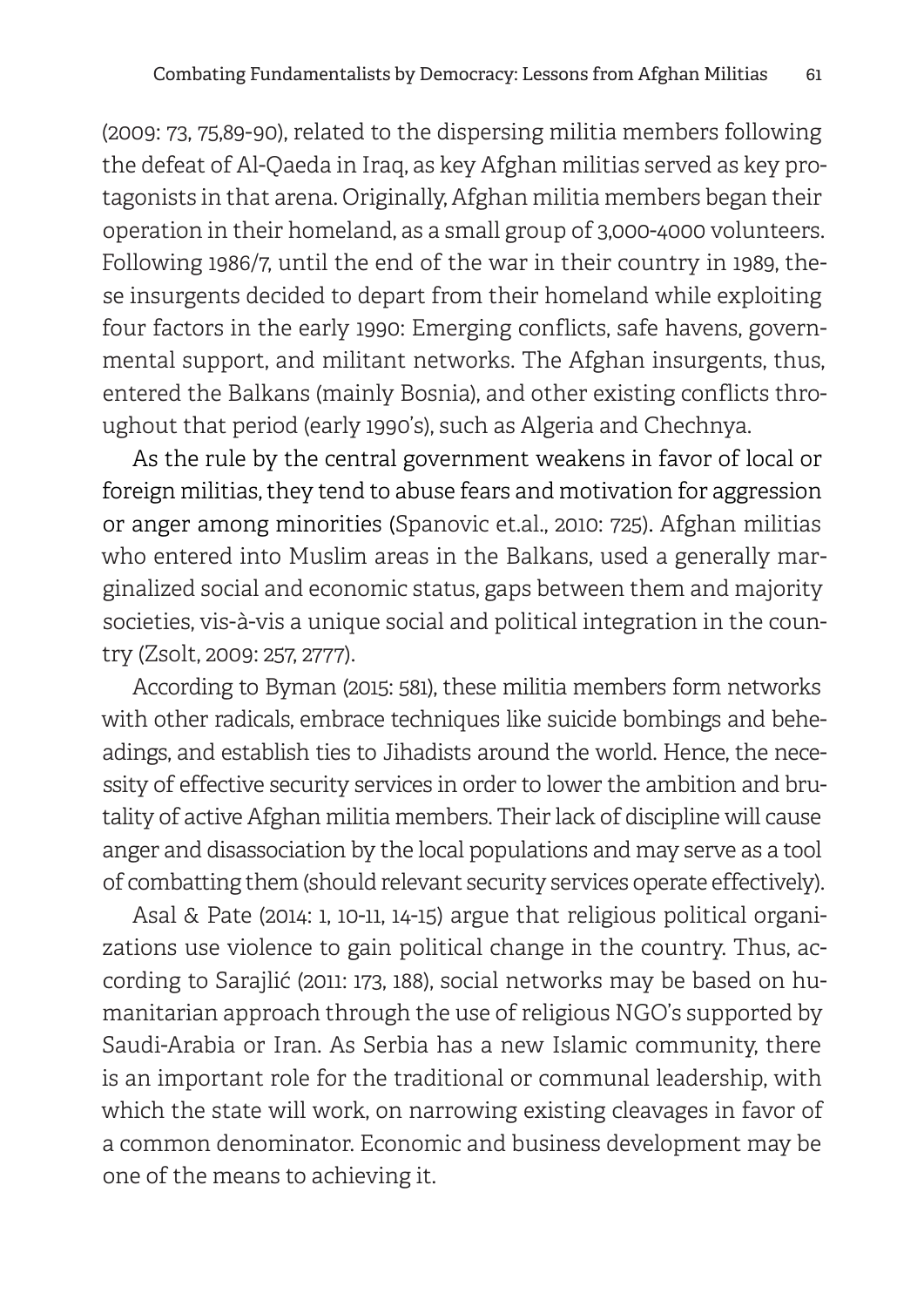#### **Cooperation between Israel & Serbia:**

Israel has to confront pro-Iranian militias in Syria, some of them are Afghan militias transferred through Iran and Iraq in order to participate in the Syrian civil-war. Karagiannis (2013: 119), defined the role of these militias in conflict zones while relating to Syria, as using mosques, preachers, and the internet to promote radicalism and recruit new members. This is done by emphasizing identity and imagined global community by transnational Islamic multifunctional entities on the rise.

 In depicting the test case of Afghan militias' entry into Muslim areas in the Balkans, one may draw parallel to other conflicts, referring to countries having to combat the same militias in different parts of the globe. Hafez, (2009: 90), recommended cooperation between concerned governments of dispersing jihadists. This cooperation could be based on: Intelligence (in the country of origin, e.g., Iraq), emerging conflicts or weak states as a potential target of dispersing Jihadists, aid by the west to these countries, diplomatic majors against third party states that harbor these insurgents and offer amnesty to foreign fighters who wish to return to a normative behavior (who do not take part in Jihad any more). There can be a parallel deduction of insights, referring to those countries having to combat the same militias in different parts of the globe.

An additional method of combating extremism in potential communities from which terrorists may evolve, is a reduction of fear as it is an important factor contributing to building trust between conflicted groups. Feeling of trust will arise as the population will feel less aggrieved and angry over past injustices (Spanovic, et.al., 2010: 737).

#### **Conclusions:**

The experience of combating Afghan militias in the past can serve as a tool for promoting cooperation between Israeli experts and their Serbian counterparts. As these militias enter new conflict areas, one may draw a parallel from previous experiences in combating this mi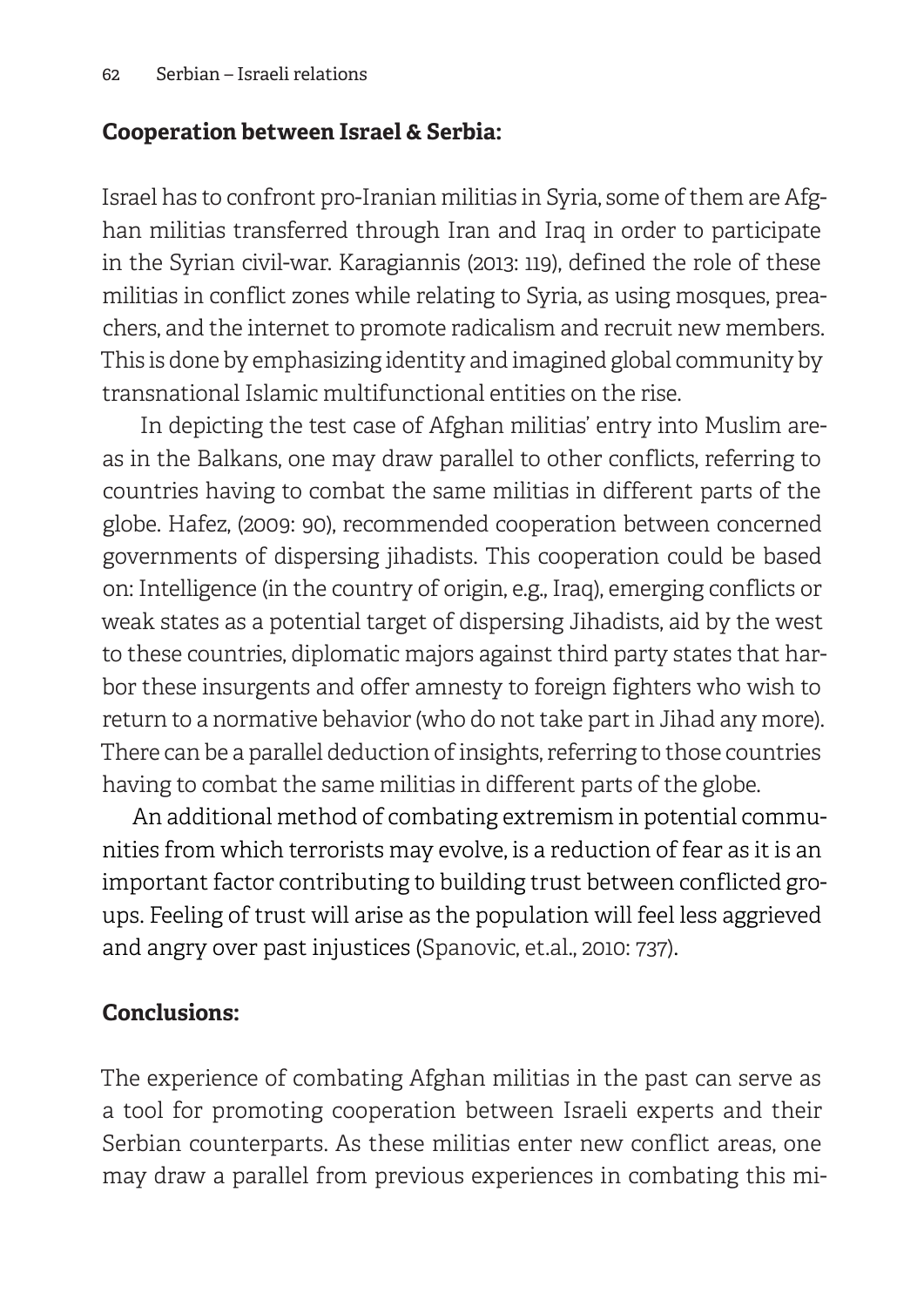litia by sharing the operational best practices, intelligence, tactics and strategies. The success in decreasing the activities of Afghan militias in the Balkans, can be reviewed according to new challenges of the  $21<sup>st</sup>$ century. A future cooperation and foreign relations between Israel and Serbia can be based on sharing professional information.

### **Bibliography**

Asal, Victor and Ami Pate (2014) Why do some organizations kill while others do not: An examination of Middle-Eastern organizations. *Foreign Policy Analysis* 0: 1–20.

Byman, Daniel (2015) The Homecomings: What Happens When Arab Foreign Fighters in Iraq and Syria Return?. *Studies in Conflict & Terrorism* 38 (8): 581-602.

Consocialism (2009). In: Sullivan Larry E. (ed.) *The Sage Glossary of the Social and Behavioral Sciences*. London, UK: Sage Publications Inc.: 103.

Hafez, Mohammed M. (2009) Jihad after Iraq: Lessons from the Arab Afghans. *Studies in Conflict & Terrorism* 32: 73–94.

Karagiannis, Emmanuel (2013) Transnational Islamist Networks: Western Fighters in Afghanistan, Somalia and Syria. *The International Spectator Italian Journal of International Affairs* 48: 119-134.

Kasapović, Mirjana (2005) Bosnia and Herzegovina: Consociational or Liberal Democracy?. *Politička misao* XLII (5): 3–30.

Noutcheva, Gergana & Huysseune, Michel (2004). Serbia and Montenegro. *JEMIE – Journal on ethnopolitics and minority issues in Europe* 1: 1-29. https://nbn-resolving.org/ urn:nbn:de:0168-ssoar-61951*.*

Orlović, Slaviša (2015) Consociational experiments in the Western Balkans: Bosnia and Herzegovina and Macedonia. *New Balkan Politics* 17: 29-50.

Rossi, Michael (2014) The impasse in Kosovo: partition, decentralization, or consociationalism? *Nationalities Papers The Journal of Nationalism and Ethnicity* 42 (5): 867-889.

Sarajlić, Eldar (2011) The return of the consuls: Islamic networks and foreign policy perspectives in Bosnia and Herzegovina. *Southeast European and Black Sea Studies* 11:2, 173- 190.

Spanovic, Marija, Brian Lickel, Thomas F. Denson and Nebojsa Petrovic (2010) Fear and anger as predictors of motivation for intergroup aggression: Evidence from Serbia and Republika Srpska. *Group Processes & Intergroup Relations* 13 (6): 725-739.

Zsolt, Bottlik (2009) Geographical and historical aspects of the situation of Muslim population in the Balkans. *Hungarian Geographical Bulletin* 58 (4): 257–280.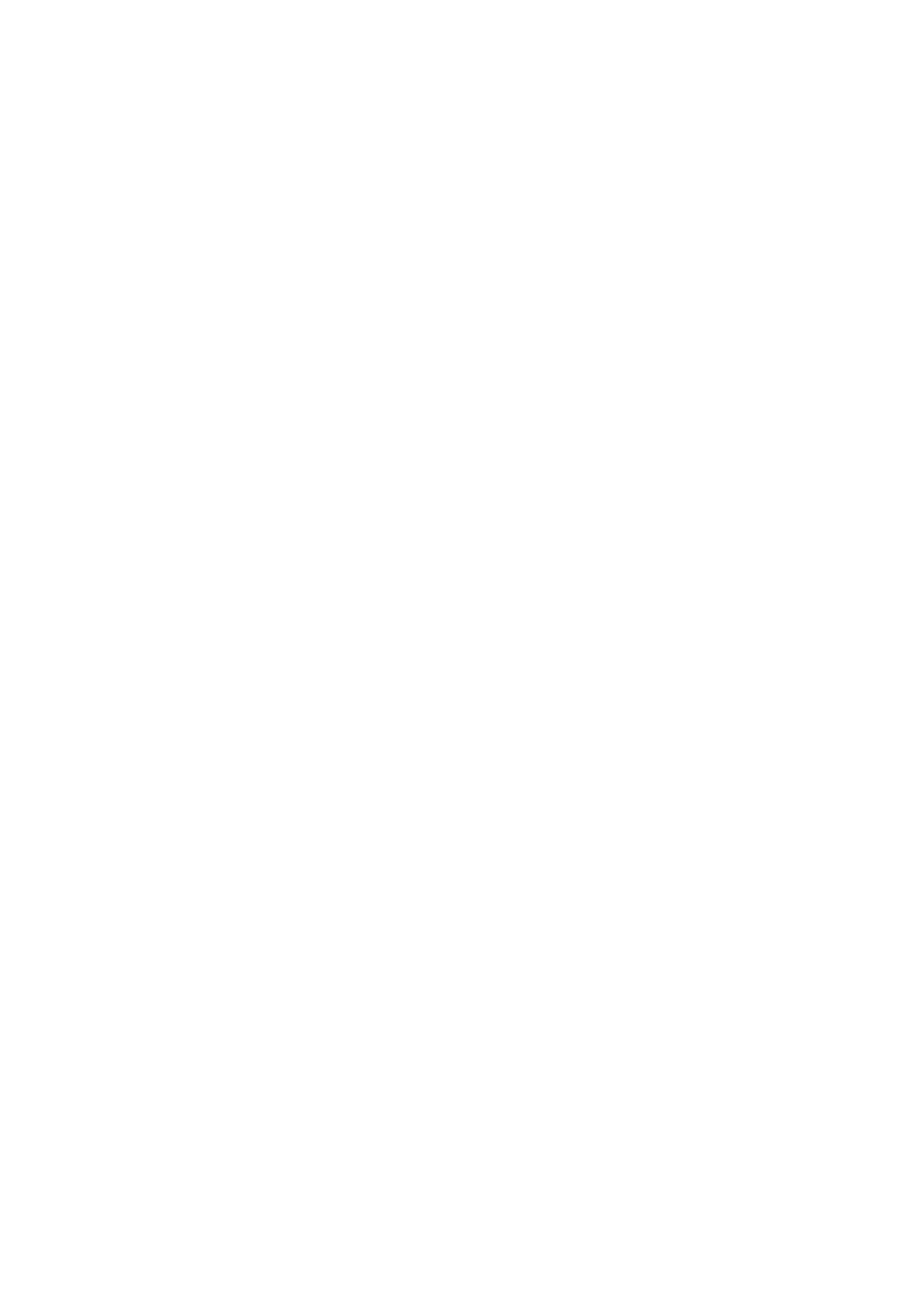#### *Shaul Shay*

Dr (Col.Res) Shaul Shay, is a senior research fellow at the International Institute for Counter-Terrorism (ICT) at the Interdisciplinary Center Herzeliya (IDC) and former Deputy Head of Israel National Security Council.

# **ISRAEL AND YUGOSLAVIA AT CROSSROAD (1947–1949)**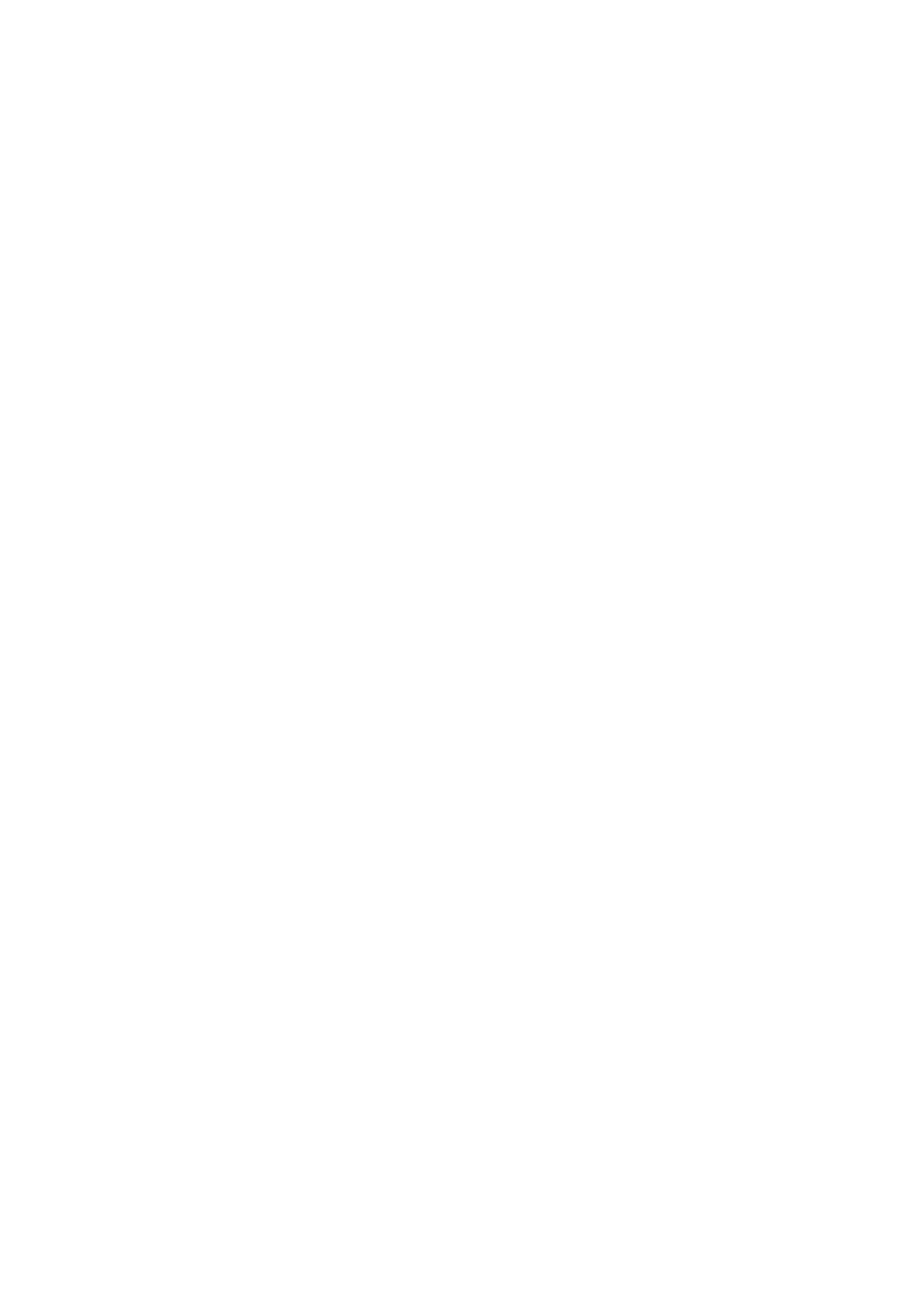#### **Introduction**

About one million Serbs, 80,000 Jews and some 25,000 gypsies were killed in Yugoslavia during World War II. The Muslim S.S divisions from the Balkans played a central role in eradicating the Jewish communities and they were renowned for great cruelty towards the Jews, gypsies and Serbs.

Yugoslavia was formed from the ruins of the Second World War, as a new socialist state under the leadership of Tito, searching for identity in the bipolar world. Israel was founded as a new independent state after the holocaust and had to fight in order to protect itself against hostile Arab neighbors. On this background Israel and Yugoslavia had some common interests that led to cooperation between the two states. Yugoslavia had taken an adherent position towards the Israeli side in the conflict and allowed the transfer of arms, and by doing so contributed to the victory of Israel in the 1948 war.

At the time that Yugoslavia supported Israel in its war of independence Muslim volunteers fought against Israel with the Arab forces. Since the Muslim volunteers in the German S. S. units could not return home for fear of prosecution or internment, they remained in Italy as a people without a country and some of them left to Syria to take part in war against Israel.

There were hundreds of volunteers from Bosnia, Kosovo, Croatia and Albania in Syria by April of 1948, before Israel's declaration of Independence on May, 15, 1948. The Muslim volunteers from the Balkans took part in battles against Israel in Jerusalem Jafa and the Galil.

This article will discuss the bilateral relations between Israel and Yugoslavia on the backdrop of the "Cold War" era:

- The Israeli Yugoslav cooperation during the Israeli war of independence 1947–1949.
- The involvement of Muslims from the Balkans in the 1948 war against Israel.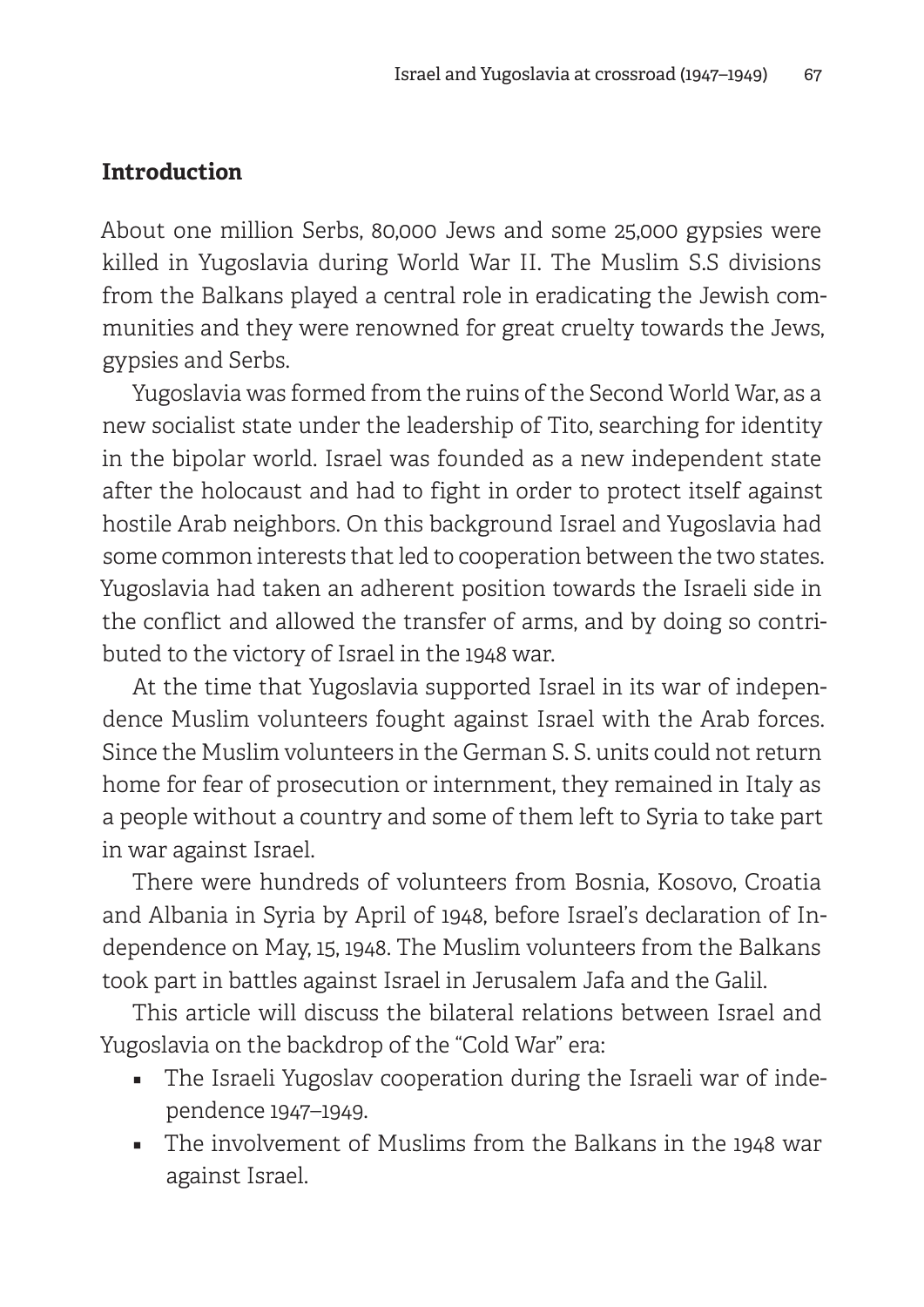## **The Israeli Yugoslav cooperation during the Israeli independence war 1947–1949**

After the Second World War with introduction of the socialist system in Yugoslavia it saw the Jewish community of Palestine as a potential ally. Yugoslavia saw the British as imperialists and foes, allies from the time of the Second World War, who had returned to their evil ways. Moreover, as former partisans, they felt an emotional affinity for the small nation of the Jews struggling against an enemy that vastly outnumbered it.

The Jewish community in Palestine made the preparations for the declaration of independent state of Israel according the to the UN resolution "Division of Palestine" from November 29, 1947, facing the Arab threat to invade and destroy the new state.

Israel needed arms desperately and a significant source was the Eastern bloc. Yugoslavia, on the other hand, requested assistance in the purchase of industrial products that it could not obtain from the West, (tractors, transformers, heavy trucks, heavy duty cranes and oil drillings machinery). 1

By the standards of the time, the dimensions of the Yugoslav request were enormous. For precisely that reason it generated the idea that Israel might reap political benefit throughout Eastern Europe. Israel had established a governmental corporation to deal with such matters .In the summer of 1948 the proposition was discussed by Efraim Ilin and Avraham Friedman (another Israeli businessman) on the one hand, and the Israeli construction company Solel Boneh, on the other. The partners referred to the corporation as "Hadad" – an acronym of the initials of Hillel Dan and David HaCohen, managers of Solel Boneh who, together with Meir Giron, were principally responsible for instumentalizing the corporation on that side.

According to Ilin, the cooperative corporation was never formally established and "every transaction was carried out ad hoc". Nevertheless, several transactions were effected on behalf of the Yugoslavs valued at many hundreds of thousands of dollars. The "Yugoslav connection"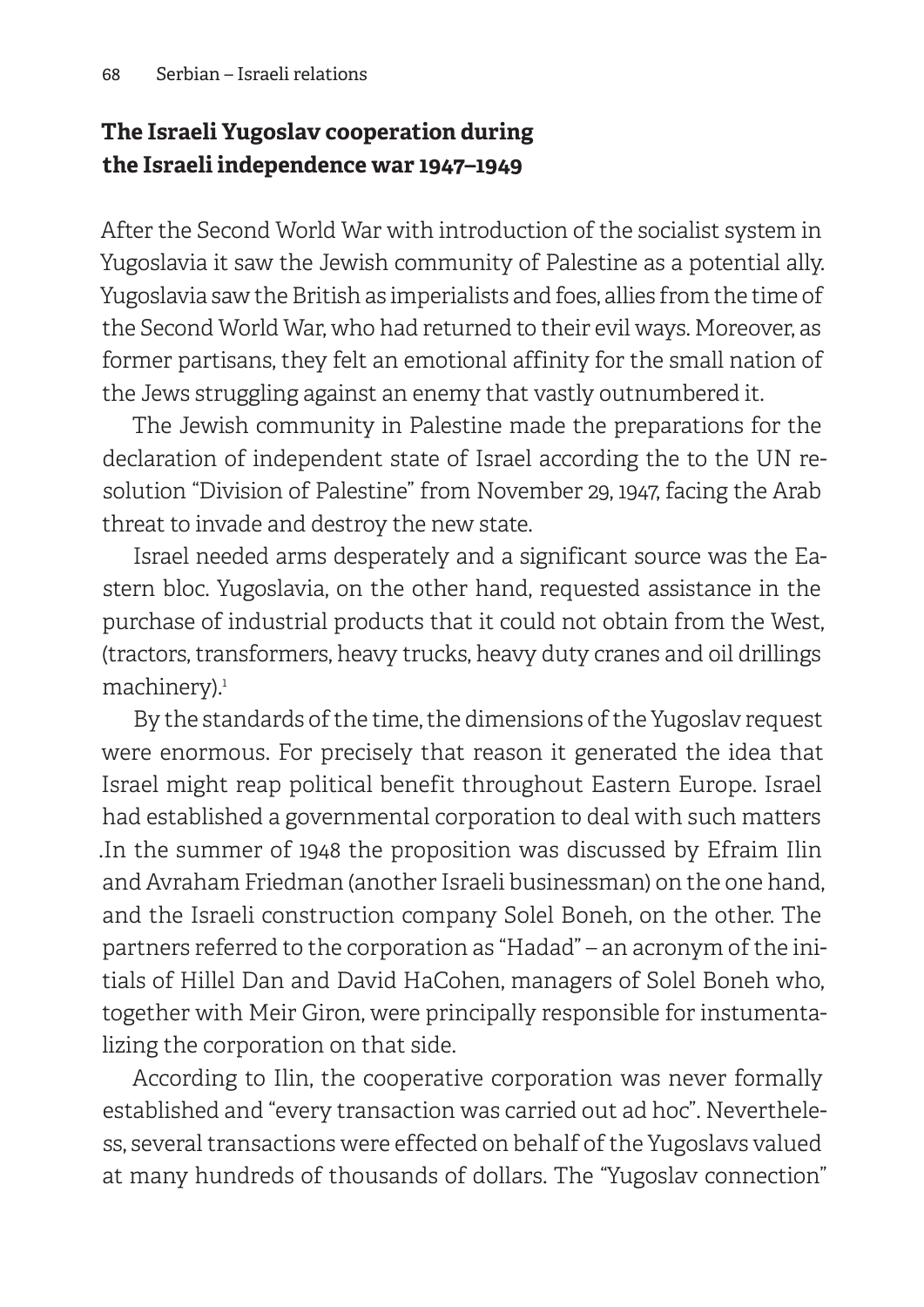paid various political and military dividends. Not unnaturally 'it also raised hopes that the Hadad Corporation's activities could be put to use in other Soviet bloc countries, especially in order to soften opposition to widespread legal emigration of Jews. (One important instance took place in Romania).

With the Arab invasion threat in its back, Israel increased the pace of attempts to purchase weapons to prepare for the upcoming war properly. The parches of military equipment had to be done secretly ,given the UN embargo on military aid to the rival sides in the Middle East ,and the presence of British forces in Palestine until May 1948.

Israel had made great efforts to get direct military aid from the Soviet Union but was unable to achieve it. Despite its refusal to sell the weapons directly, the Soviet Union agreed that Israel will purchase military equipment from Czechoslovakia, but not Soviet made – only locally made products or World War Two surplus left.

The negotiations for the Czechoslovakian aid began in December 1947 and the aid itself ended in 1951.

On January 10, 1948, the first weapon deal with Czechoslovakia was signed, and it included: 200 MG34 machine guns, 4500 "Mouser P 18" rifles, and about 5 million 7.92 mm diameter bullets. More deals were signed in the following weeks.

In another deal, Israel purchased "Messerschmitt" fighter planes, since their manufactured in Czechoslovakia was renewed for export. On April 23, 1948, Israel purchased ten of those plans, and a month later – 15 more.

Czechoslovakia did not have a maritime outlet, and most of its air lanes were above British and American controlled areas. Delivering the goods to Israel had to be done in transit by communist countries such as Hungry, Romania, Jugoslavija, or Poland – to harbors in the Adriatic or Baltic seas.

The actual course ,not necessary the shortest one, combined railway transport to Bratislava, over to ships sailing on the Danube, and again by train or trucks ,to the ports Sibenic or Rijeka on Adriatic coasts of Jugoslavija, and over to Israel on ships.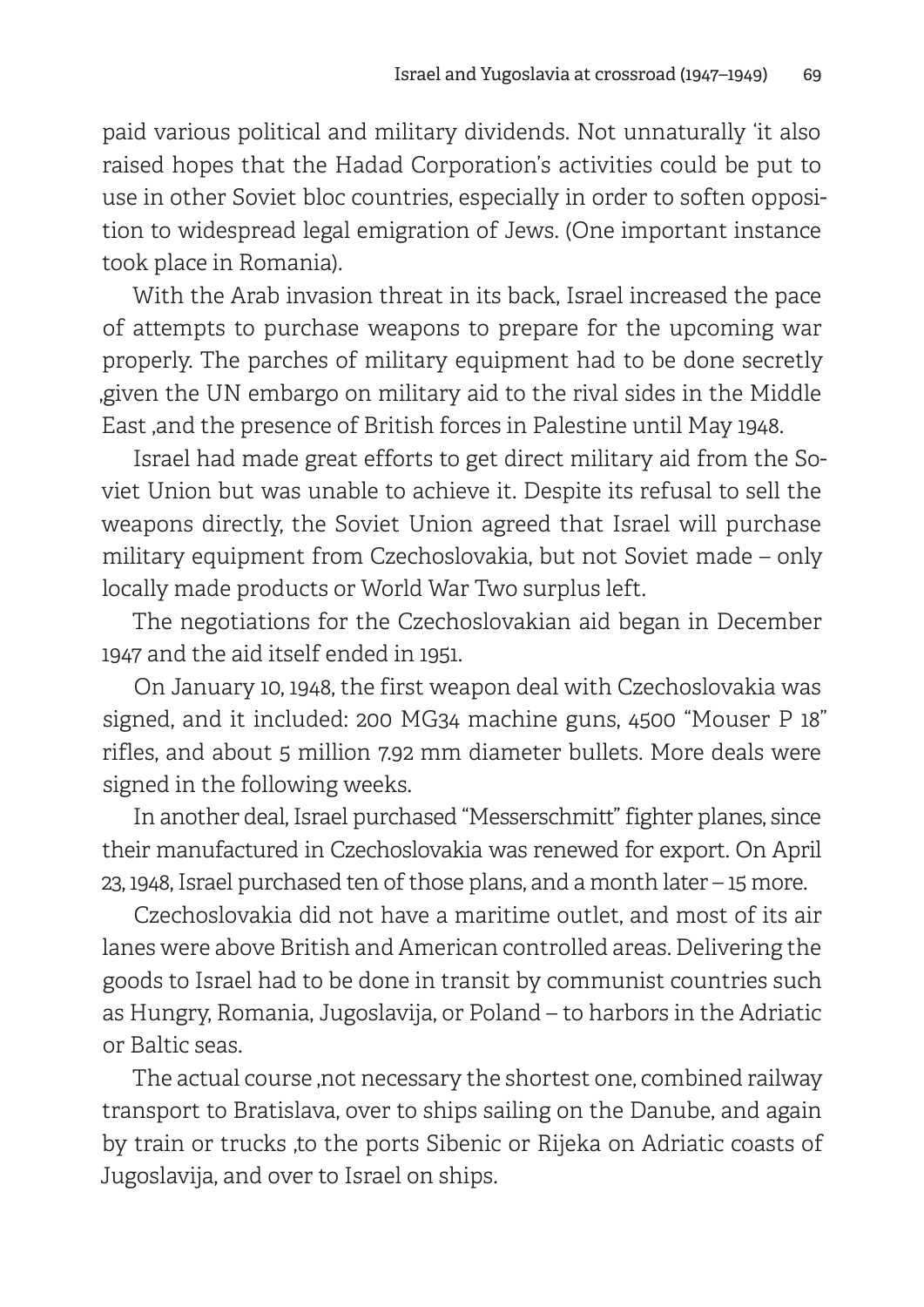At the end of January 1948, Israel assessed that the delivery would take no longer than a month, yet this assessment was optimistic and did not take into account the future difficulties that the Yugoslav government was about to create. As it turned out, Czechoslovakian ability to set the records strait was slim, and an "order "from Moscow failed to arrive, the Israeli purchase agents had to negotiate themselves directly with the Yugoslav authorities. 2

Eventually, weapons deliveries were transferred through Jugoslavija and contributed heavily to hold the Arab invasion that began on May 15; 1948. Jugoslavija was also a mediator for delivery of 50 "Spitfire" fighter planes that Israel purchased from Czechoslovakia. The planes were needed for the IDF counter offensive that was first planned for the last week of September 1948 and later postponed to the middle of October 1948.They were considered a necessary term for the creation of Israeli control and domination of skies. <sup>3</sup> But, existing difficulties were further compounded by the sensitivity of Prague to Anglo – American pressures, and an American threat to the aerial corridor in which Czechoslovakia planes flew in the skies of Europe. 4

Therefore, the Czechoslovakian government did not allow the delivery of the fighter planes by flight. In their distress the Israeli purchase agents came up with the idea to fly the planes directly .To implement this idea ,a few more external fuel tanks were installed ,which allowed them to fly to Israel. The mission had succeeded technically, but failed in timing. Jugoslavija, which was supposed to help in the fueling of the planes in Podgorica (Titograd) near the Albanian border, constantly hardened the terms.

An attempt to find out what were the motives for these delays showed, that since the Cominform conference – the high establishment of the communist parties, that was completely under Russian supervision – the Belgrade\Moscow relations were getting worse and worse. In September 1948 the Yugoslav government was walking down a slippery lane between Western and Soviet orientation in which not only Moscow , but also Washington were measuring Belgrade with suspicious.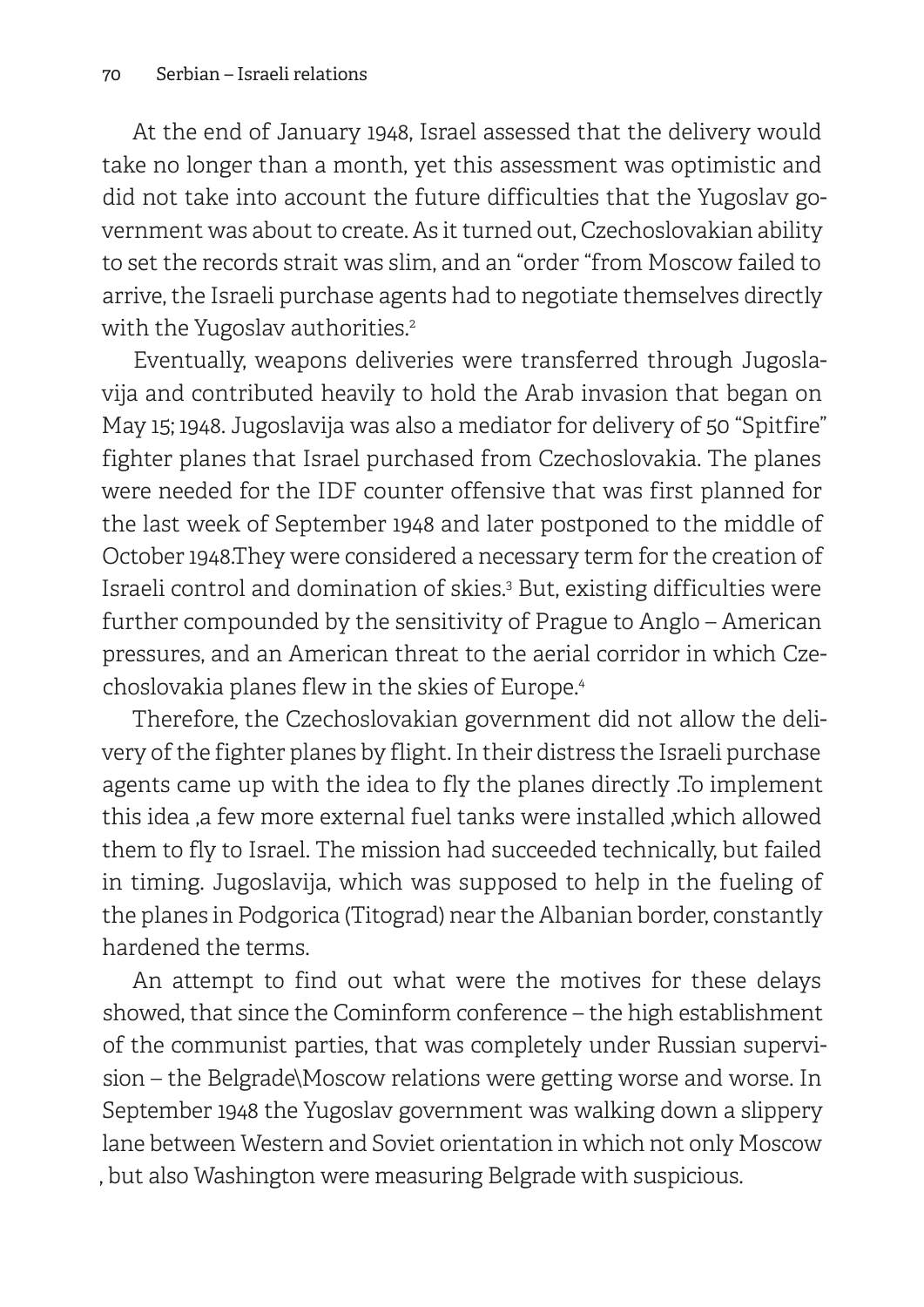From previous attempts to deliver Czechoslovakian weapons to Israel, it was clear that the Soviets will not interfere to pressure Jugoslavija to hurry the transfer of the equipment. The continuing hesitations of this government and its lack of cooperation with Israel in the fall of 1948, despite its financial rewards are explained with these Yugoslav misgivings.

The delay in the delivery of the "Spitfire" planes on the eve of the most decisive operations of the IDF caused Israel to consider relocating the fueling to Bulgaria – only then the Yugoslavs confirmed, and on September 24, 1948, six "Spitfire" planes, painted in Yugoslav air force colors, arrived from Konovitza in Czechoslovakia to Podgorica in Jugoslavija. 5

After one of the planes was severely damaged upon landing, the planes took off after 2 days of rest, refueling and technical preparations. Five planes have been guided and escorted by the charted "Sky Master" plane that was used by the Israeli transportation squadron. 6

Alas, two airplanes had to land in Rohdes in Greece, due to fuel supply problems. This incident exposed the Yugoslav partnership and made them cease the operation. In the end, only 3 airplanes arrived, and only those took an active part in the IDF operations in October 1948. The other 15 planes, who were destined to go the same route, were the victim of Yugoslav hesitations that lasted for many weeks. 7

The Israeli government tried again to transfer the fueling stop to Bulgaria, but over there the Israeli agents encountered the demand of the Bulgarian government for payment of 10,000 dollars for each plane to land in its terms, excluding the price of the fuel.

After a while, the Yugoslav government decided to open the Podgorica airbase on December 17, 1948.Following the end of the 1948 war and the truce accords with the Arab states, the need for the transfer of planes and arms via Jugoslavija was eliminated.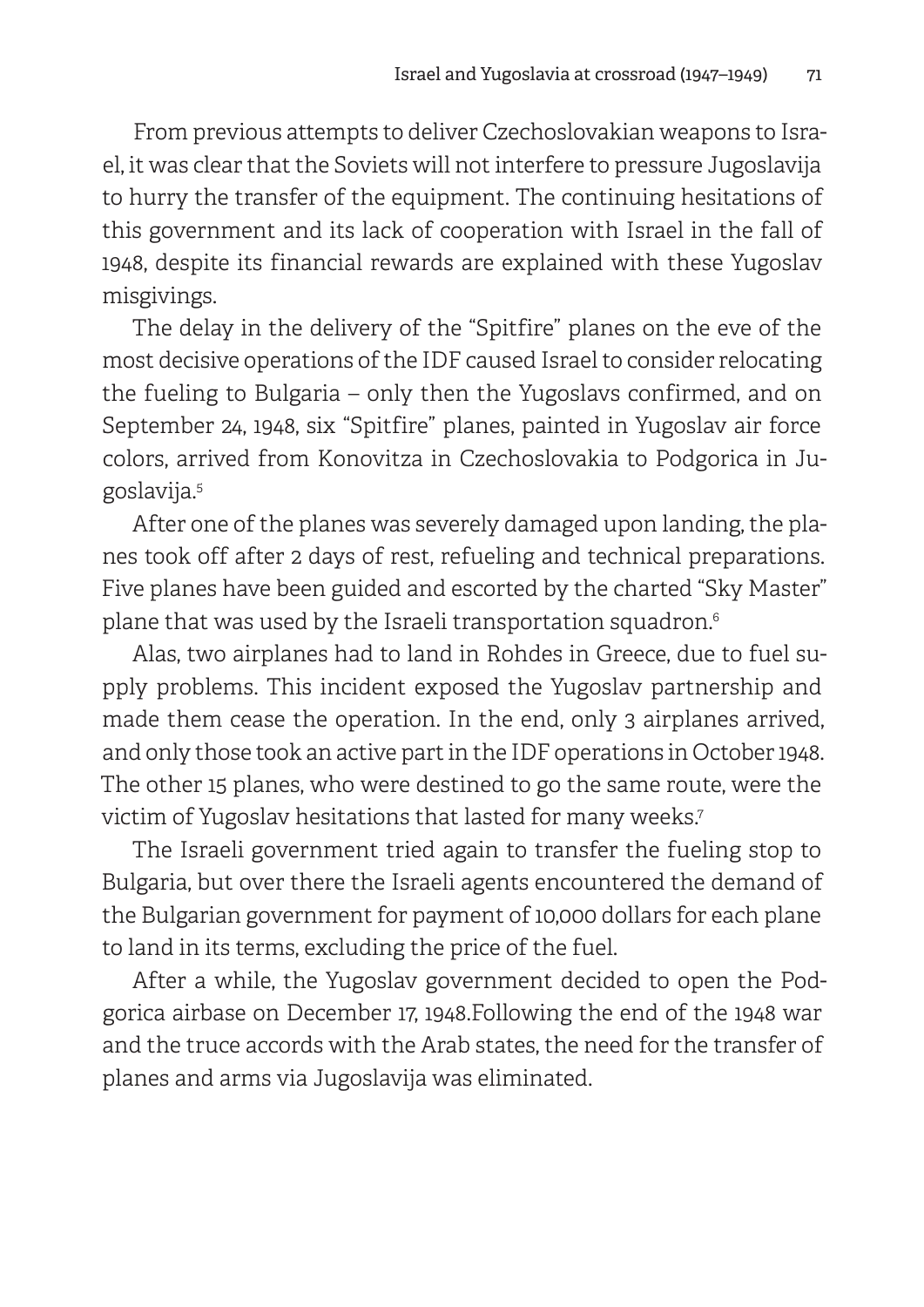## **The involvement of Muslims from the Balkans in the war against Israel (1947 – 1949)**

Germany occupied the Balkans in 1941. Among other aspects, World War II honed the confrontation between the Muslims in the Balkans and their adversaries and provided an opportunity for the infiltration of radical Islamic influences from the "Breeding house" of the Palestinian Mufti Hajj Amin al Husseini. 8 Hajj Amin noted that thanks to his considerable efforts he had succeeded in convincing the Muslims in Balkans of the importance of active cooperation with Germany, and they understood that it was worth their while to volunteer and be incorporated in the establishment of the SS-Waffen Divisions.

### **The Muslim Waffen SS divisions in Balkans**

The first Muslim division was formed in 1943 and was called "Handzar," meaning a spear or a dagger. 9 The division was also known as SS Division number 13. The Handzar soldiers rained terror upon the civilian population everywhere that they were posted and perpetrated many war crimes, mass killings, rapes, the burning of complete towns with their inhabitants, robbery and looting.

The second Muslim Waffen SS division was formed in March 1944, on the basis of Albanians from Kosovo and Sanjak. The Waffen-SS 21st Division, was named after the Albanian national hero from the 15th century – Skander-beg.

The first operational activity of the 21<sup>st</sup> Division was on May 21, 1944; the "Skander-beg" soldiers raided Jewish homes in Pristina, the capital of Kosovo, arrested them and handed them over to the Germans who sent them to Bergen-Belzen where many of them perished.

At the initiative and with the active assistance of Hajj Amin, an attempt was made to establish the third Muslim Waffen-SS division. At the order issued by Himler's headquarters on June 10, 1944, it was decided to establish a new Muslim division, the Waffen-SS 23rd Divi-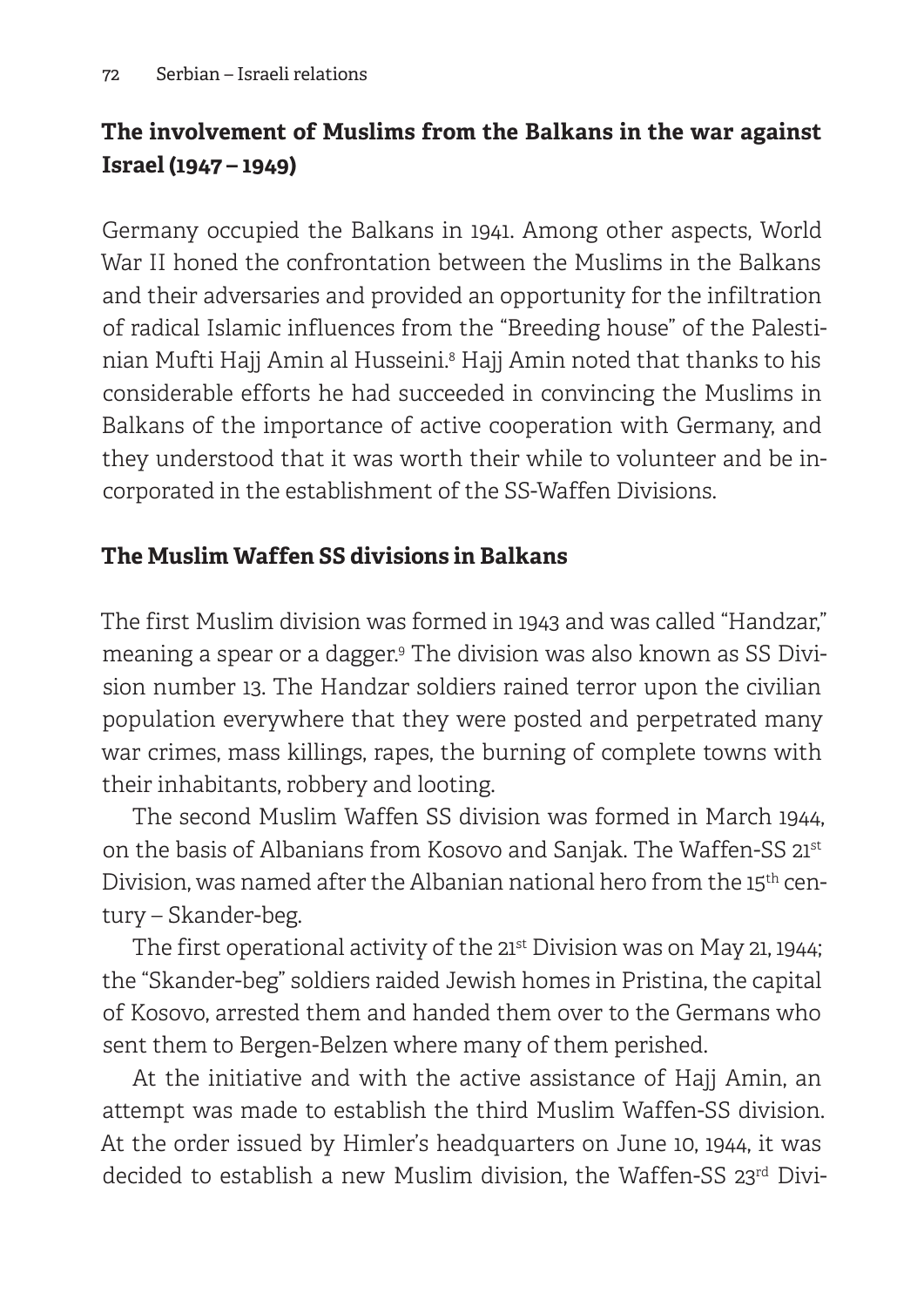sion named "Kama". On June 24, 1944, it was transferred to Hungarian territory where it was supposed to stay until the end of December 1944.

For reasons that are unclear, the members of the Skander-beg and Kama Divisions were dispersed among other Waffen-SS divisions in Hungary due to a directive issued on September 24, 1944, and for all intents and purposes the Muslim Divisions ceased to exist.

#### **The Muslim SS divisions after the end of WW II**

About one million Serbs, 80,000 Jews and some 25,000 gypsies were killed in Jugoslavija during World War II. The Muslim SS Divisions played a central role in eradicating the Jewish communities. They were renowned for great cruelty towards the Jews, gypsies and Serbs. 10

When the war came to a close the Handzar division surrendered to the British army on May 8, 1945. Large numbers of Bosnian Muslim P. O.Ws were moved by the British army from Villach, Udine and Padua to Rimini near Taranto in Italy. According to one of the members of the unit there were as many as 70,000 P. O.Ws, including Bosnians and others, at the camp. $^{\rm n}$ 

Meanwhile the former members of the Handzar division began to be transformed from P. O.W camps to displaced persons (D. P.) camps in Italy. This was brought due to the creation of Marshall Tito's Jugoslavija at the end of the Second World War. Since the former Bosnian Muslim volunteers in the German S. S. units could not return home for fear of prosecution or internment, they remained in Italy as a people without a country. 12

## **The war in Palestine – The Arab Liberation Army (ALA)**

In 1947, following the UN resolution for the partition of Palestine, Qawuqji was appointed commander of the Arab Liberation Army (Jaysh al-Inqadh) formed by the Arab League out of volunteers from the surrounding Arab countries and Muslim communities to come to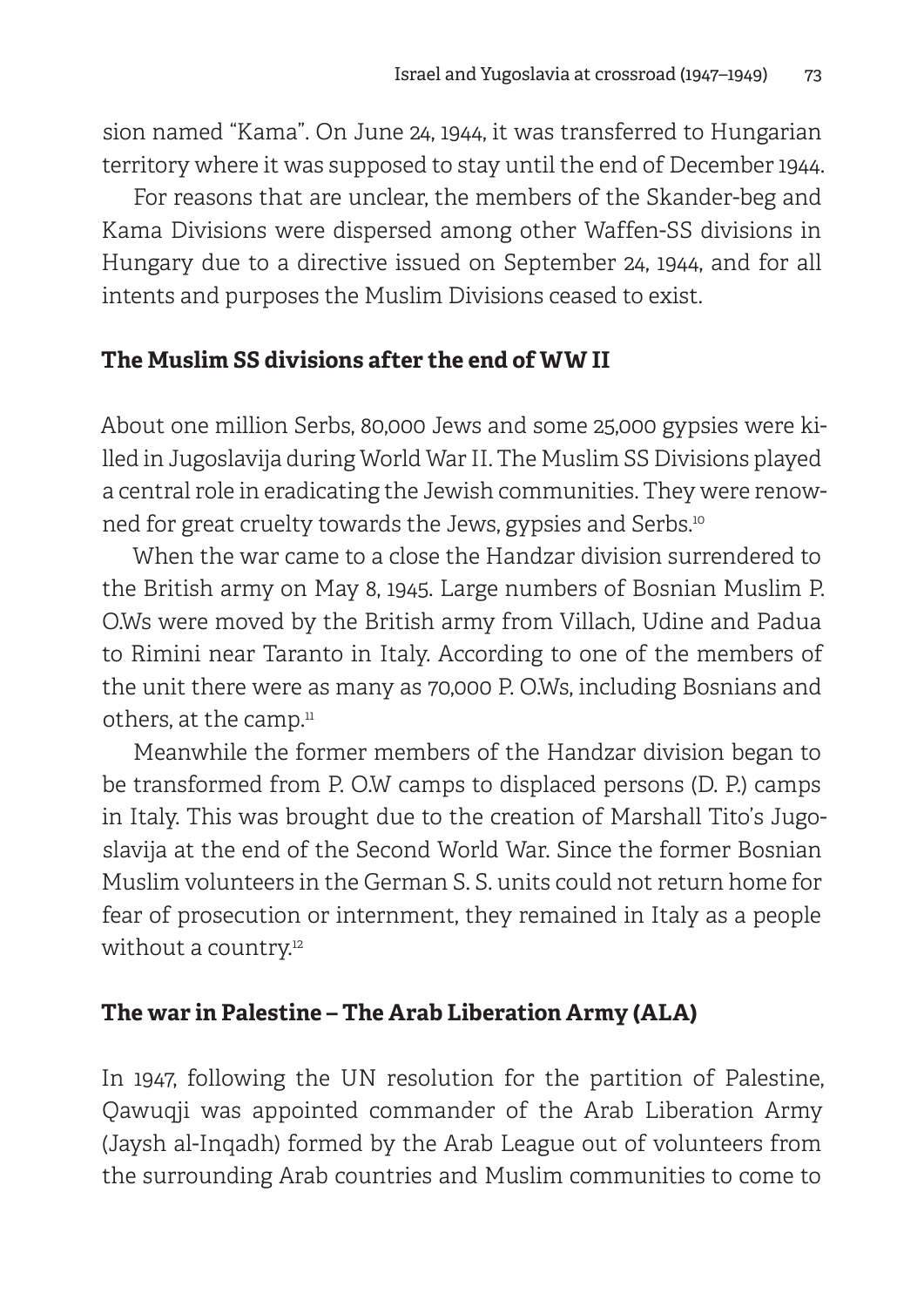the aid of the Palestinian Arabs. The prime minister of Syria, Shukri al Quwatli, was behind the scenes of the proposal to establish the volunteer army and the headquarters and training bases of the Arab Liberation Army were in Damascus. 13

The Arab Liberation Army (ALA) had entered Palestine gradually over a period of four months starting in January 1948 and Qawuqji himself entered Palestine in early March 1948, establishing headquarters at the village of Jaba'.

## **The formation of the Bosnian unit of the ALA (1947)**

A report by Israel Baer in the Palestine Post noted that "the latest recruits to the Syrian army are members of the Bosnian Waffen S. S… Syria has offered asylum to the entire Bosnian S. S. several thousands of whom had escaped into British occupation zones in Austria and Germany… a number of Bosnian S. S with their Nazi-trained commanders are now in Syria. It is reported that they are directing a school for commando tactics for the Syrian Army." 14

On March 14, 1948, a group of 67 Albanians, 20 Bosnians, and 21 Croats led by an Albanian named Derwish Bashaco arrived by boat in Beirut from Italy. A Haganah<sup>15</sup> report mentions that there was a German officer among them. They were hosted by the Palestine Arab Bureau and made their way to Damascus to join the ALA. 16

The Syrian army had provided a Syrian military base in Katana, south-west of Damascus for training Palestinian youth and later for the use by the Arab Liberation Army. Upon arrival in Damascus, the volunteers from the Balkans found their way to the Katana base. 17

If one accepts merely the low totals from newspaper accounts it appears that there were at least 520 Bosnians, 67 Albanians and 111 Croatians in Syria or Beirut as well as 135 Bosnians on their way to Egypt and fifty-seven Bosnians in Jordan. There were at least 890 volunteers from Jugoslavija and Albania in the Middle East by April of 1948, before Israel's declaration of Independence on May, 15, 1948. <sup>18</sup>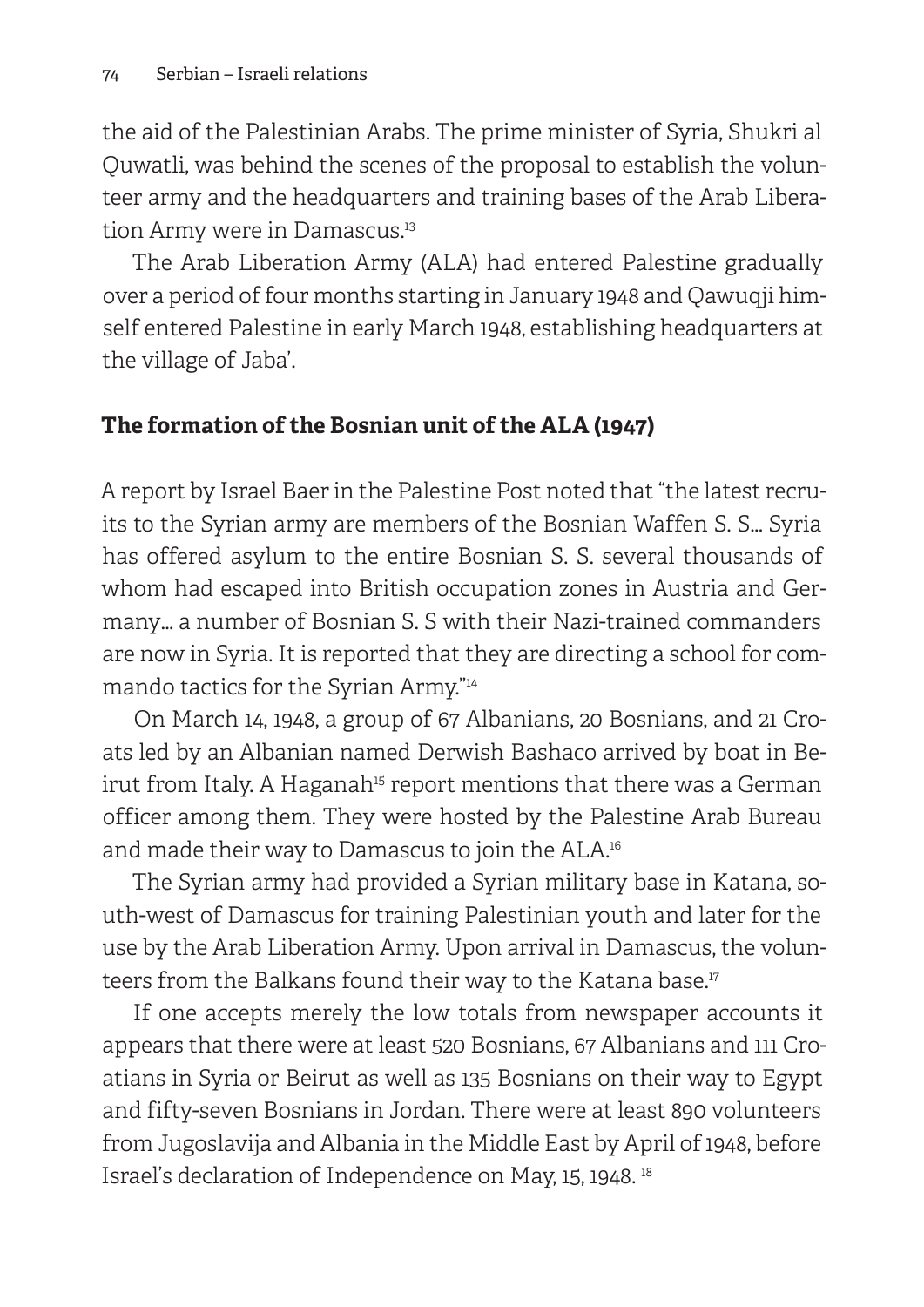By December, 1947 a nucleus of former Handzar officers had made their way to Syria and were beginning to re-constitute their unit in Damascus. Their knowledge of Arabic would have been rudimentary but their unit's imams, who presumably also were in the D. P camps, would have been able to translate some Arabic to them, having learned literary Arabic through religious schooling.<sup>19</sup>

#### **The 1948 war – The Jihad in Palestine**

On January 8, 1948, the borders of British held Palestine were breached by a battalion of the ALA – "the Second Yarmuk Battalion" which was 330-soldiers strong and was commanded by Adib Shishakli. Entering from Syria, the battalion set its headquarters near Tarshiha in the Galilee. On January 20, 1948, this battalion attacked Kibbutz Yehiam and failed. The British High Commissioner Alan Cunningham asked his government to pressurize Syria to stop the invasion of the mandate territory by the ALA by threatening that the British Army would take action. $^{\text{2C}}$ 

On January 20, 1948, a second ALA Battalion, a 630-soldier-strong First Yarmuk battalion, led by the Syrian officer Mohammed Safa, entered Palestine. It crossed the Damia bridge over the Jordan River in a long convoy. An attempt by the British police to prevent their entry failed because of the intervention of the Arab Legion, and so the invasion was not stopped by the British in spite of protests from the Jewish Agency.

Fawzi al Qawuqji joined this regiment, which was parked near Tubas. On February 15, 1948 the battalion attacked Kibbutz Tirat Zvi but failed to overtake it.

The Hittin Battalion, led by the Iraqi Madlul Abbas, crossed the Jordan River on the Damia bridge on January 29, 1948. The two battalions that had come from Transjordan split into smaller units and deployed throughout Samaria.

On February 15, 1948, Al-Ahram's correspondent in Beirut reported: "The Arab forces are ready to launch the Jihad outside and inside Palestine according to a master plan, to be implemented in several phases."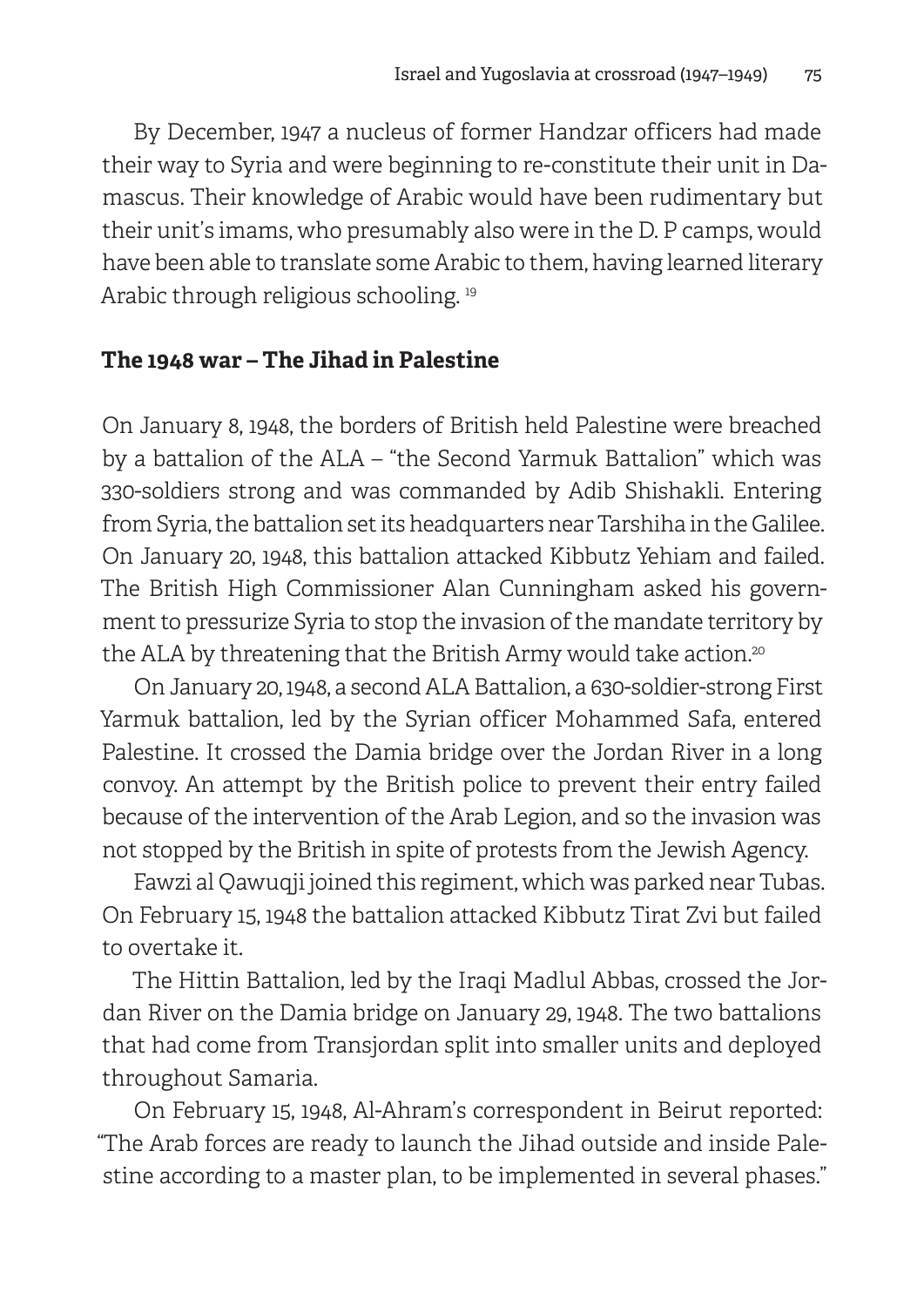He added: "Four thousand mujahedeen are fighting alongside the Palestinians inside the country, while hundreds of others are awaiting the orders of General Ismail Safwat to cross the borders under the command of Fawzi Al-Qawuqji." 21

Qawuqji returned to Syria to organize further forces and in March 1948 re-entered Palestine from Syria with the "Al Hussein," and "Al Qadsia" battalions, numbering 360 soldiers each. A final "Jabal al Arab " battalion manned by 500 Druze soldiers and commanded by Shakib Wahab settled in Shfar'am.

The Druze forces took part in the battle of Ramat Yohanan. Following the fierce battle that inflicted many casualties on both sides, the battalion commanders reached an agreement with the Haganah to withdraw. Some members of the battalion, led by Ismail Qabalan, later fled from Syria and volunteered to the IDF to form the basis of its Druze forces.

## **The battle of Mishmar Haemek**

On March 5, 1948, Qawuqji returned to Palestine and set his headquarters in the Jaba village between Nablus and Jenin. He also set up a radio station broadcasting propaganda in Hebrew, Arabic and English. On April 4, 1948 the ALA forces attacked Kibutz Mishmar Haemek in order to take it and join forces with the Arabs of Haifa. The campaign lasted for ten days and ended in defeat for the ALA.

# **The battle of Safed**

In Parallel, the battalion led by Adiv Sishakli was defeated in the battle for Safed during operation "Yiftach."

# **The battle of the road leading to Jerusalem 22**

Since the fall of 1947, Arab forces under Abdul Kader Husseini and other locals had harassed Jewish traffic and supplies moving from Tel Aviv to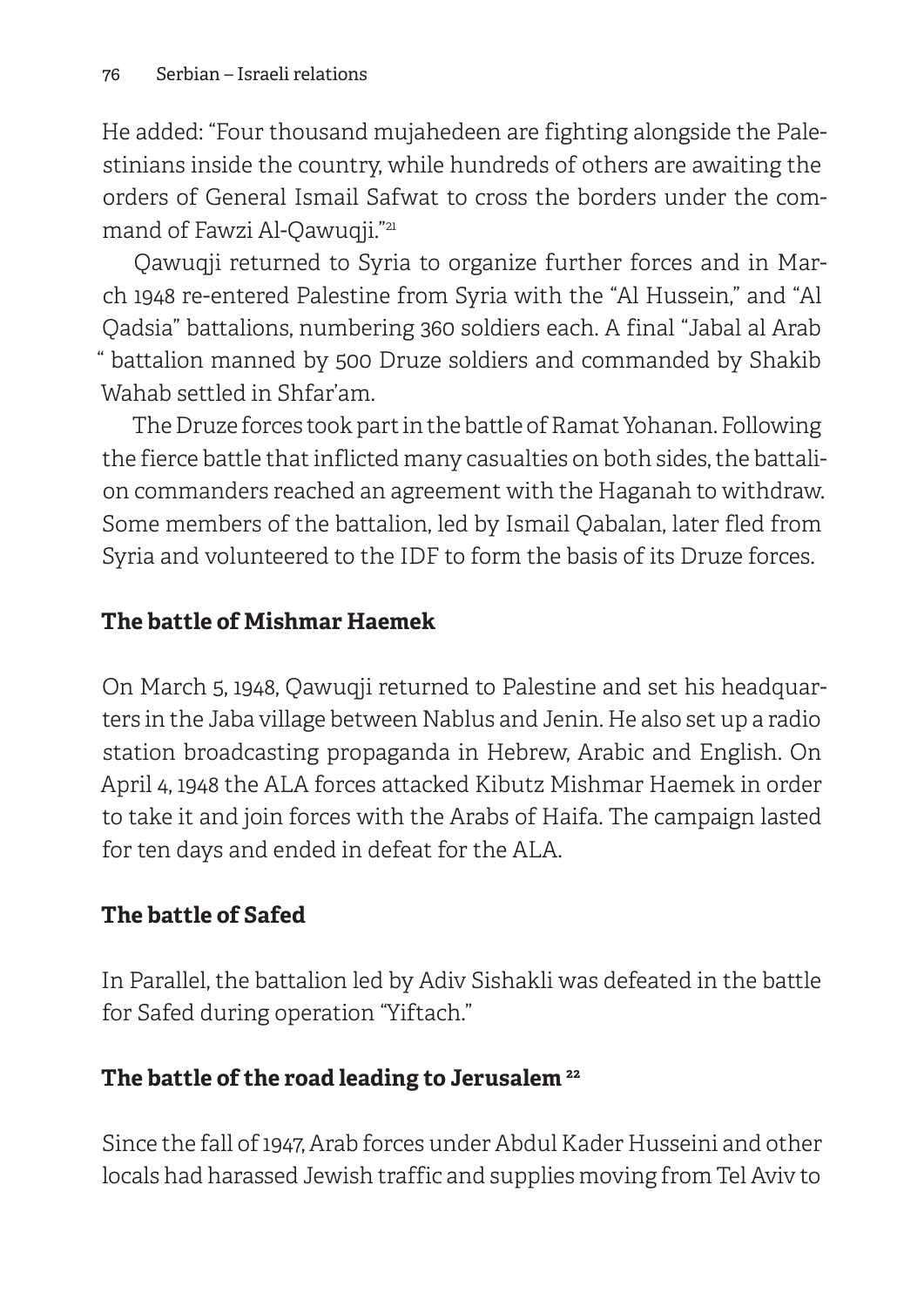Jerusalem. Eventually the road was effectively closed. By this time the ALA had consolidated a position around Nablus and Jenin, after having infiltrated into Palestine from Syria through Jordan.

Qawuoqji wrote in his memoirs that "on April 8, 1948, I took the risk of sending reinforcements to Jerusalem under the command of the late Staff Captain Mamun al-Bitar, an extremely courageous and competent officer." 23

An artillery unit of the ALA was dispatched to Nebi Samuel, on April 10, 1948, and more units arrived in late April to aid in the siege of Jerusalem but there are conflicting reports that some Bosnians found themselves embroiled in the battle for Kastel between the 3- 8 of April,1948. The Bosnian unit included at most 120 men from the ALA. This battle was a precursor to the Haganah's Operation "Nachshon" which was intended to relieve the siege of Jerusalem.

It is not clear what became of the Bosnians who fought at Kastel, it may have been the same unit that was at Jaffa a month later. Most likely there were a few Bosnians who had joined Abdul Khader Husseini's 'Mujahideen' unit .

## **The battle of Jaffa**

The next battle that the Bosnian units participated in was at Jaffa between April 25 and May 5, 1948. Jaffa had been allotted to the Arab state in the U. N partition plan, but it was surrounded by territory allotted to the Jewish state. The battle began when the Jewish underground group, the ETZEL , launched an attack on the city. According to the Haganah there were 400 "Yugoslavs"and 200 Iraqis defending Jaffa. 24

 According to Khalidi the garrison of Jaffa consisted of 350 ALA men and 250 local Arabs.

On April 28, 1948, Michel Issa, commander of the Ajnadin Battalion, received orders from Fauzi Qawuqji to move from the Jerusalem foothills to relieve the siege of Jaffa. At the time he was based at the villages of Biddu and Nabi Samweel with a unit of the Hittin battalion. He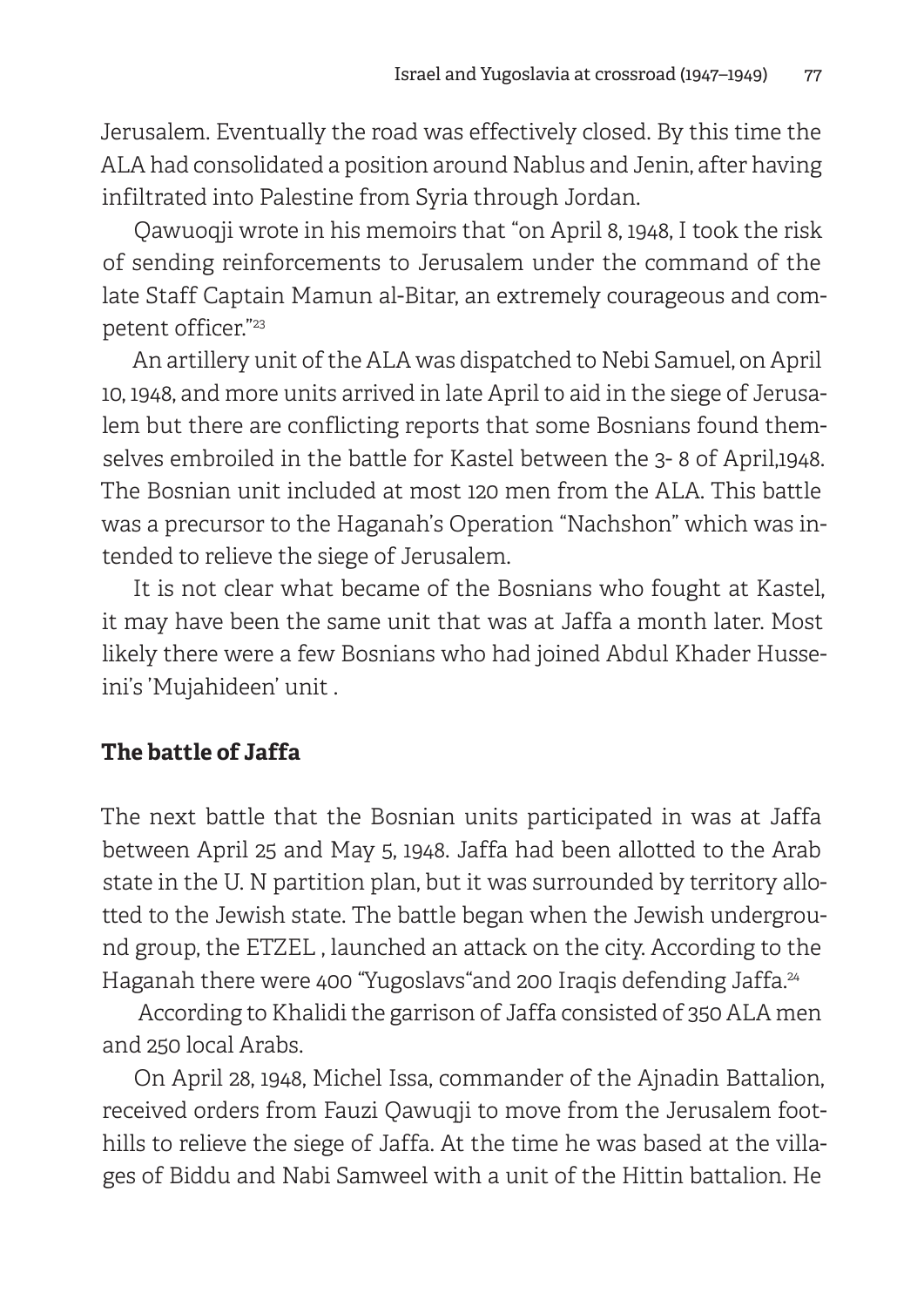took all 250 men with him. The Ajnadin Battalion was made up of local Arabs most of whom had for- merely been members of the Trans-Jordanian Frontier Force (T. J.F. F). <sup>45</sup>

Issa arrived in Jaffa on April 29th at 6am at the time Jaffa was commanded by Major Adel Najm al-Din who proceeded to refuse to hand over the city to Issa. Due to the dispute Najm al Din deserted the city on the 1st of May. According to Issa's telegram to Qawuqji , Adel left city by sea with all Iraqis and " Yugoslavs.The last telegram that Qawuqji received about the situation in Jaffa was that " Michel Isa had succeeded in reaching our lines with what was left of the Ajnadin Battalion ". <sup>25</sup>

#### **The last stages of the 1948 war**

In June 1948 the ALA returned to the Galilee and took part in retaking Malkiya, on June 5th. During the "ten days battles" ALA forces based in Tarshiha attacked Jewish forces in Sejera but had to retreat when Nazarth was occupied by the IDF.

On July 18, 1948, the second truce of the conflict went into effect. During the second truce the ALA remained active and in October 22, 1948 the ALA succeeded in taking the post of Sheikh Abed near Manara and a counterattack by the IDF Carmeli Brigade failed. During the 24–25 October, ALA troops regularly sniped at Manara and at traffic along the main road.

Fawzi al Qawuqgi demanded that Israel evacuate neighboring kibbutz Yftah and thin out its forces in Manara. Israel, in turn, demanded the ALA's withdrawal from the captured positions and, after a "no" from Qawuqji, informed the United Nations that it felt free to do as it pleased. 26

In October 1948 , the IDF initiated Operation" Hiram " to rout the ALA from its strongholds in the Galilee. The operation was launched on the night of 28–29 October 1948, fielding four IDF brigades. The operational order was "to destroy the enemy in the central Galilee "pocket", to occupy the whole of the Galilee and to establish the defense line on the country's northern border."<sup>27</sup>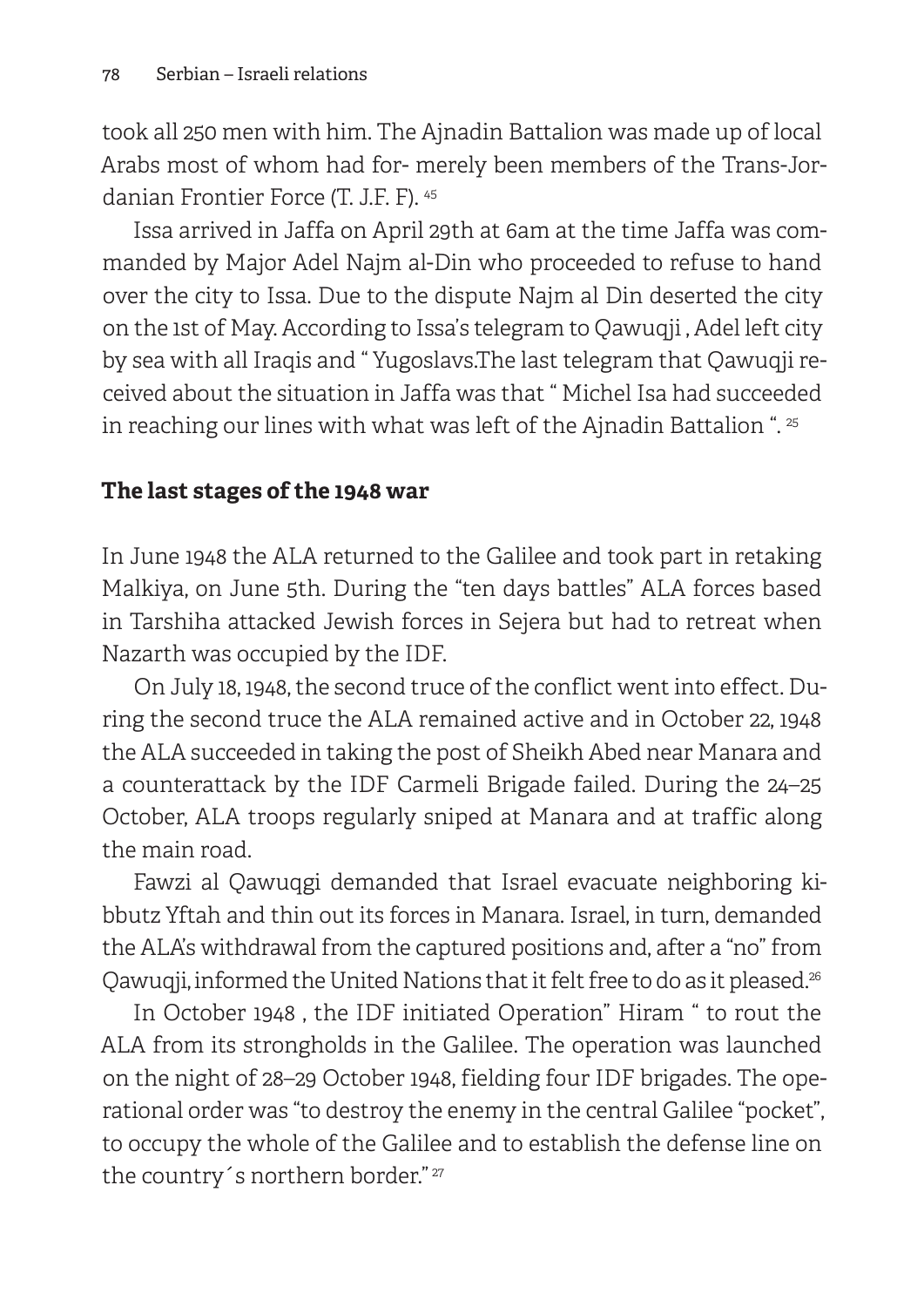The operation began as the ALA's headquarters at Tarshiha was attacked and captured by IDF forces. Although the ALA suffered hundreds of casualties, Qawuqji, managed to escape with most of his army to Lebanon. The ALA never returned to Palestine and was dismantled in the following months.

#### **Notes**

- 1. Uri Bialer, Between East and West: Israel's Foreign policy orientation 1948 1956, Cambridge University Press, 1990.
- 2. Avi Cohen, The history of the Israeli air force in Independence War, volume 2, mod Publishing , Tel Aviv ,p. 46.
- 3. Avigdor Sahan, Knfei Hnizahon, Israeli air force the Mahal history, Am Hasefer Publishers ,LTD, ,Tel Aviv, 1966, ,pp. 149 - 156.
- 4. Munia Meridor, Shlihut aluma, Ma'arcot Publishing, TEL Aviv,1957, p.299.
- 5. Avi Cohen, The history of the Israeli air force in the independence war, volume 2, MOD Publishing, pp. 511 -512.
- 6. Avi Cohen, The history of the Israeli air force in the independence war, volume 2, MOD Publishing, pp. 514 -517Alas, two of the five airplanes had to land in Rhods.
- 7. Avi Cohen, The history of the Israeli air force in the independence war, volume 2, MOD Publishing, pp. 514 -517.
- 8. Hajj Amin al Husseini was the Mufti of Jerusalem who collaborated with the Nazis in World War II.
- 9. Handzar is sometimes written Hanjar or Handschar.
- 10. John Rams, "Serbs, Jews and Bosnia A Holocaust Survivor Speaks," The Jewish Week, New York, July 28, 1995.
- 11. Seth J. Frantzman and Jovan Culbirk, Strange bedfellows: The Bosnian and Yugoslav volunteers in the 1948 war in Israel \ Palestine,"Istorija xx veka", 1\2009, pp. 189 – 200.
- 12. Ibid.
- 13. Ronen Ytzhak, Fauzi al-Qawuqji and the Arab Liberation Army in the 1948 War toward the Attainment of King 'Abdallah's Political Ambitions in Palestine, Comparative Studies of South Asia, Africa and the Middle East ,Volume 28, Number 3, 2008,pp. 459-466
- 14. Israel Baer, 'Bosnian S.S in Syrian Forces,' Palestine Post, December 19, 1947.
- 15. The Haganah was the main Jewish militia before the foundation of the IDF.
- 16. Seth J. Frantzman and Jovan Culbirk, Strange bedfellows: The Bosnian and Yugoslav volunteers in the 1948 war in Israel \ Palestine,"Istorija xx veka", 1\2009, pp. 189 – 200.
- 17. Shaul Shay, The Islamic terror and the Balkans ,Mifalot Publishers, Tel Aviv, 2006,( The Hebrew version ,  $p - 45$ .
- 18. Seth J. Frantzman and Jovan Culbirk, Strange bedfellows: The Bosnian and Yugoslav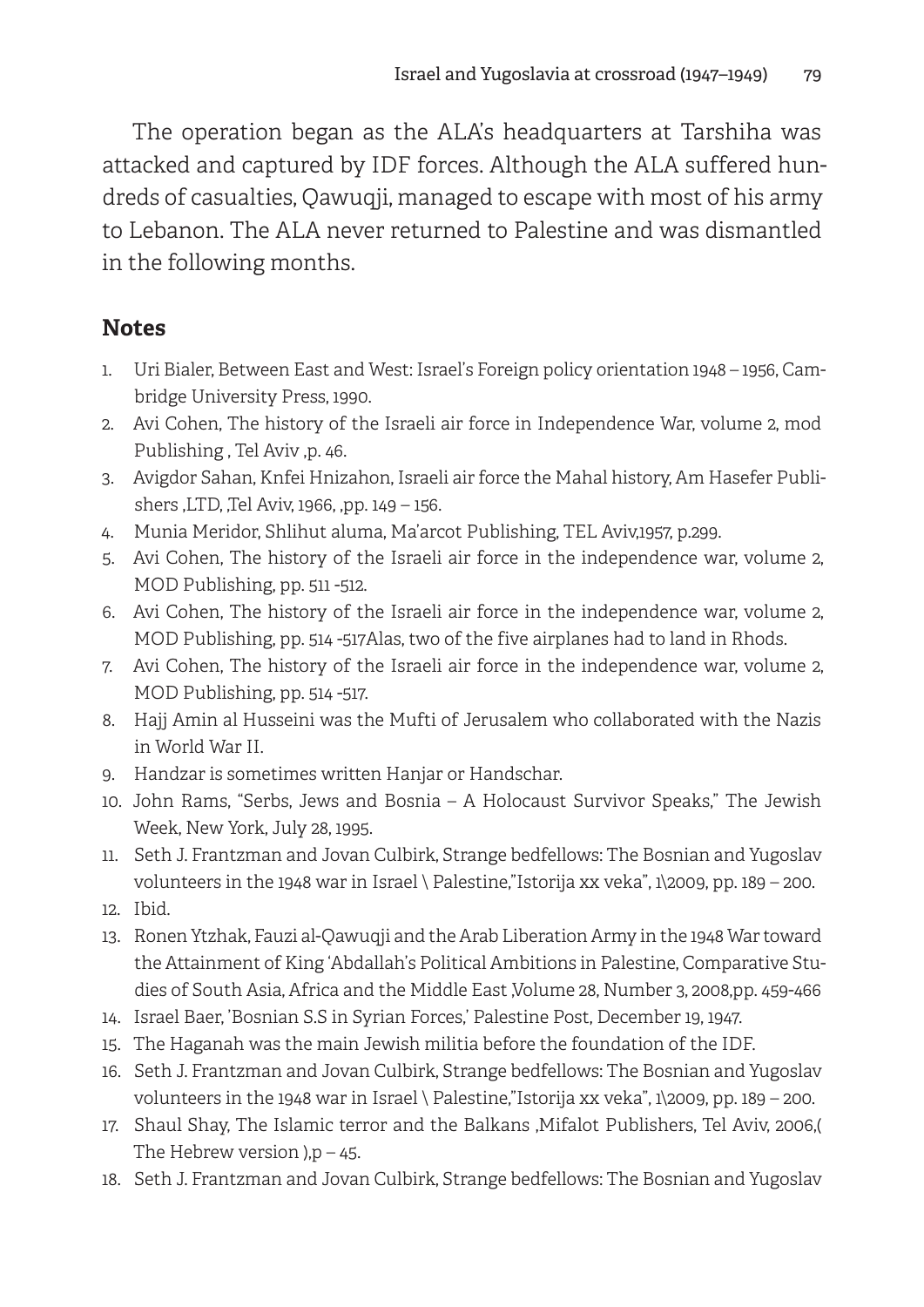volunteers in the 1948 war in Israel \ Palestine,"Istorija xx veka", 1\2009, pp. 189 – 200.

- 19. Seth J. Frantzman and Jovan Culbirk, Strange bedfellows: The Bosnian and Yugoslav volunteers in the 1948 war in Israel \ Palestine,"Istorija xx veka", 1\2009, pp. 189 – 200.
- 20. Fauzi al-Qawuqji , Memoirs, 1948, Part I, Institute of Palestinian studies, Volume 1, 1971\1972.
- 21. Mona Anis and Omayma Abdel-Latif, Fawzi Al-Qawuqji: Yesterday's hero, ww.syriawide.com/fawzikawakji.pdf
- 22. Seth J. Frantzman and Jovan Culbirk, Strange bedfellows: The Bosnian and Yugoslav volunteers in the 1948 war in Israel \ Palestine,"Istorija xx veka", 1\2009, pp. 189 – 200.
- 23. Fauzi al-Qawuqji , Memoirs, 1948, Part I, Institute of Palestinian studies, Volume 1, 1971\1972.
- 24. Shaul Shay, The Islamic terror and the Balkans , Mifalot Publishers, Tel Aviv, 2006,( The Hebrew version ),p –50.
- 25. Fauzi al-Qawuqji , Memoirs, 1948, Part I, Institute of Palestinian studies, Volume 1, 1971\1972.
- 26. Benny Morris 1948: a history of the first Arab-Israeli war. Yale University Press, p 339.
- 27. Benny Morris 1948: a history of the first Arab-Israeli war. Yale University Press,
- 28. P 473.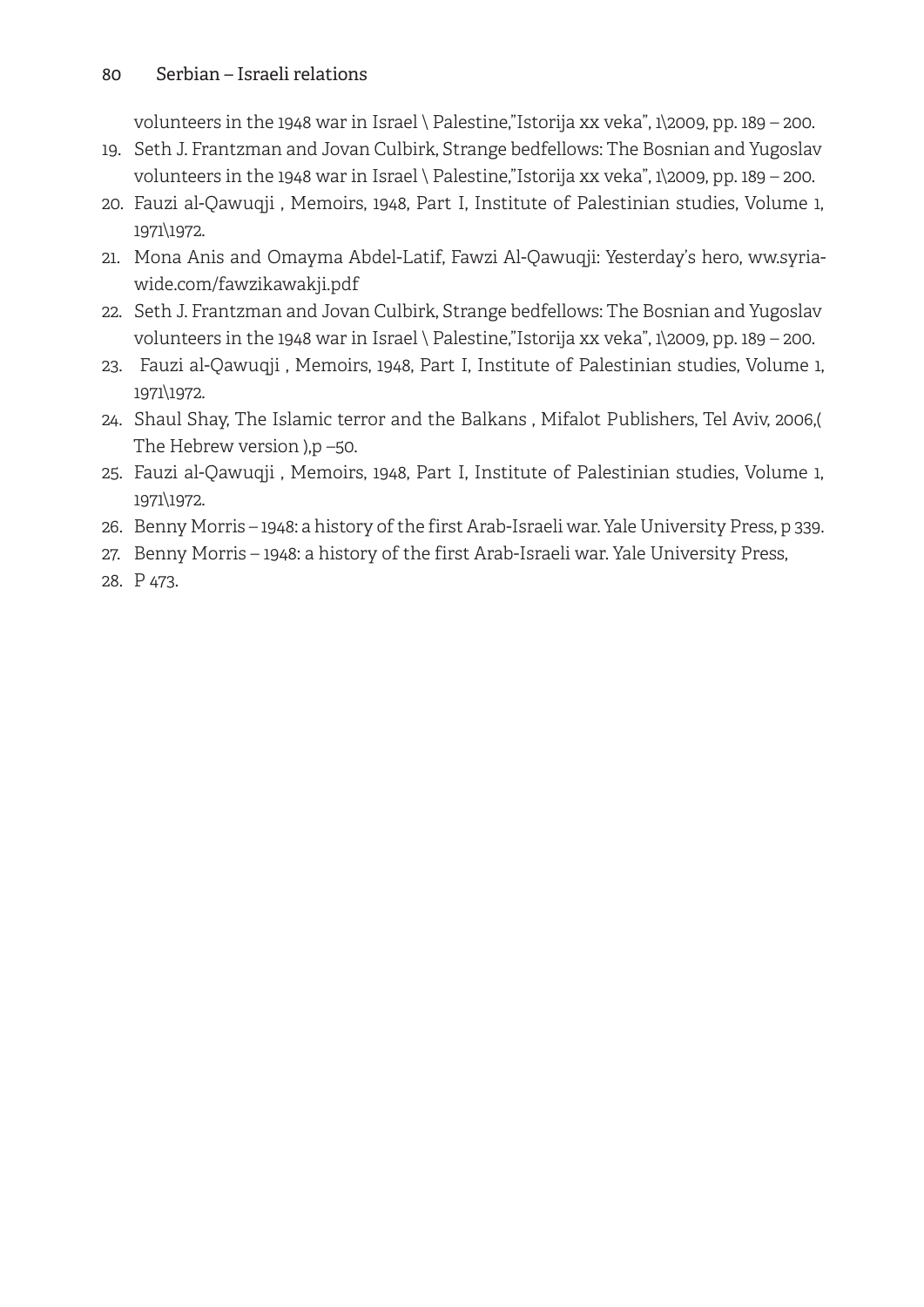*Colonel (ret.) Jonathan (Yoni) Fighel* Senior Researcher – ICT Israel

# **SERBIA AND ISRAEL RELATIONSHIP – SECURITY ASPECTS**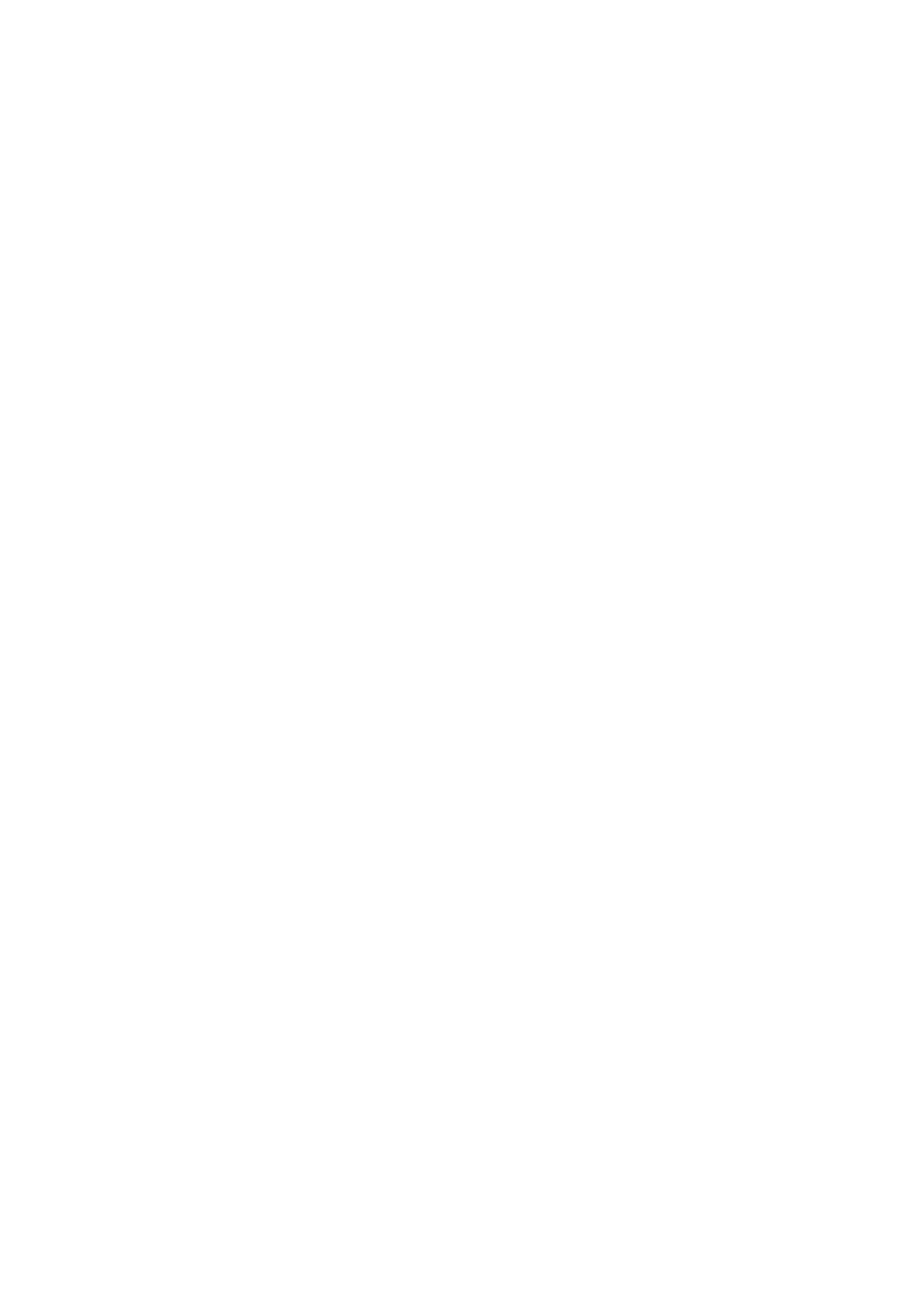#### **An historical retrospective**

In July 2018 the Israeli president Reuven Rivlin visited the Republic of Serbia to participate in a ceremony with Serbian President renaming a street after the Zionist visionary Theodor Herzl in the Belgrade neighborhood of Zemun. This unusual event, (as reported by Ronem Shinidman on the Israeli Jerusalem Post, November 3, 2018) marked the first ever visit by an Israeli president to Serbia, received less coverage than would be expected from most Israeli news outlets. President Rivlin's visit accompanied by this journalistic important report has revived a chapter in the new history of the Jewish people, which I am sure many Israelis, and especially the younger generation, are unaware of. What was Herzl's connection to Zemun, and why would the Serbian government name a street after him? According to the eye-opening and interesting report, "the answer may surprise most Jews and even many ardent Zionists. The intellectual roots of political Zionism and the Jewish state did not start with the refined emancipated Jews of Vienna or Paris, and they certainly don't begin in Poland. Zionism's journey traces back to a pious Sephardi rabbi Judah Ben Shlomo Hai Alkalai, in what was then the Serbian border town of Zemun at the edge of the Austrian Empire. It was rabbi Alkalai who taught Herzl's grandfather and father and likely planted the seeds of the Jewish state, some 70 years before the First Zionist Congress in Basel and 90 years before the Balfour Declaration". 1

Rabbi Alkalai was one of the influential precursors of modern Zionism and was noted through his advocacy in favor of the restoration of the Jews to the Land of Israel. By reason of some of his projects, he may justly be regarded as one of the precursors of the modern Zionists such as Theodor Herzl.

While most of Balkan nations have been intolerant towards its Jewish population, Serbia stood out as the few countries offer Jews a home. The Jewish community in Serbia is one of the less persecuted Jewish communities in Europe, and it was strengthened by Serbian

<sup>1</sup> https://www.jpost.com/Magazine/Celebrating-Zionisms-roots-in-Serbia-570873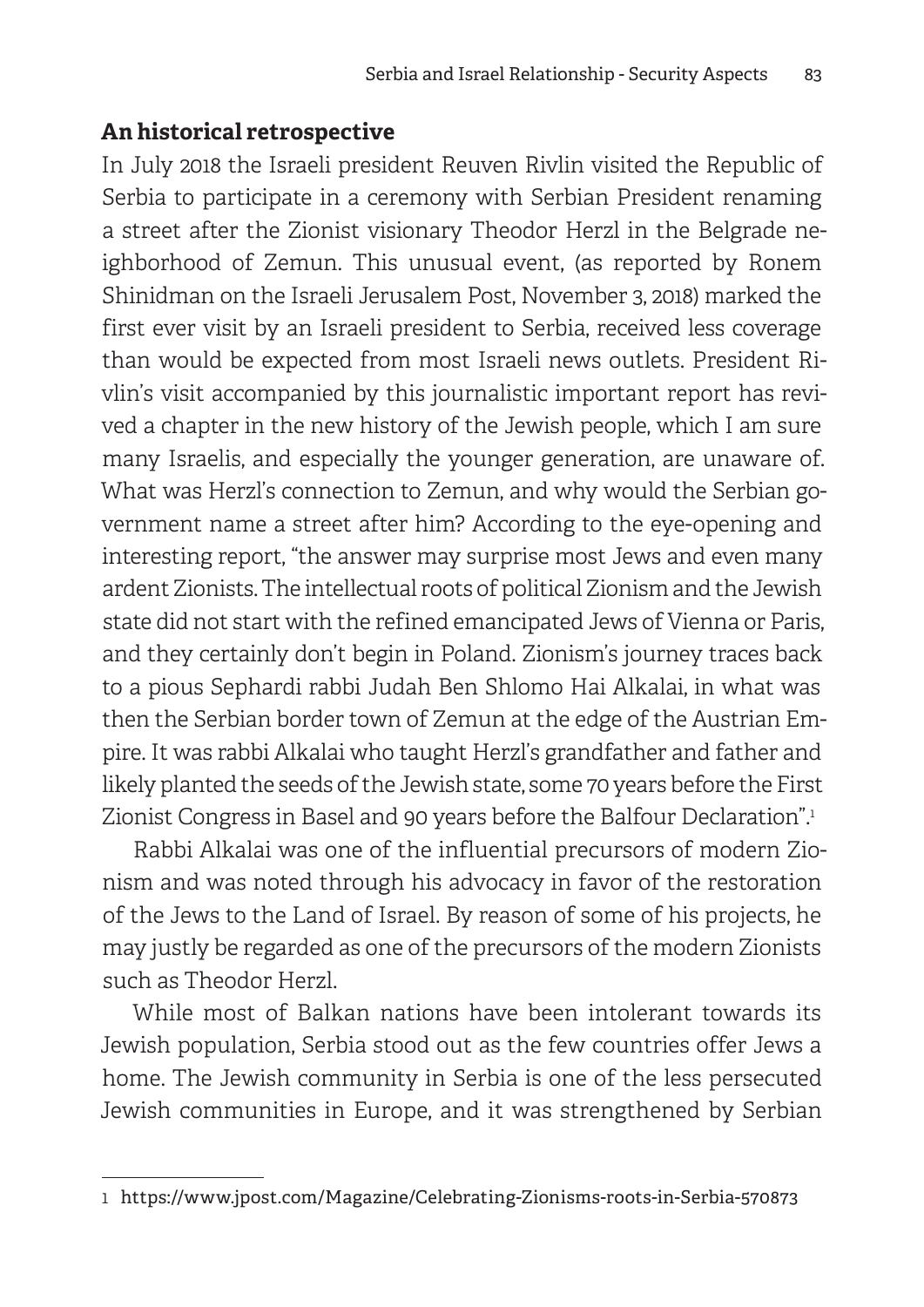sacrifices in WWII to protect its Jewish community from the Nazi Germans. Later, Israel was formed with Serbian supports. And in the Cold War, Yugoslavia/Serbia maintained close relations to Israel until today.

#### **Security current affairs**

In October 2009, The Republic of Serbian Interior Minister paid a visit to Israel, during which an agreement was signed between the two governments on cooperation in the fight against crime, illegal trade and abuse of narcotics and psychoactive substances, terrorism and other serious criminal acts.

The relations between The Republic of Serbia and Israel have known lights and shadows with moments of solidarity along misunderstandings and political divergences. There was a too long period of rupture in the relations, and yet, the warm feelings, affinity and friendship were kept alive. Today, the bilateral relationship enjoy open channels and rich political dialogue, exchange of views and positions trying to set a high level political agenda for the benefit of the two countries. In economy, the trade exchange is growing and its portfolio becomes wider and more diversified. Israeli investments in Serbia are on the rise and number of Israeli tourists has increased dramatically. Exchange of cultural activities is an important tool in getting to know each other better.

Nowadays both countries are threatened by or in conflict with Islamist radicalism and terrorism which also creates a feeling of shared destiny. The regular bilateral consultations between the Republic of Serbia and Israel extensively upgraded in all topics of common interest among them security and counter terrorism. Both, Israel and the Republic of Serbia recognize the threat that terrorism poses to the basic values on which it rests, such as the rule of law, human rights and democracy, including freedom, peace and safety of citizens, sovereignty and territorial integrity, stability and safety of the state and legitimately elected authorities, as well as international peace and safety of the international community.

Today more than in past years, the growing threats to public and homeland security challenges define the bilateral and multilateral co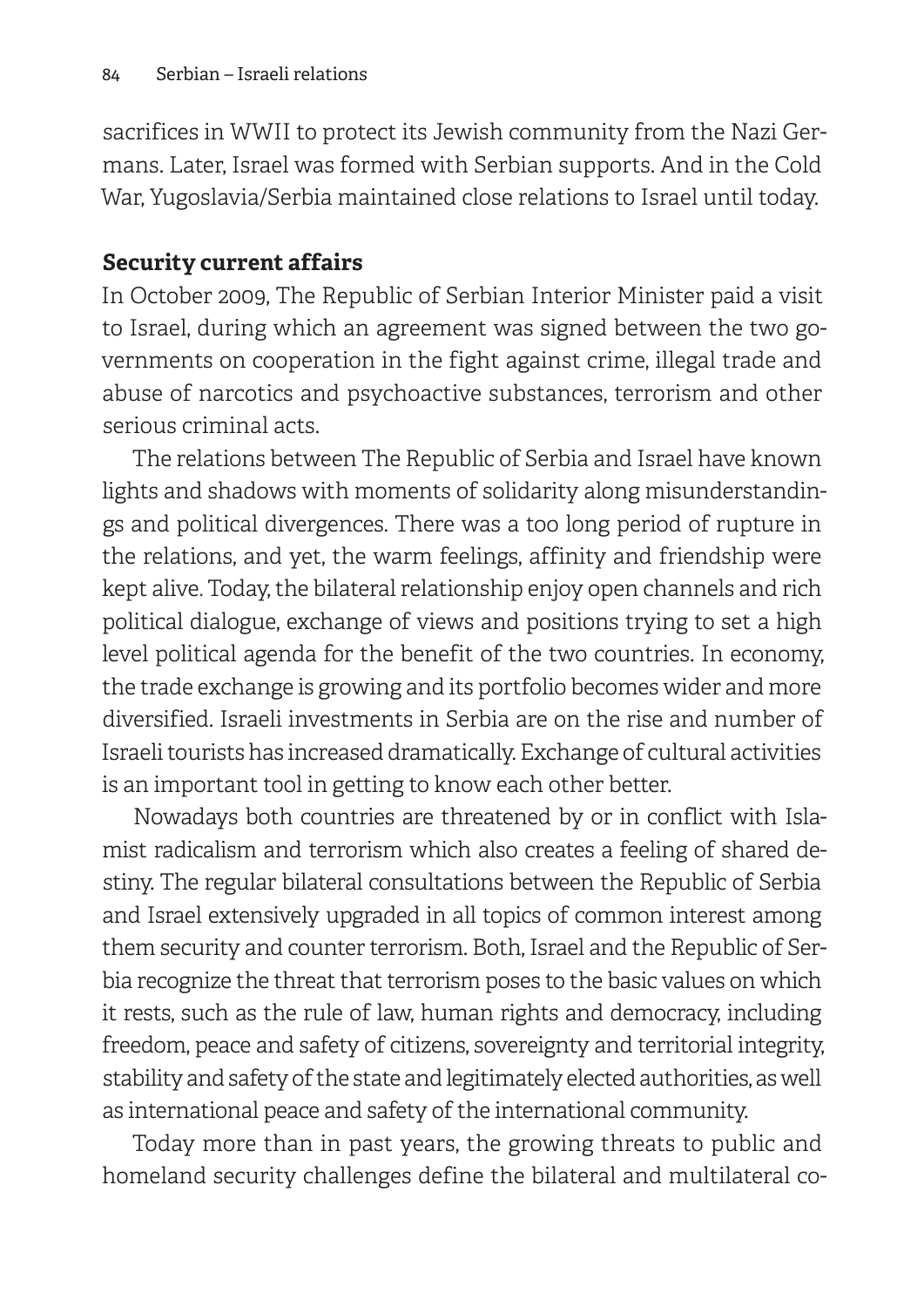operation. Israel and The Republic of Serbia share common and fundamental interests in combating terrorism, radicalization to violence, inspiration and incitement to terrorism, the use of weapons of mass destruction, transnational organized crime, cybercrime and cyber-attacks, border control, and crisis management transcend national boundaries.

The Jihadist terrorism today can be characterized in three main trends: the preference for attacking soft targets and people, rather than other targets, to provoke an emotional response from the general public. Attacks on symbols of authority and attacks on symbols of Western lifestyle. New attacks by jihadist terrorists following one of these patterns, or a combination thereof, are very likely:

- Along with the increase in jihadist attacks, their preparation and execution have become less sophisticated.
- Jihadist terrorists are often found to be lone actors, either preparing themselves alone or facilitated by friends and relatives.
- However, online propaganda and networking via social media are still essential means by which to recruit, radicalize and raise money. The often rudimentary knowledge of Islam makes potential attackers vulnerable to influence and manipulation.
- Recent jihadist attacks were committed primarily by home-grown terrorists, radicalized without having travelled to join a terrorist group abroad. Among the highly diverse range of attackers, some were known to police, but not for terrorist activities, and most had no direct links to any jihadist organization.
- The degradation of the so-called Islamic State's (ISIS) organizational structures does not imply a reduction of the threat of jihadist terrorism. Terrorist activities ordered, guided or inspired by ISIS, al-Qaeda or other jihadist organizations remain a real possibility.
- Civil wars generated an unprecedented flow of refugees (among them potential Jihadi infiltrators' return to their home countries), created new strategic and security operational challenges with implications on borders security (Land, Sea and Airports) and the homeland security.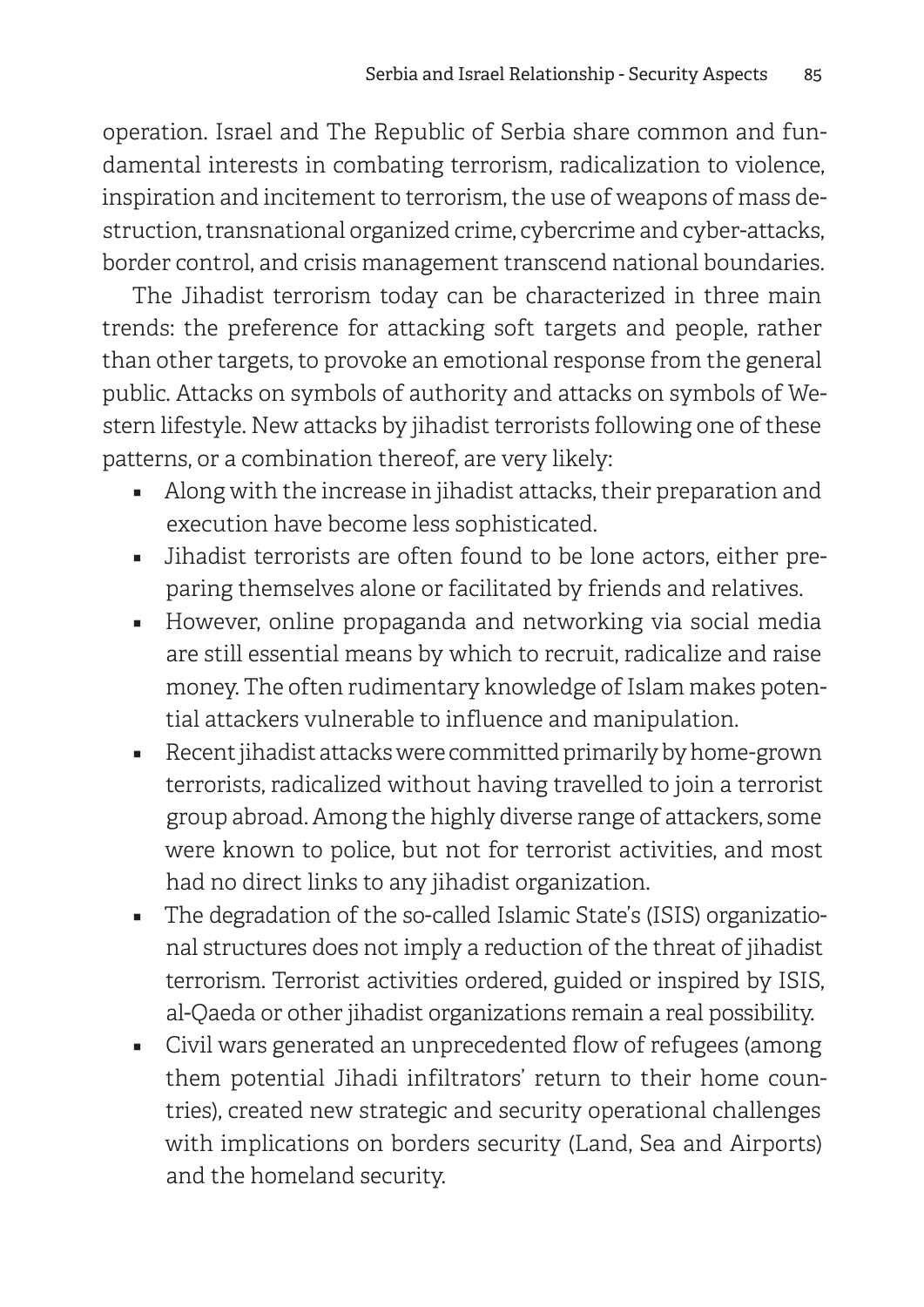■ Wahhabism extreme ideology, charities and funding still remain a cause of concern with implications on the homeland security.

Unfortunately, it appears that terrorism will continue to be a threat for the world, its citizens, security and the way of life for the foreseeable future. The problem affects all equally, and we can only address it with collective action, unity of purpose, and above all trust. As both countries are targets for terrorism – we need to keep our collective focus, and strengthen our efforts to deny terrorists the means they need to carry out attacks including arms, explosives and funding; work on evolving areas such as CBRN threats; and continue to tackle radicalization and all types of violent extremism. In light of the global nature of these challenges, Israel and The Republic of Serbia share and recognize the grave threat that terrorism, radicalization to violence, inspiration and incitement to terrorism pose to international peace and security, the fact that there can be no justification for acts of terrorism, and the need to take effective measures against terrorists, their sponsors and enablers.

In order to counter the threat of terrorism, Israel and The Republic of Serbia have increased their security coordination and dialogue, with the aim, inter alia, of curbing the movement of "foreign fighters", cutting off terrorist financing, and countering inspiration and incitement to acts of terrorism and violence, including online.

In a joint effort (as part of the global war on terrorism) Israel and The Republic of Serbia are engaged in strengthening the operational, technological, and methodological cooperation in the field of homeland and public security in general, and in combatting terrorism in particular:

- Maintain direct channels of communication at the highest levels of the homeland and public security agencies identifying current and future terrorist threats and trends in both countries and the international arena.
- Establishing mechanisms for the exchange of knowledge, information, and best practices.
- Developing technological recommendations and methods for preventing and countering terrorism, and for handling emergency situations.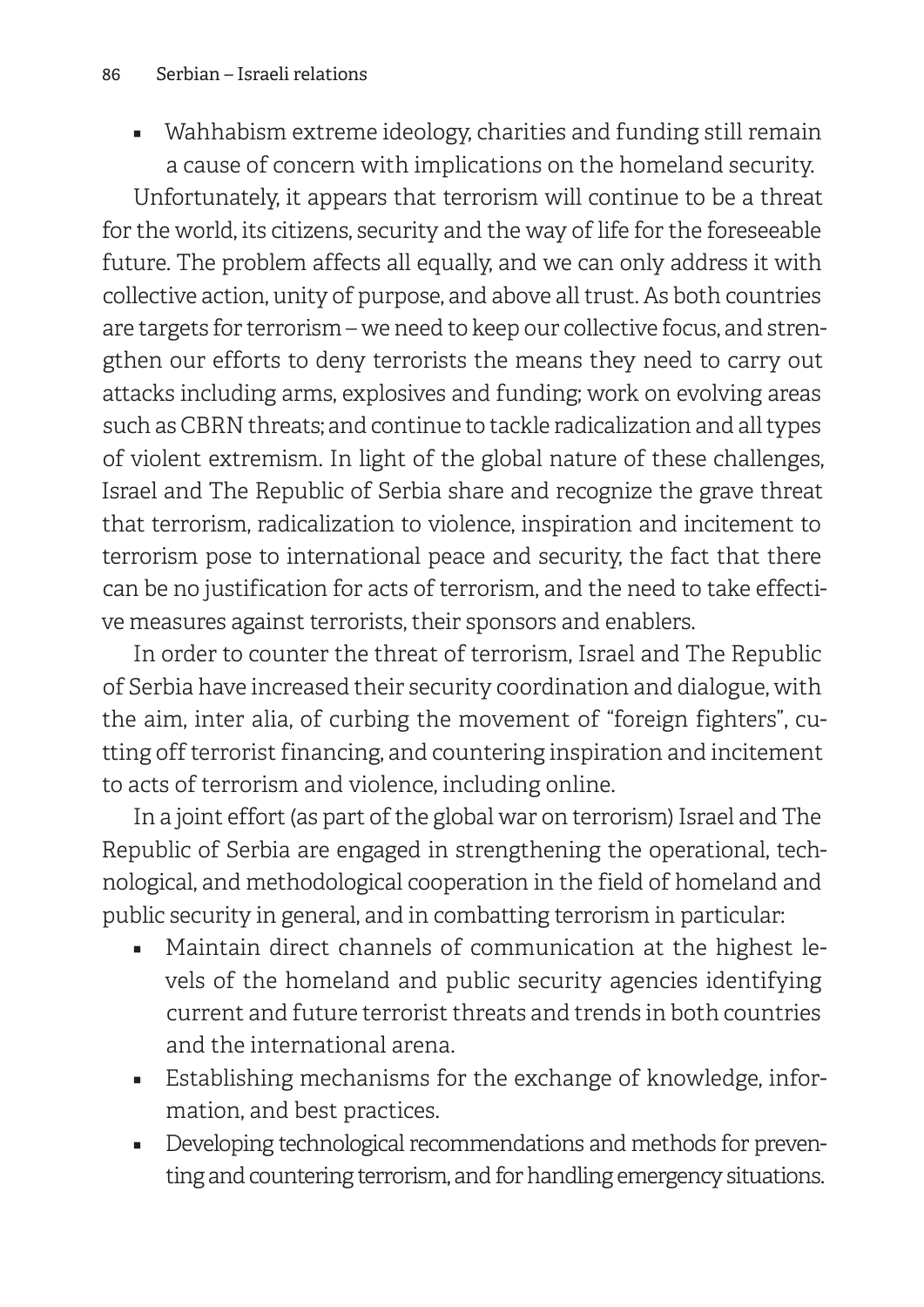*Ephraim Lapid* Dr. Brig. General (Res.) Ephraim Lapid is a lecturer at Bar Ilan University and a former senior intelligence officer.

# **TWO CHIEFS OF ISRAELI MILITARY FROM EX-YUGOSLAVIA COMMANDED THE IDF IN TIMES OF WAR**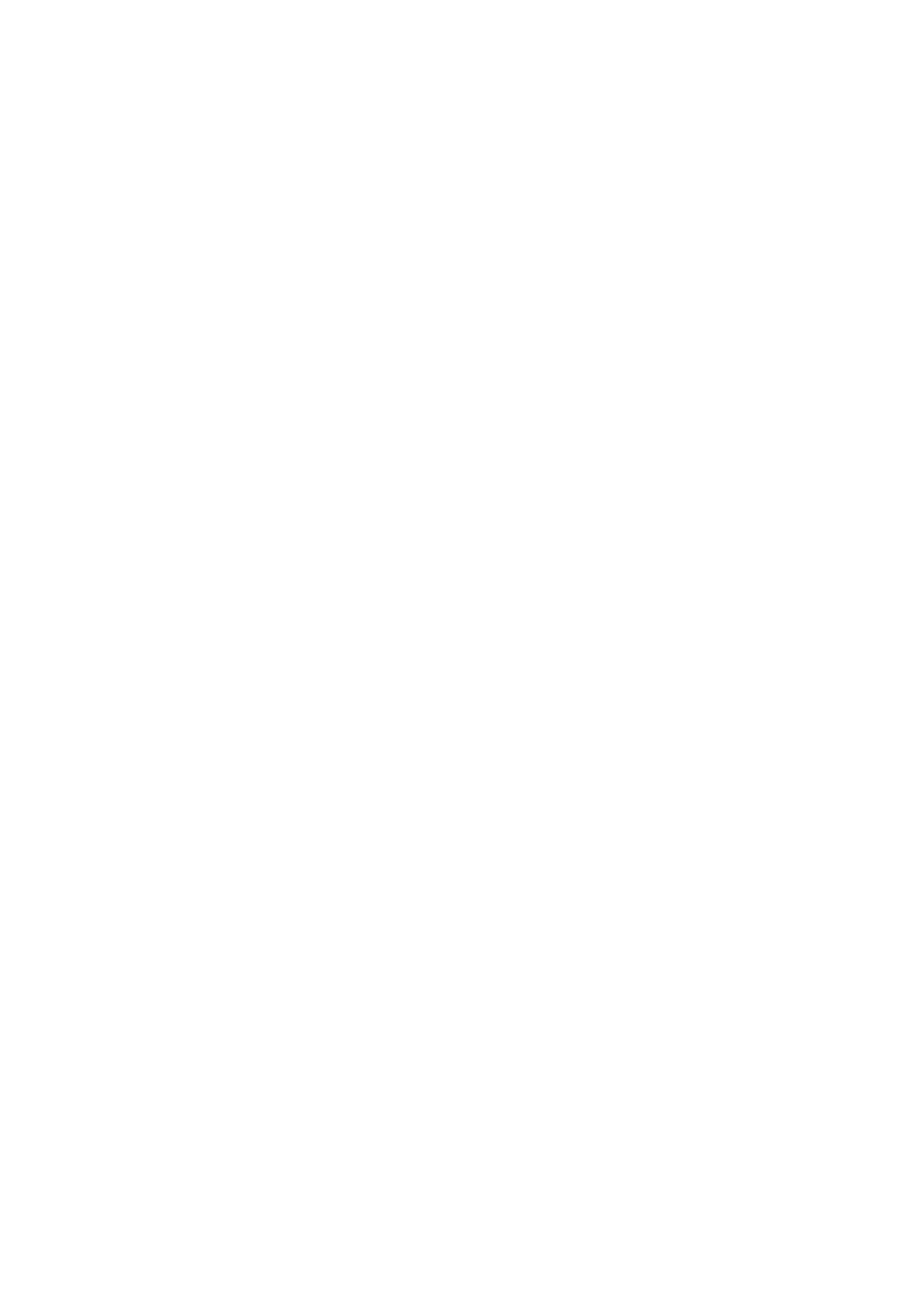Haim Bar-Lev and David (Dado) Elazar were the IDF Chiefs of General Staff in the 1960s and 1970s respectively. Both grew up in Ex-Yugoslavia (the Kingdom of Serbs, Croats and Slovenes from 1918 till 1929and from 1929 till 1941 the Kingdom of Yugoslavia) settled in Israel as teenagers, and were good friends who kept contact over the years. Elazar succeeded his friend Bar-Lev as Chief of General Staff. Their names are linked with Israel's toughest wars – the Six-Day War, the War of Attrition and the Yom Kippur War. Each in his turn led the IDF when it faced major threats, overcame them, and came out victorious.

# **Haim Bar-Lev**

Haim Brotzlewsky (later Bar-Lev) was born on November 1924 in Vienna, Austria, to his parents Menachem and Devora. Six weeks after his birth, his father traveled to Eretz Yisrael (Mandatory Palestine) to attend the cornerstone celebration of the Hebrew University in Jerusalem. After purchasing several plots of land, he returned home, and was later employed as the professional manager of a Zagreb textile plant. When Haim was four, the family moved to Zagreb, which was then part of the Ex-Yugoslavia (Kingdom of Serbs, Croats and Slovenes) and today it is the capital of Croatia. Haim was sent to the city's Jewish school. Zagreb's Jewish community was famous for its well-organized institutions. In 1938, his older sister Tirtza, settled in Eretz Yisrael, and a year later he followed her and entered the Mikveh Israel Agricultural School near Tel Aviv. That was the period of the "Great Arab Revolt", three years (1936-1939) of terrorist clashes between Arabs and Jews. The students of Mikveh Israel participated in the defensive actions of the Jewish community (*Yishuv*). During the Hanukah break of December 1941, Bar-Lev underwent training within the Palmach semi-military organization, the operational arm of the Haganah.

In 1946, Bar-Lev was made commander of a Palmach company (where he was nicknamed "Kidon" [bayonet]). He commanded the force that blew up the Allenby Bridge as part of a large-scale operation, in which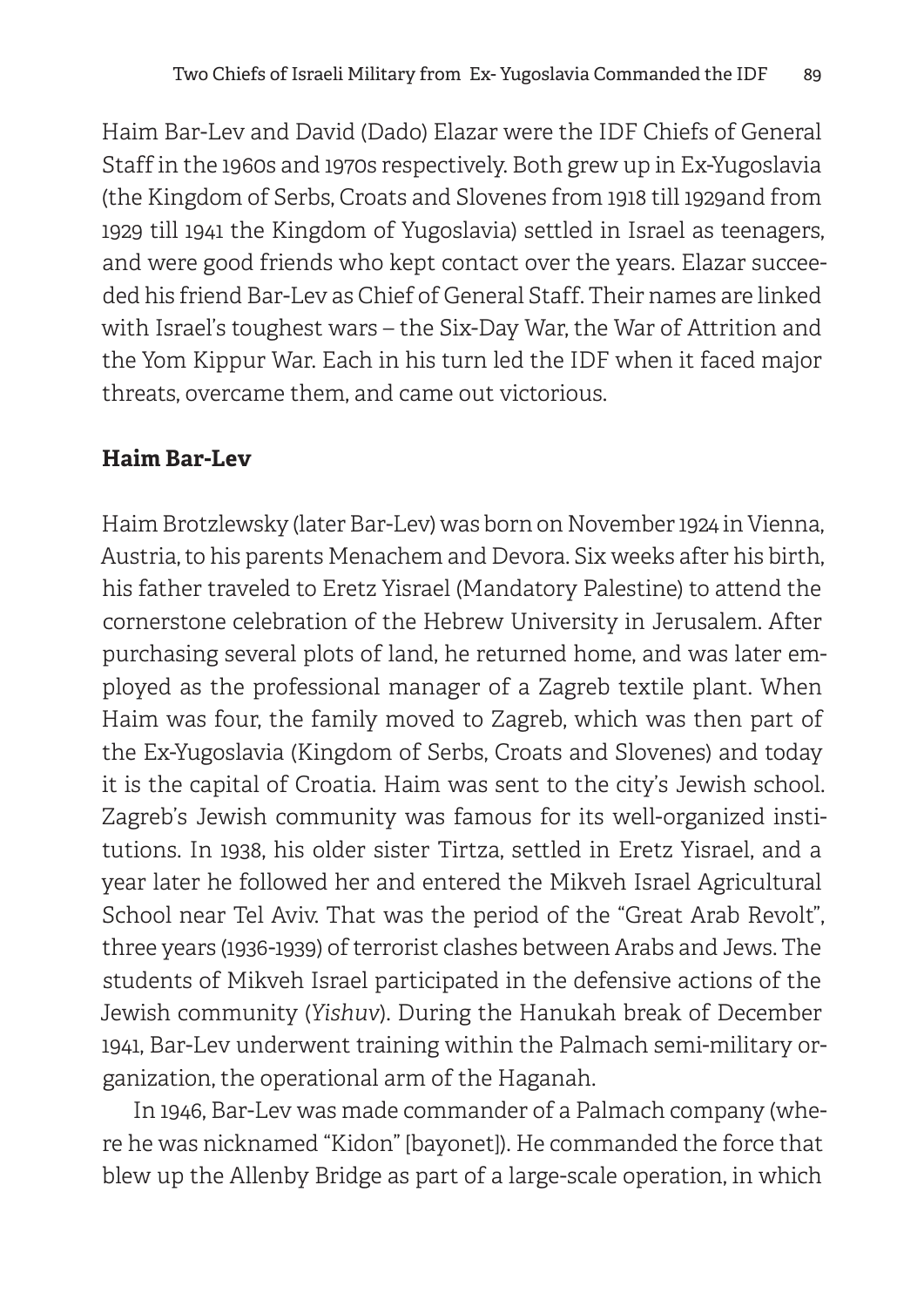eleven bridges were blown up throughout the country in protest against the detainment of hundreds of Jewish activists by the British. In 1947, he became commander of the 8<sup>th</sup> battalion of the Palmach Negev Brigade, and a year later, when Israel was fighting its War of Independence, he commanded the 9<sup>th</sup> battalion of the Negev Brigade in the battle for the liberation of the Negev from Egypt. In 1952, Bar-Lev was appointed Chief of Staff of the Northern Command, and in 1954 he was given command of the Giv'ati brigade. In 1956, on his return from a battalion commanders' course in Britain, he was appointed Head of the Instruction Department in the GHQ. During the Sinai Campaign (1956) he commanded a reserve armored brigade, and in July 1957 he was appointed Commander of the Armored Corps, and promoted to Major General. In 1961, he was sent to New York for Business Administration studies at Columbia University. On his return in 1964, he was appointed Chief of the IDF Staff Branch, and in 1967 became Deputy Chief of General Staff. In the 1960s, Bar-Lev participated in a short pilots' course on light aircraft, as did other senior IDF officers at that time.

In 1968, Bar-Lev succeeded Yitzhak Rabin, who had commanded the IDF in the Six-Day War of 1967. During his office as Chief of General Staff, Israel constructed a line of about 30 fortifications on the eastern bank of the Suez Canal, capable of withstanding the artillery fire of Egypt's recurring post-war attacks. This defense line became known as the "Bar-Lev Line". The Egyptians pursued a war of attrition, and the IDF carried out numerous operations in response. The Palestinian Terror Organizations simultaneously attacked Israeli targets in Israel and worldwide, and the IDF developed varied operational methods to thwart them.

In early 1972, after four years as Chief of General Staff, Bar-Lev retired from the IDF, and pursued a political career. In March 1972, he took office as Minister of Trade and Industry in the governments of Golda Meir and Yitzhak Rabin, without being a Knesset member. On 6 October 1973, when the Yom Kippur War broke out, Bar-Lev returned to active service as a reserve Lt. General (while maintaining his ministerial position). In the early days of the war, he served as adviser to the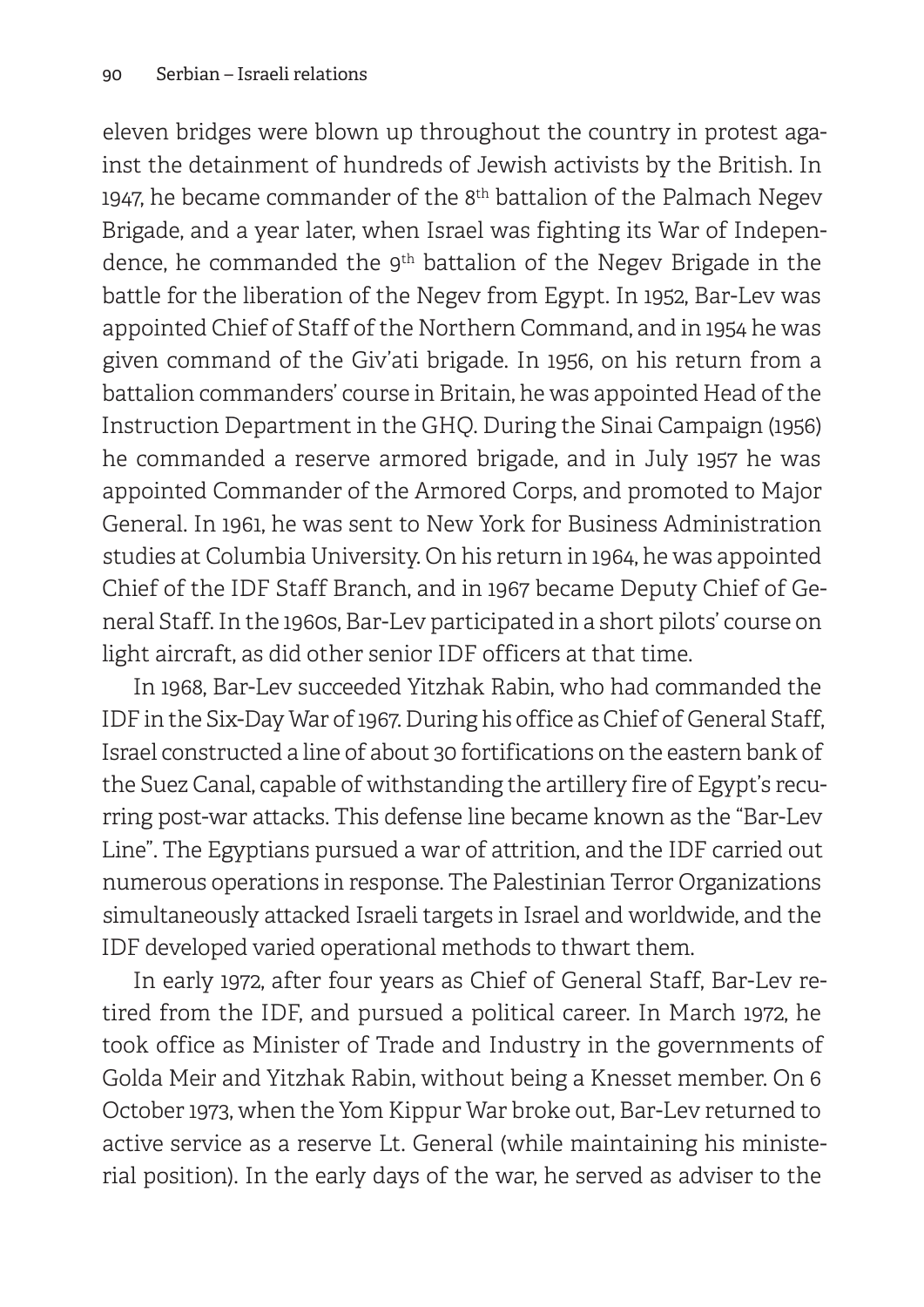commanding officer of the Northern Command, Maj. General Yitzhak Hofi, and on 10 October, he was appointed commander of the Southern Front, to make up for the poor functioning of Maj. General Shmuel Gonen (Gorodish), commanding officer of the Southern Command. Over the initial stage of the war, Bar-Lev succeeded in stabilizing the southern front, and played a major role in containing the Egyptian attack and engaging in an offensive.

Between 1977 and 1992, Bar-Lev was a Knesset Member for the Avoda (Labor) Party, and was the party's secretary general in 1978-1984. He served as Minister of Police in 1984-1990. In 1992, he was appointed Israel's ambassador to Russia. Russia of the early 1990s was a fascinating scene of historical revolutions. The Soviet regime collapsed after about 70 years of great achievements and terrible oppression of dissidents who dared disagree with the leadership. Hundreds of thousands Jews immigrated to Israel from different corners of the CIS. Bar-Lev began learning Russian, which he found quite easy given his origins and his familiarity with the Cyrillic alphabet. During his time in Russia, he was diagnosed with muscular dystrophy, and died on 7 May 1994, aged 70.

Haim Bar-Lev is primarily remembered in Israel's history as the IDF Chief of General Staff during the agonizing War of Attrition (1967-1970), and as the officer who took command of the southern front against Egypt in the Yom Kippur War.

#### **David Elazar**

David (Dado) Elazar was born on 25 August 1925 in Sarajevo , which at that time was also Ex-Yugoslavia (part of the Kingdom of Serbs, Croats and Slovenes) and today it is the capital of Bosnia and Herzegovina. His Sephardi family moved to Ottoman-ruled territories after the Jewish expulsion from Spain. His mother Zehava died when he was six, and he was raised by his grandmothers. His father Solomon (Shlomo) served as an officer in the Yugoslav army. At the age of 12, Elazar went to school in Zagreb, where he joined the youth movement *Hashomer HaTsa'ir*.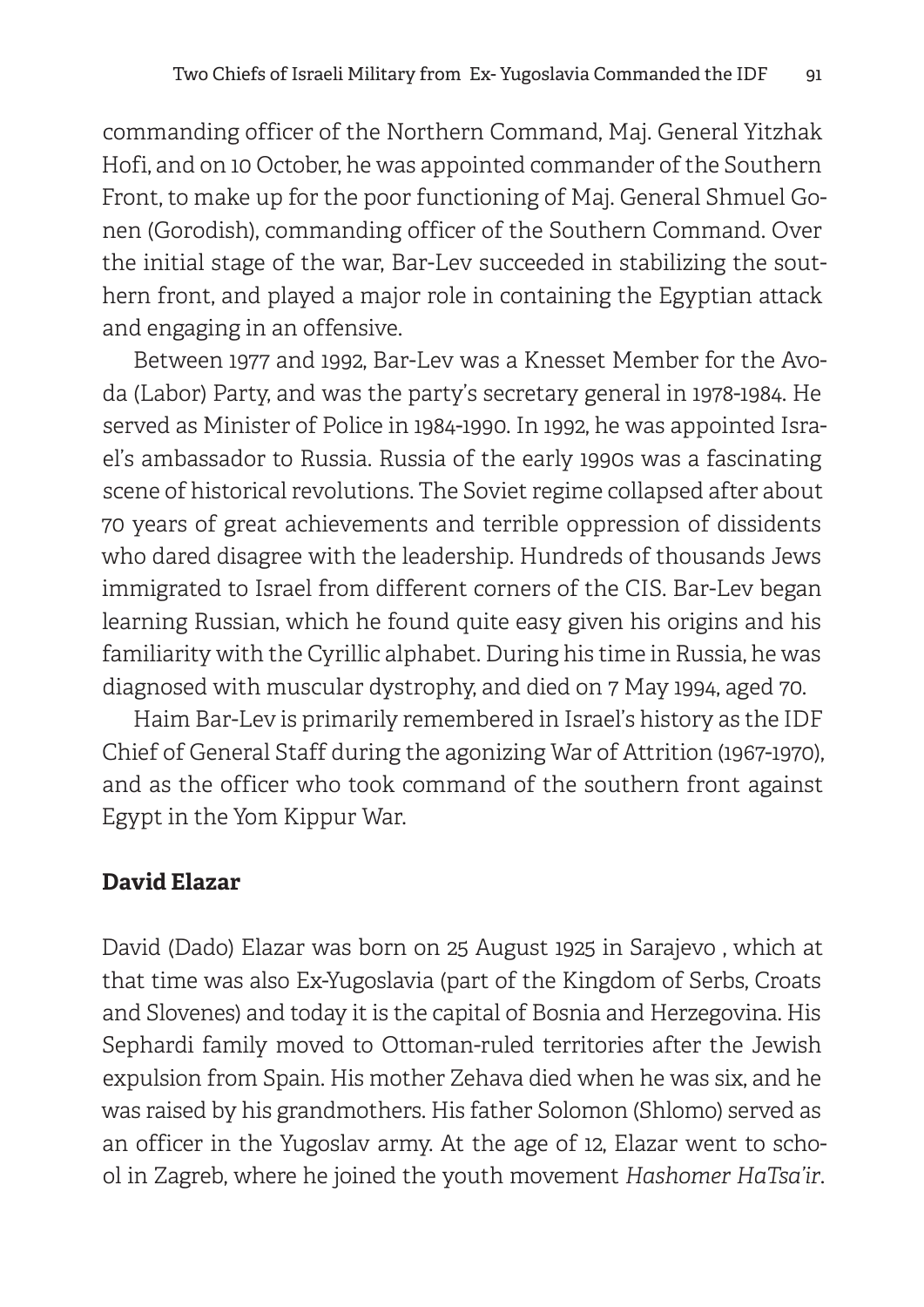At that time, he met Haim Brotzlewsky and they became friends. When World War II broke out, a group of Jewish youth, including Elazar Elazar, organized and went to Eretz Yisrael, where Elazar worked in a kibbutz.

In 1946, at the age of 21, Elazar joined the *Palmach*, and was recognized as an outstanding trainee. Having completed his training, he was sent to the Upper Galilee as platoon commander. His platoon was involved in scouting, assisted under-cover Israeli soldiers in penetrating into Syria, and tended to Jews who entered Israel illegally from Syria and Lebanon. Through these activities, he became familiar with Syria's preparations for the war the Arab States waged on Israel, later known as Israel's War of Independence. In late December 1946, he was back in the Palmach headquarters, and participated in a retaliation operation and a raid against a British military base.

In 1948, during the War of Independence, he participated in a number of battles in the Jerusalem area. Elazar was famous for staying calm under fire. He cared for the wounded, and made a point of going to battle with his men. He moved fast up the command ladder due to his commander's qualities, but also because the Palmach suffered numerous casualties and its command ranks dwindled. In late May, he was appointed company commander, and in mid-July he became a battalion commander in the Palmach Harel Brigade. When the fighting was over, he filled a series of staff positions.

In 1955, Elazar was appointed commander of the Negev Brigade, a position he held during the Sinai Campaign of 1956. After the campaign, he was retrained and qualified as an armored-corps officer. He was appointed chief of the Northern Command in 1964, at a time of great tension with Syria over the Syrian attempt to divert the Jordan River sources and prevent Israel from using its National Water Carrier.

In the Six-Day War of 1967, he commanded the takeover of Samaria from Jordan and of the Golan Heights from Syria, a very important achievement in the national security history of Israel.

On 1 January 1972, Elazar was appointed the IDF 9<sup>th</sup> Chief of General Staff. While he was in office, the IDF faced and coped with an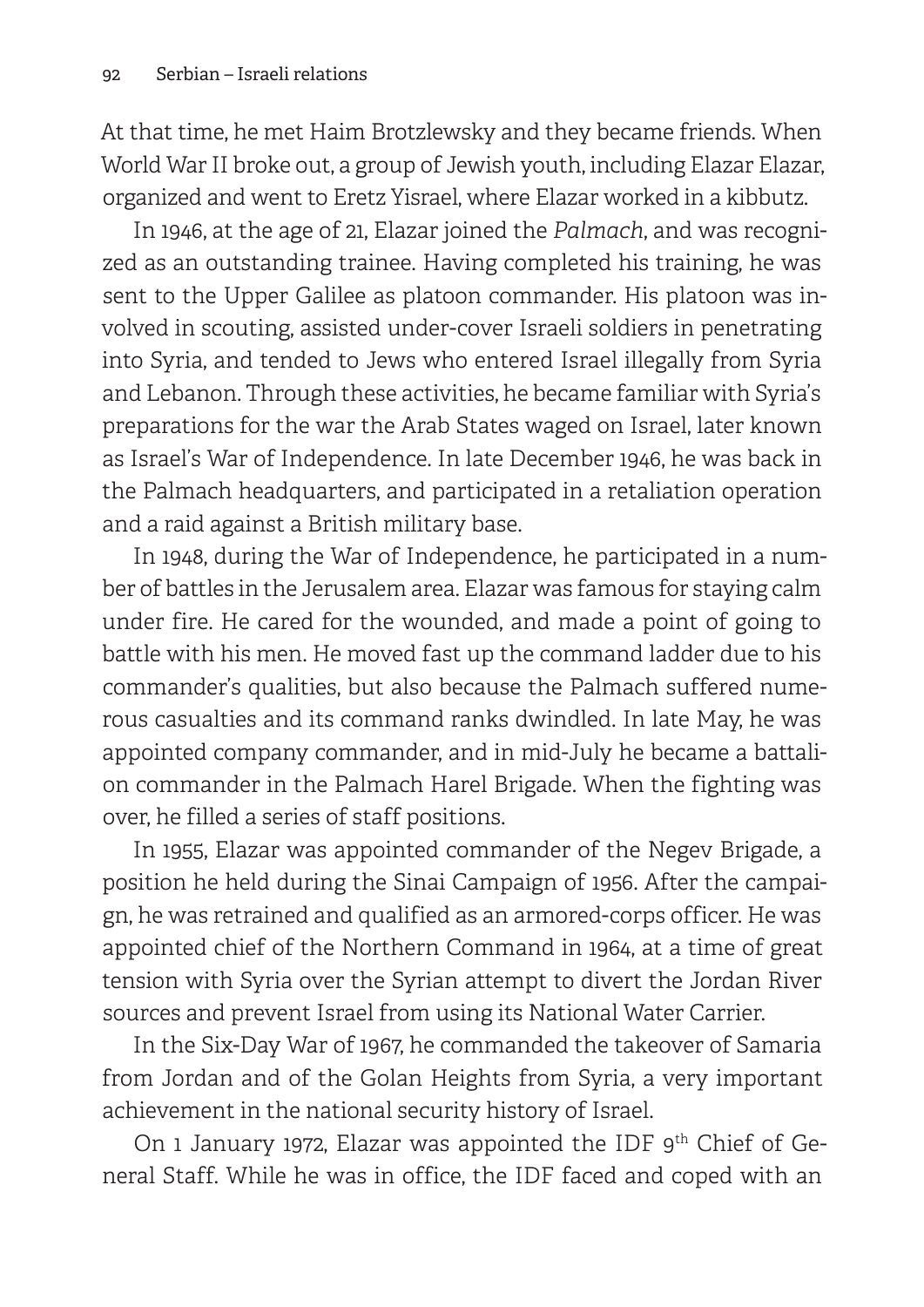Egyptian and Syrian strategic surprise attack against Israel that is still being studied by most armed forces worldwide. In April 1973, warnings began to accumulate that Egypt was planning to attack Israel in mid-May. Elazar was concerned about this eventuality, and was supported by Mossad chief Zvi Zamir and defense minister Moshe Dayan. In contrast, Maj. General Eli Zeira, head of the IDF Intelligence Directorate, assessed that Egypt would not start a war. Based on the assessment that war was imminent in the summer of 1973, the IDF declared a state of alert and mobilized its reserves. With hindsight, some believe that the events related to that state of alert bred a false sense of security that led to ignoring later indications of war, and were therefore largely responsible for the IDF lack of preparedness for the surprise attack launched on Yom Kippur.

On 1 October 1973, the Egyptian and Syrian armed forces declared a state of alert. An erroneous intelligence assessment maintained that the probability of war was low. In the early morning of 6 October, (Yom Kippur), CGS David Elazar was convinced that war was about to break out on the same day. Eli Zeira, Head of the Intelligence Directorate, and Defense Minister Moshe Dayan remained confident that war was not impending. Dayan's wrong assessment had two momentous implications: He did not approve a large-scale reserve mobilization as requested by the CGS (on 5 October, the CGS finally instructed small-scale mobilization of his own initiative). In addition, Dayan did not approve a preemptive air strike, as suggested by the CGS. Behind the rejection of Elazar's demands by Prime Minister Golda Meir and Defense Minister Dayan was another weighty consideration, namely, the possible effect on Israel's international status and its relations with the United States. They thought that a preemptive Israeli attack or even a general mobilization of reserves would create an international public opinion that would accuse Israel of starting a war, and would severely harm Israel's relations with the United States.

On 6 October 1973 at noon, Syria and Egypt launched a combined attack that took the IDF and the whole county by surprise. After heavy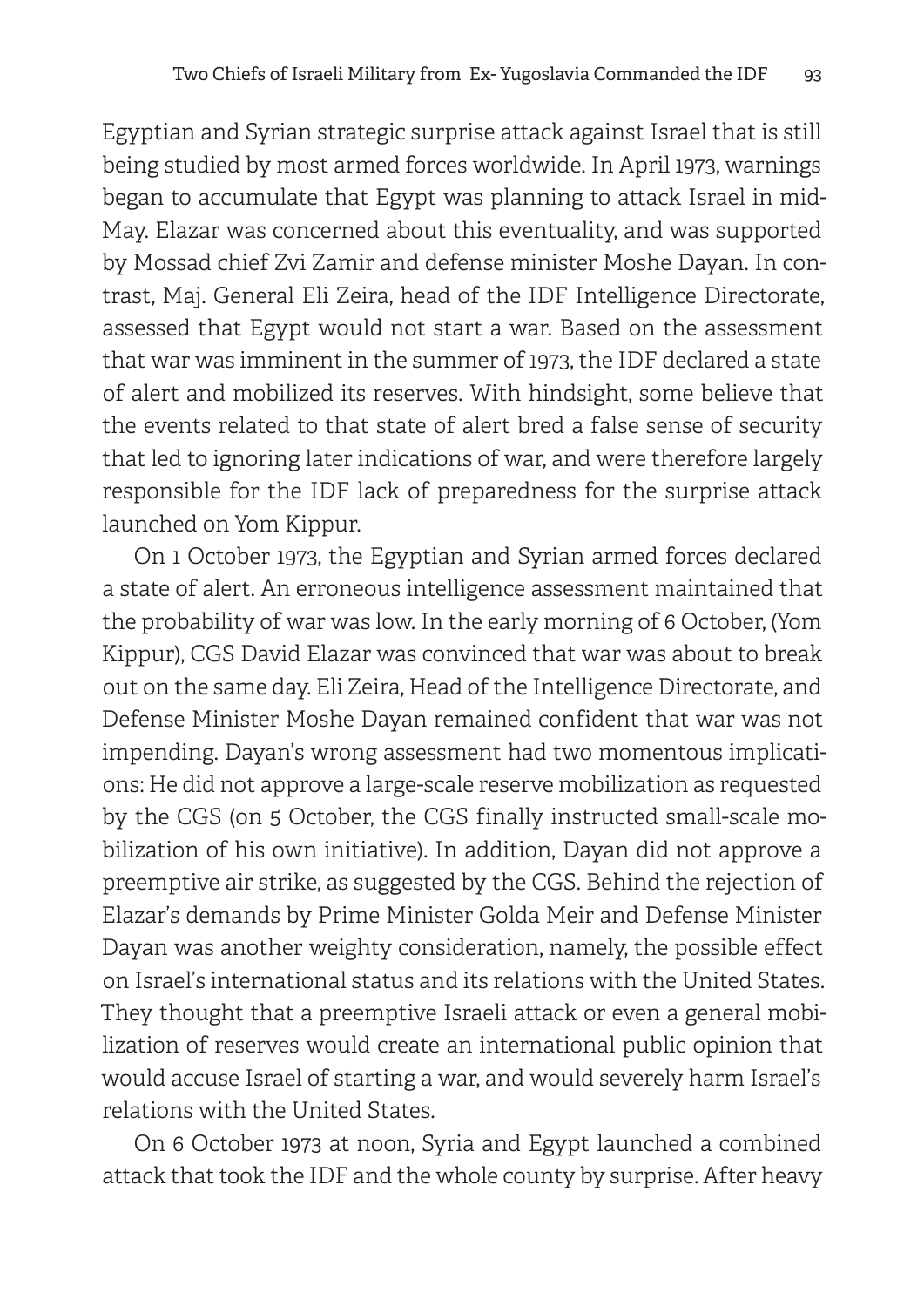defensive battles, a failed counter-attack in the Sinai, and numerous casualties to Israel's ground and air forces, the attack was finally contained. On 11 October, the fighting in the north transferred to Syria's territory, and on 16 October the IDF forces crossed the Suez Canal.

During the first days of fighting, Elazar was among the very few who managed to remain optimistic and in control (unlike Defense Minister Dayan who spoke about "the destruction of the third Temple".) The war uncovered deep personal disagreements between several IDF generals, especially on the southern front, some of which have not been settled for many years since. At a certain point, the functioning of the Southern Command Chief, Shmuel Gonen (Gorodish) was so failing that Elazar was forced to appoint ex-CGS Bar-Lev as commander of the Southern Front. The end of the war found the IDF forces in the depth of Syria's territory, the Egyptian third army was encircled in the Sinai, and IDF forces deployed on the western bank of the Suez Canal. The IDF suffered numerous casualties to attain these achievements.

When the fighting was over the government of Israel set up a national commission of inquiry, the Agranat Commission, to investigate the IDF lack of preparedness for war. On 1 April 1974, the Commission published an interim report in which it recommended terminating Elazar's office as CGS and Maj. General Zeira's office as Head of the Intelligence Directorate. The recommendation concerning David Elazar was based on the conclusion that he failed to put together intelligence assessments of his own or a detailed defensive program, and was overconfident that the regular IDF forces were sufficient to fend off the enemy. Following the commission's recommendation, Elazar handed in his resignation to the government on 3 April 1974, under protest that he was judged unjustly, especially in view of the Commission's decision not to impose any sanctions on the political echelon, and its disregard of the CGS notable functioning during the war, which led to success.

After his resignation, Elazar entered the private business sector, and was later appointed Chairman of Zim Shipping Company.